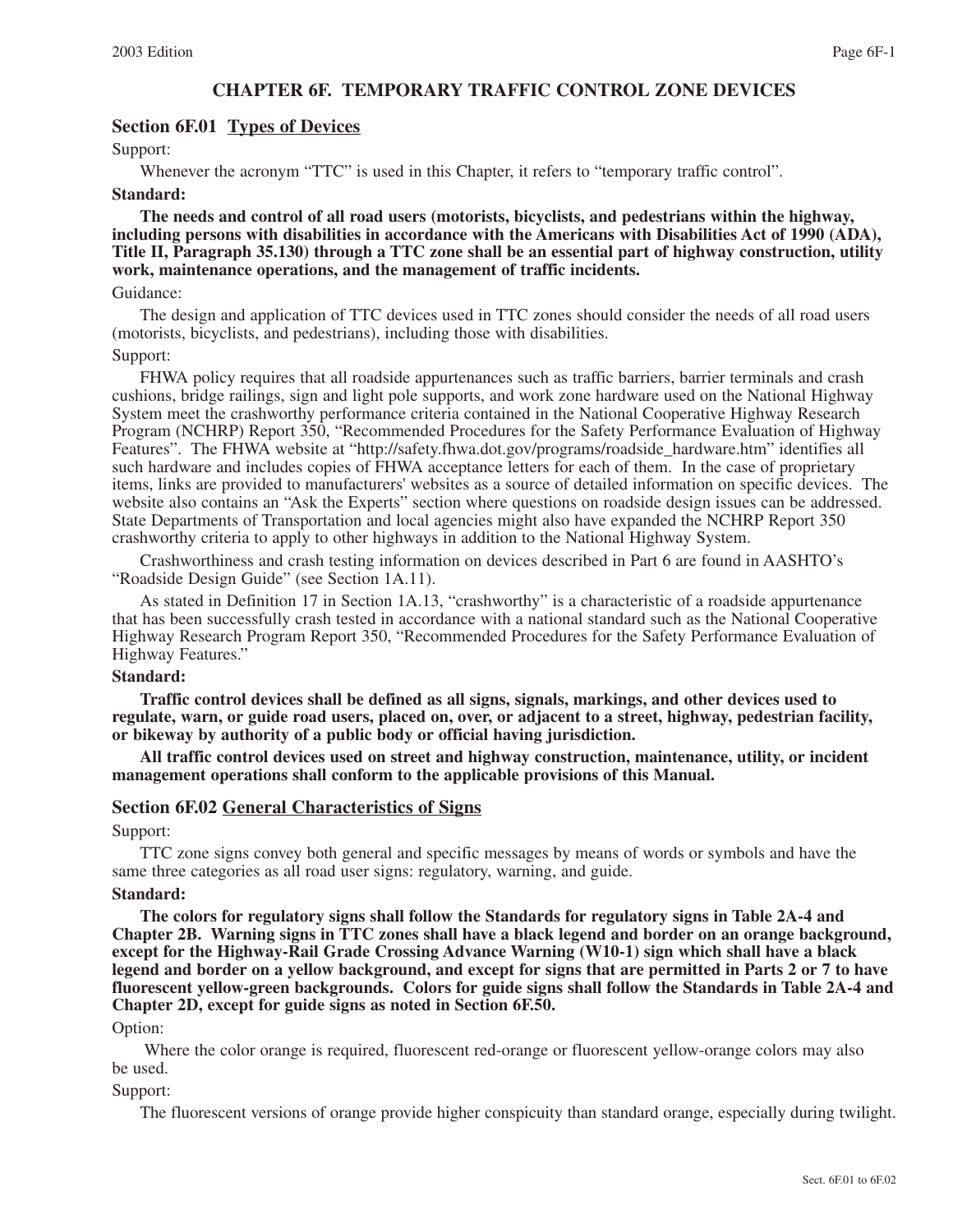# Option:

Warning and guide signs used for TCC incident management situations (see Chapter 6I) may have a black legend and border on a fluorescent pink background.

Existing warning signs that are still applicable may remain in place.

In order to maintain the systematic use of yellow or fluorescent yellow-green background for pedestrian, bicycle, and school warning signs in a jurisdiction, the yellow or fluorescent yellow-green background for pedestrian, bicycle, and school warning signs may be used in TTC zones.

Standard orange flags or flashing warning lights may be used in conjunction with signs.

# **Standard:**

# **When standard orange flags or flashing warning lights are used in conjunction with signs, they shall not block the sign face.**

# **The sizes for TTC signs shall be as shown in Table 6F-1.**

# Option:

The dimensions of signs shown in Table 6F-1 may be increased wherever necessary for greater legibility or emphasis, such as on freeways and expressways.

# **Standard:**

# **Deviations from standard sizes as prescribed herein shall be in 150 mm (6 in) increments.**

Support:

Sign design details are contained in the "Standard Highway Signs" book (see Section 1A.11).

# **Standard:**

**All signs used at night shall be either retroreflective with a material that has a smooth, sealed outer surface or illuminated to show the same shape and similar color both day and night.**

**The requirement for sign illumination shall not be considered to be satisfied by street, highway, or strobe lighting.**

Option:

Sign illumination may be either internal or external.

Signs may be made of rigid or flexible material.

# **Section 6F.03 Sign Placement**

# Guidance:

Signs should be located on the right side of the roadway unless otherwise specified in this Manual. Option:

Where special emphasis is needed, signs may be placed on both the left and right sides of the roadway. Signs mounted on portable supports may be placed within the roadway itself. Signs may also be mounted on or above barricades.

Support:

The Provisions of this section regarding mounting height apply unless specifically stated otherwise for a particular sign elsewhere in this Manual.

Guidelines for height and lateral clearance of temporary ground-mounted signs are shown in Figure 6F-1. **Standard:**

**Ground-mounted signs installed at the side of the road in rural areas shall be mounted at a height at least 1.5 m (5 ft), measured from the bottom of the sign to the near edge of the pavement. In business, commercial, and residential districts where parking and/or bicycle or pedestrian movement is likely to occur, or where there are other obstructions to view, the distance between the bottom of the sign and the top of the near edge of the traveled way shall be at least 2.1 m (7 ft).**

**Signs mounted on barricades and barricade/sign combinations shall be crashworthy.**

**Where it has been determined that the accommodation of pedestrians with disabilities is necessary, signs shall be mounted and placed in accordance with Section 4.4 of the "Americans with Disabilities Act Accessibility Guidelines for Buildings and Facilities (ADAAG)" (see Section 1A.11).**

## Guidance:

Neither portable nor permanent sign supports should be located on sidewalks, bicycle facilities, or areas designated for pedestrian or bicycle traffic. Signs mounted lower than 2.1 m (7 ft) should not project more than 100 mm (4 in) into pedestrian facilities.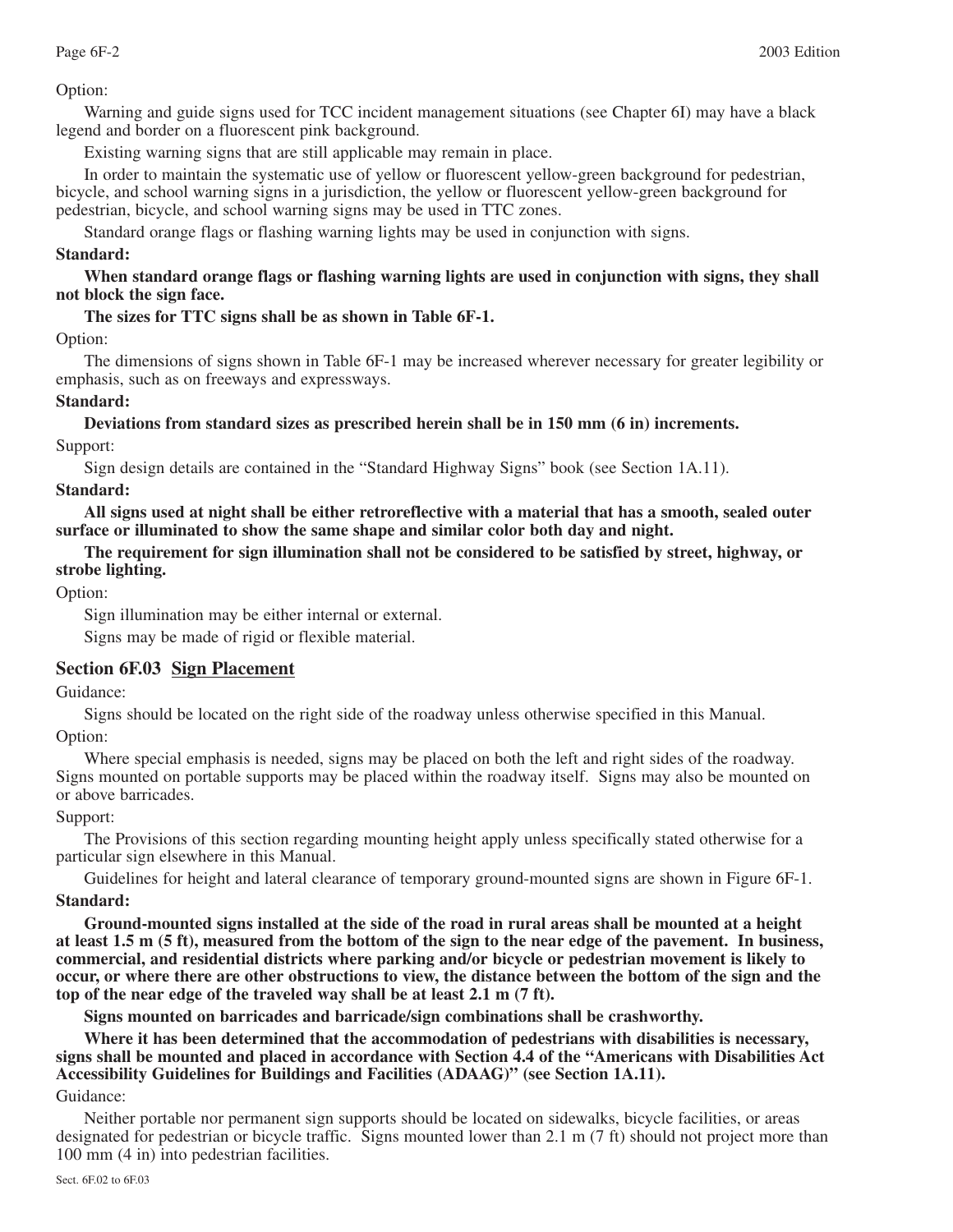| Sign                                 | <b>MUTCD</b><br>Code  | <b>Conventional</b><br><b>Road</b>            | <b>Expressway</b> | Freeway | <b>Minimum</b>           | <b>Oversized</b> |
|--------------------------------------|-----------------------|-----------------------------------------------|-------------------|---------|--------------------------|------------------|
| Stop                                 | $R1-1$                | 750 x 750<br>$(30 \times 30)$                 |                   |         |                          |                  |
| Yield                                | R1-2                  | 900 x 900 x 900<br>$(36 \times 36 \times 36)$ |                   |         |                          |                  |
| To Oncoming Traffic                  | R1-2a                 | 1200 x 600<br>$(48 \times 24)$                |                   |         |                          |                  |
| Speed Limit                          | $R2-1$                | 600 x 750<br>$(24 \times 30)$                 |                   |         | $\overline{\phantom{0}}$ |                  |
| Speed Limit (metric)                 | $R2-1$                | 600 x 900<br>$(24 \times 36)$                 |                   |         | $\overline{\phantom{0}}$ |                  |
| Fines Higher                         | R <sub>2</sub> -6     | 600 x 600<br>$(24 \times 24)$                 |                   |         |                          |                  |
| Turn Prohibition                     | $R3-1, 2, 3,$<br>4,18 | 600 x 600<br>$(24 \times 24)$                 |                   |         |                          |                  |
| Mandatory Movement (1 lane)          | R3-5                  | 750 x 900<br>$(30 \times 36)$                 |                   |         |                          |                  |
| Optional Movement (1 lane)           | R3-6                  | 750 x 900<br>$(30 \times 36)$                 |                   |         |                          |                  |
| Mandatory Movement (text)            | R <sub>3</sub> -7     | 750 x 750<br>$(30 \times 30)$                 |                   |         |                          |                  |
| Lane Use (2 lanes)                   | R <sub>3</sub> -8     | 750 x 750<br>$(30 \times 30)$                 |                   |         |                          |                  |
| Do Not Pass                          | R4-1                  | 600 x 750<br>$(24 \times 30)$                 |                   |         |                          |                  |
| Pass With Care                       | R4-2                  | 600 x 750<br>$(24 \times 30)$                 |                   |         |                          |                  |
| Keep Right                           | R4-7                  | 600 x 750<br>$(24 \times 30)$                 |                   |         | $\overline{\phantom{0}}$ |                  |
| Stay in Lane                         | R4-9                  | 600 x 750<br>$(24 \times 30)$                 |                   |         | $\overline{\phantom{0}}$ |                  |
| Do Not Enter                         | $R5-1$                | 750 x 750<br>$(30 \times 30)$                 |                   |         |                          |                  |
| Wrong Way                            | R5-1a                 | 900 x 600<br>$(36 \times 24)$                 |                   |         |                          |                  |
| One Way (inside arrow)               | R6-1                  | 900 x 300<br>$(36 \times 12)$                 |                   |         | $\overline{\phantom{0}}$ |                  |
| One Way (with arrow)                 | R6-2                  | 450 x 600<br>$(18 \times 24)$                 |                   |         |                          |                  |
| No Parking (symbol)                  | R8-3a                 | 600 x 600<br>$(24 \times 24)$                 |                   |         |                          |                  |
| Pedestrian Crosswalk                 | R9-8                  | 900 x 450<br>$(36 \times 18)$                 |                   |         |                          |                  |
| Sidewalk Closed                      | R9-9                  | 600 x 300<br>$(24 \times 12)$                 |                   |         |                          |                  |
| Sidewalk Closed, Use<br>Other Side   | R9-10                 | 600 x 300<br>$(24 \times 12)$                 |                   |         |                          |                  |
| Sidewalk Closed Ahead,<br>Cross Here | R9-11                 | 600 x 300<br>$(24 \times 12)$                 |                   |         |                          |                  |
| Sidewalk Closed, Cross Here          | R9-11a                | 600 x 300<br>$(24 \times 12)$                 |                   |         |                          |                  |
| Road Closed                          | R11-2                 | 1200 x 750<br>$(48 \times 30)$                |                   |         |                          |                  |
| Road Closed - Local Traffic Only     | R11-3a,4              | 1500 x 750<br>$(60 \times 30)$                |                   |         |                          |                  |
| <b>Weight Limit</b>                  | R <sub>12</sub> -1,2  | 600 x 750<br>$(24 \times 30)$                 |                   |         |                          |                  |
| Weight Limit (with symbols)          | R <sub>12</sub> -5    | 750 x 900<br>$(30 \times 36)$                 |                   |         |                          |                  |
| Turn and Curve Signs                 | $W1-1, 2, 3, 4$       | 750 x 750<br>$(30 \times 30)$                 |                   |         |                          |                  |
| Reverse Curve<br>(2 or more lanes)   | W1-4b,4c              | 900 x 900<br>$(36 \times 36)$                 |                   |         |                          |                  |

# *Table 6F-1. Sizes of Temporary Control Signs (Sheet 1 of 4)*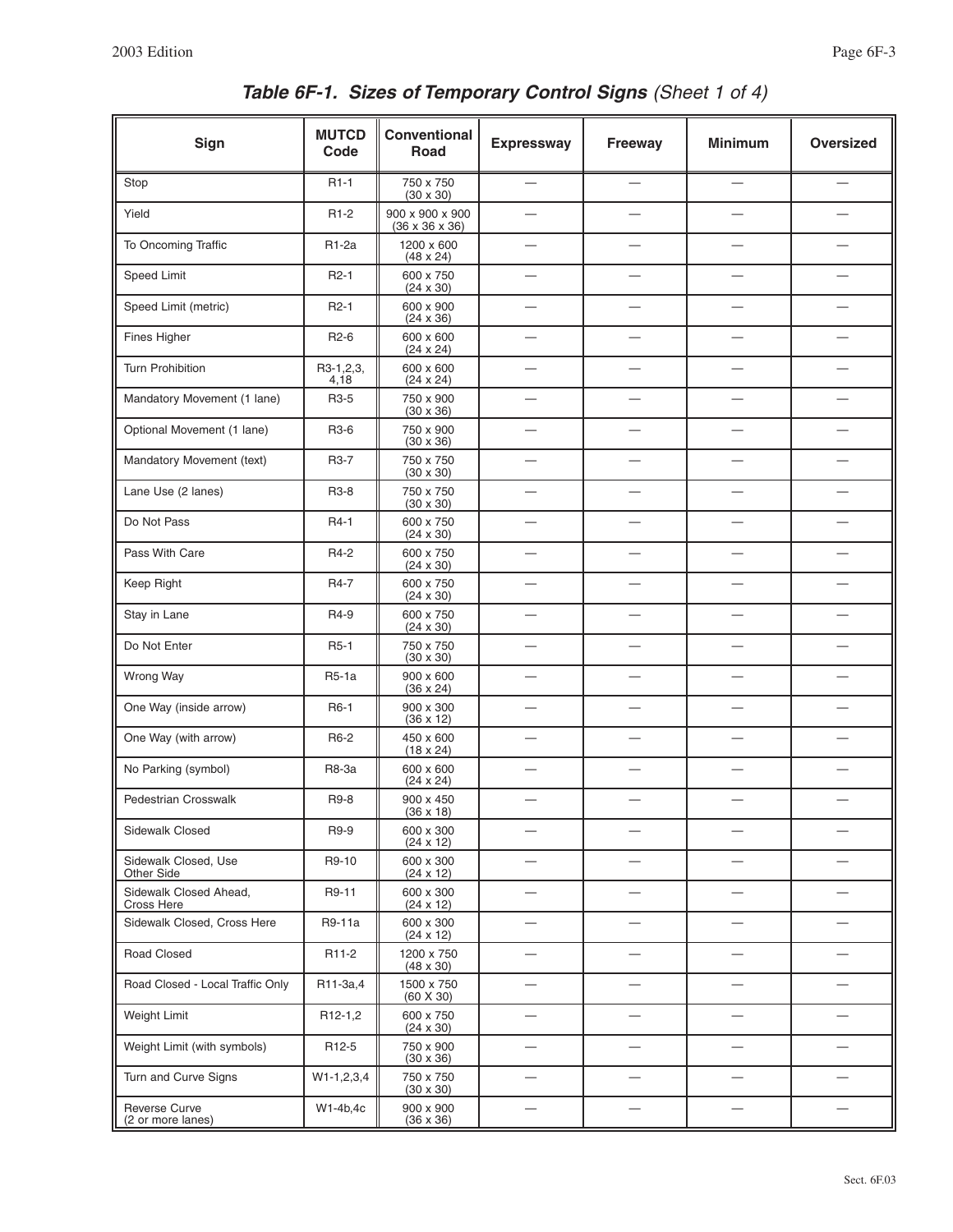#### One-Direction Large Arrow  $\parallel$  W1-6  $\parallel$  1200 x 600 (48 x 24) Chevron W1-8 900 x 1200 — — — — (36 x 48) Stop Ahead (symbol) W3-1 900 x 900 — — — — (36 x 36)  $Yield Ahead (symbol)$   $\longrightarrow$   $\qquad$   $\qquad$   $\qquad$   $\qquad$   $\qquad$   $\qquad$   $\qquad$   $\qquad$   $\qquad$   $\qquad$   $\qquad$   $\qquad$   $\qquad$   $\qquad$   $\qquad$   $\qquad$   $\qquad$   $\qquad$   $\qquad$   $\qquad$   $\qquad$   $\qquad$   $\qquad$   $\qquad$   $\qquad$   $\qquad$   $\qquad$   $\qquad$   $\qquad$   $\qquad$   $\qquad$   $\qquad$   $\qquad$   $\qquad$   $\$ (36 x 36) Signal Ahead (symbol) W3-3 900 x 900 — — — — (36 x 36) Be Prepared to Stop  $\parallel$  W3-4  $\parallel$  900 x 900 (36 x 36) Speed Limit XX Ahead (symbol) | W3-5  $\parallel$  900 x 900 | — | — | — (36 x 36) Reduced Speed Zone Ahead W3-5a 900 x 900 — — — — (36 x 36) Merging Traffic  $\parallel$  W4-1,5  $\parallel$  900 x 900 (36 x 36) Lane Ends (symbol) W4-2 900 x 900 — — — — (36 x 36) Added Lane | W4-3,6 || 900 x 900 | — | — — (36 x 36) Thru Traffic Merge Left W4-7 900 x 900 — — — — (36 x 36) Road Narrows | W5-1 || 900 x 900 | — | — — — (36 x 36) Narrow Bridge **National Politics W5-2** | 900 x 900 (36 x 36) One Lane Bridge  $\vert$  W5-3  $\vert$  900 x 900  $\vert$   $\vert$   $\vert$   $-$ (36 x 36) Ramp Narrows | W5-4 || 900 x 900 | — | — | — (36 x 36) Divided Highway (symbol)  $\begin{array}{|c|c|c|c|c|c|c|c|} \hline \text{W6-1} & \text{900 x 900} \hline \end{array}$ (36 x 36) Divided Highway Ends (symbol)  $\begin{array}{|c|c|c|c|c|} \hline \text{W6-2} & \text{900 x 900} \hline \end{array}$ (36 x 36) Two-Way Traffic  $\parallel$  W6-3  $\parallel$  750 x 750 (30 x 30) Two-Way Traffic (plaque) W6-4 300 x 450 — — — — (12 x 18) Hill (symbol) | W7-1 || 750 x 750 | — | — — (30 x 30) Bump | W8-1 || 750 x 750 | — | — — (30 x 30) Dip | W8-2 || 750 x 750 | — | — | — — (30 x 30) Pavement Ends | W8-3 || 750 x 750 | — | — | — | (30 x 30) Soft Shoulder | W8-4 || 750 x 750 | — | — | — (30 x 30) Slippery When Wet (symbol)  $\parallel$  W8-5  $\parallel$  750 x 750 (30 x 30) Truck Crossing **W8-6** 250 x 750 (30 x 30) Loose Gravel | W8-7 || 750 x 750 | — | — — (30 x 30) Rough Road | W8-8 || 750 x 750 | — | — (30 x 30) Low Shoulder | W8-9 || 750 x 750 | ― | ― | ― | (30 x 30) Shoulder Drop-Off  $\vert$  W8-9a  $\vert$  750 x 750 (30 x 30) **Sign MUTCD Code Conventional Road Expressway Freeway Minimum Oversized**

# *Table 6F-1. Sizes of Temporary Control Signs (Sheet 2 of 4)*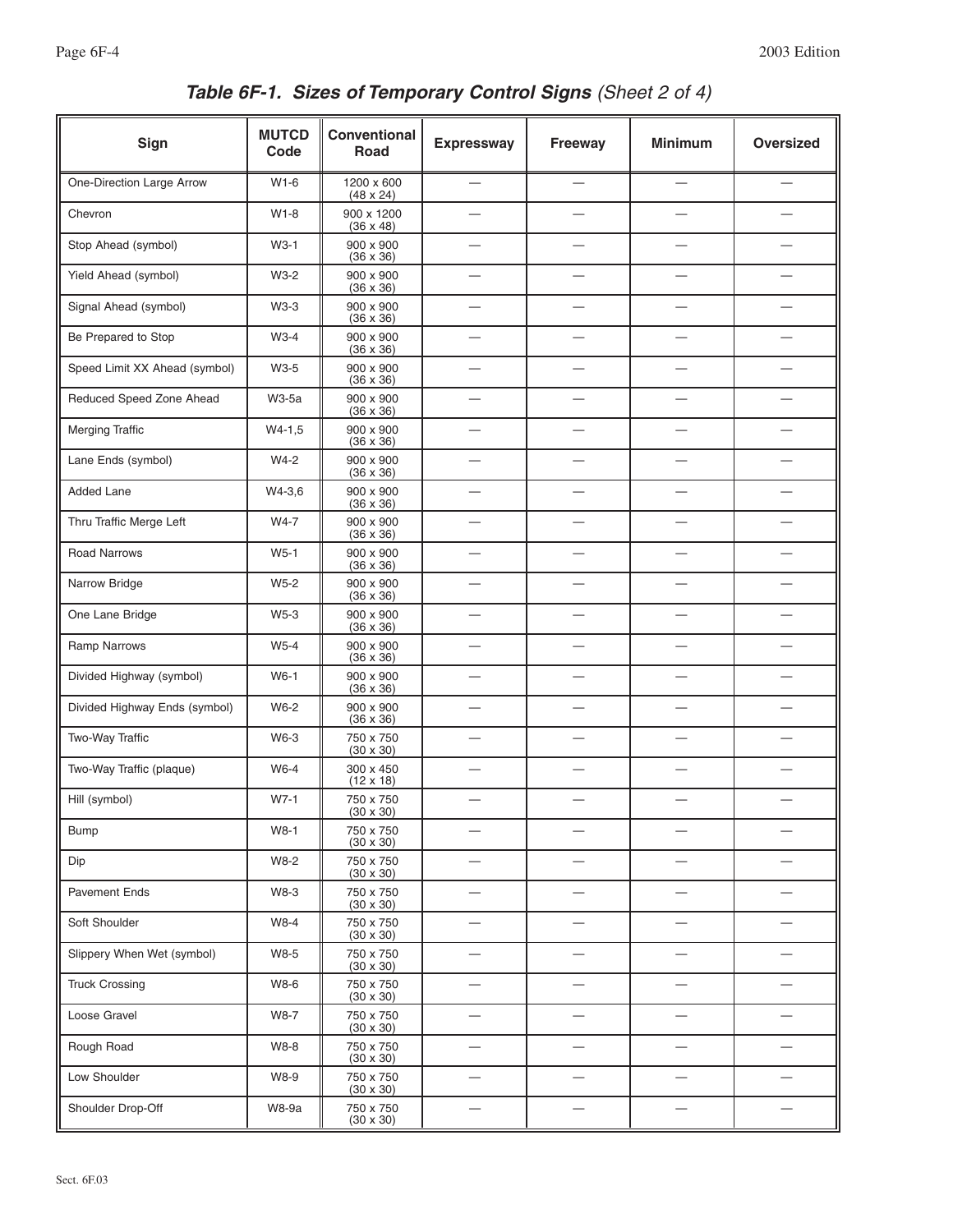| Sign                                    | <b>MUTCD</b><br>Code | <b>Conventional</b><br><b>Road</b>              | <b>Expressway</b>        | <b>Freeway</b> | <b>Minimum</b>           | <b>Oversized</b>         |
|-----------------------------------------|----------------------|-------------------------------------------------|--------------------------|----------------|--------------------------|--------------------------|
| <b>Uneven Lanes</b>                     | W8-11                | 900 x 900<br>$(36 \times 36)$                   |                          |                |                          |                          |
| No Center Stripe                        | W8-12                | 900 x 900<br>$(36 \times 36)$                   |                          |                |                          |                          |
| Lane Ends                               | $W9-1,2$             | 900 x 900<br>$(36 \times 36)$                   |                          |                |                          |                          |
| Lane Closed Ahead                       | W9-3                 | 900 x 900<br>$(36 \times 36)$                   | $\overline{\phantom{0}}$ |                | $\overline{\phantom{0}}$ |                          |
| Center Lane Closed Ahead<br>(symbol)    | <b>W9-3a</b>         | 900 x 900<br>$(36 \times 36)$                   |                          |                |                          |                          |
| Railroad Advance Warning<br>(circular)  | W <sub>10-1</sub>    | 900 dia.<br>(36 dia.)                           |                          |                |                          |                          |
| Truck (symbol)                          | W11-10               | 750 x 750<br>30 x 30                            |                          |                |                          |                          |
| Two Arrow                               | $W12-1$              | 600 x 600<br>$(24 \times 24)$                   |                          |                | $\overline{\phantom{0}}$ |                          |
| Low Clearance                           | W12-2                | 900 x 900<br>$(36 \times 36)$                   |                          |                |                          |                          |
| Advisory Speed (plaque)                 | W13-1                | 450 x 450 or 600 x 600<br>(18 x 18 or 24 x 24)  | $\overline{\phantom{0}}$ |                |                          |                          |
| On Ramp (plaque)                        | W13-4                | 900 x 900<br>$(36 \times 36)$                   |                          |                |                          |                          |
| No Passing Zone (pennant)               | W14-3                | 900 x 1200 x 1200<br>$(36 \times 48 \times 48)$ | $\overline{\phantom{0}}$ |                |                          |                          |
| XX Meters or Feet (plaque)              | W16-2                | 600 x 450<br>$(24 \times 18)$                   |                          |                |                          |                          |
| Road Work (with distance)               | W20-1                | 900 x 900<br>$(36 \times 36)$                   |                          |                |                          |                          |
| Detour (with distance)                  | W20-2                | 900 x 900<br>$(36 \times 36)$                   |                          |                |                          |                          |
| Road (Street) Closed<br>(with distance) | W20-3                | 900 x 900<br>$(36 \times 36)$                   |                          |                |                          |                          |
| One Lane Road (with distance)           | W20-4                | 900 x 900<br>$(36 \times 36)$                   | $\overline{\phantom{0}}$ |                | $\overline{\phantom{0}}$ |                          |
| Lane(s) Closed (with distance)          | W20-5,5a             | 900 x 900<br>$(36 \times 36)$                   | $\overline{\phantom{0}}$ |                |                          |                          |
| Flagger (symbol)                        | W20-7a               | 900 x 900<br>$(36 \times 36)$                   |                          |                |                          |                          |
| Workers                                 | $W21-1$              | 900 x 900<br>$(36 \times 36)$                   |                          |                |                          |                          |
| Workers (symbol)                        | W21-1a               | 900 x 900<br>$(36 \times 36)$                   |                          |                |                          |                          |
| Fresh Oil                               | W21-2                | 750 x 750<br>$(30 \times 30)$                   |                          |                |                          |                          |
| Road Machinery Ahead                    | W21-3                | 900 x 900<br>$(36 \times 36)$                   |                          |                |                          |                          |
| Shoulder Work                           | W21-5                | 750 x 750<br>$(30 \times 30)$                   |                          |                |                          |                          |
| Shoulder Closed                         | W21-5a               | 750 x 750<br>$(30 \times 30)$                   | $\overline{\phantom{0}}$ |                |                          |                          |
| Shoulder Closed (with distance)         | W21-5b               | 900 x 900<br>$(36 \times 36)$                   |                          |                |                          |                          |
| <b>Survey Crew</b>                      | W21-6                | 750 x 750<br>$(30 \times 30)$                   |                          |                | $\overline{\phantom{0}}$ |                          |
| <b>Utility Work Ahead</b>               | W21-7                | 900 x 900<br>$(36 \times 36)$                   | $\overline{\phantom{0}}$ |                | $\overline{\phantom{0}}$ |                          |
| <b>Blasting Zone Ahead</b>              | W22-1                | 1200 x 1200<br>$(48 \times 48)$                 |                          |                |                          |                          |
| Turn Off 2-Way Radio and<br>Cell Phone  | W22-2                | 1050 x 900<br>$(42 \times 36)$                  |                          |                |                          |                          |
| <b>End Blasting Zone</b>                | W22-3                | 1050 x 900<br>$(42 \times 36)$                  | —                        |                |                          | $\overline{\phantom{0}}$ |

# *Table 6F-1. Sizes of Temporary Control Signs (Sheet 3 of 4)*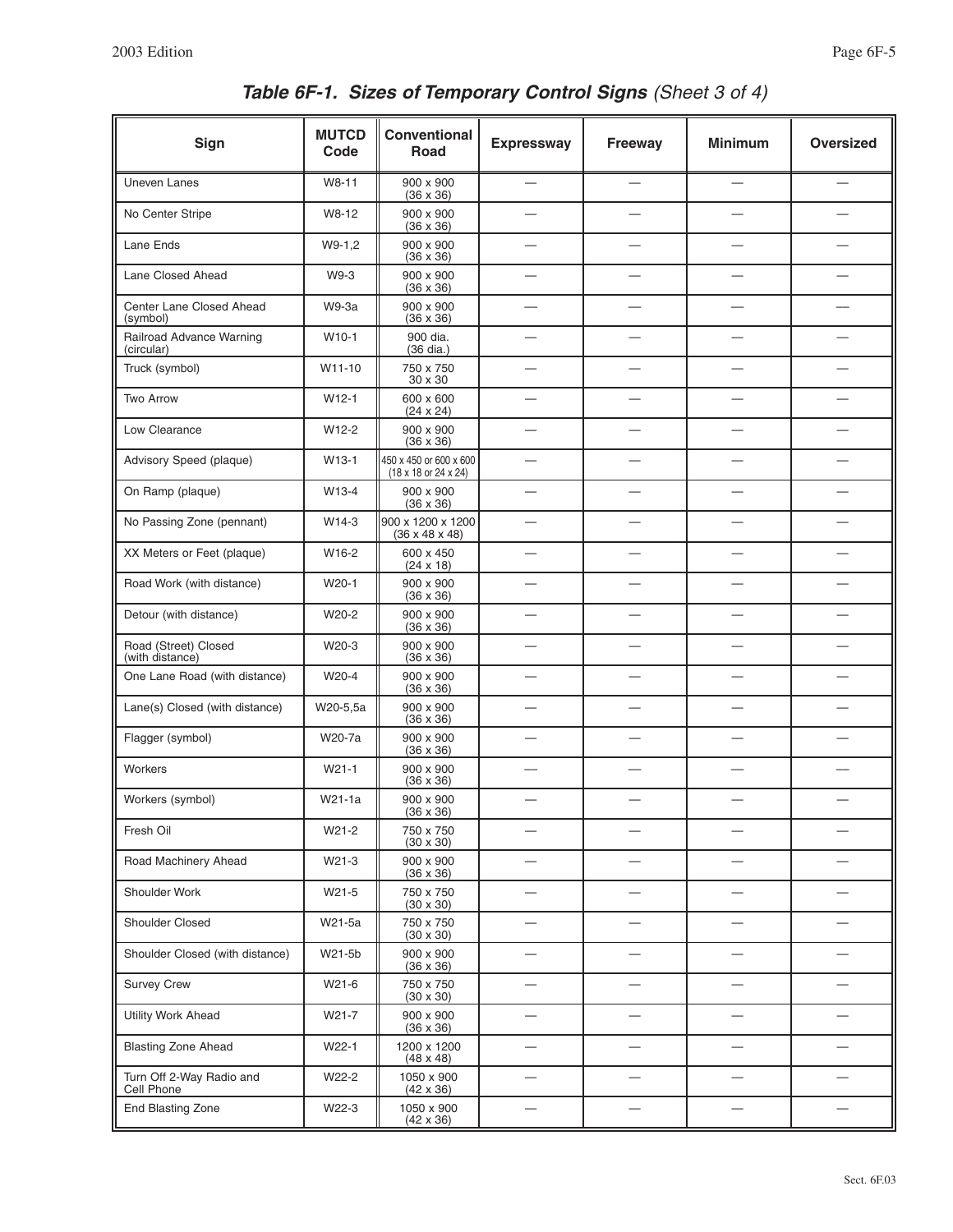| Sign                                          | <b>MUTCD</b><br>Code | <b>Conventional</b><br><b>Road</b> | <b>Expressway</b> | Freeway | <b>Minimum</b> | <b>Oversized</b> |
|-----------------------------------------------|----------------------|------------------------------------|-------------------|---------|----------------|------------------|
| Slow Traffic Ahead                            | W23-1                | 1200 x 600<br>$(48 \times 24)$     |                   |         |                |                  |
| Double Reverse Curve (1 lane)                 | W24-1                | 900 x 900<br>$(36 \times 36)$      |                   |         |                |                  |
| Double Reverse Curve (2 lanes)                | W24-1a               | 900 x 900<br>$(36 \times 36)$      |                   |         |                |                  |
| Double Reverse Curve (3 lanes)                | W24-1b               | 900 x 900<br>$(36 \times 36)$      |                   |         |                |                  |
| Road Work Next XX km or Miles                 | $G20-1$              | 900 x 450<br>$(36 \times 18)$      |                   |         |                |                  |
| <b>End Road Work</b>                          | $G20-2$              | 900 x 450<br>$(36 \times 18)$      |                   |         |                |                  |
| Pilot Car Follow Me                           | G20-4                | 900 x 450<br>$(36 \times 18)$      |                   |         |                |                  |
| Exit Open                                     | $E5-2$               | 1200 x 900<br>$(48 \times 36)$     |                   |         |                |                  |
| <b>Exit Closed</b>                            | E5-2a                | 1200 x 900<br>$(48 \times 36)$     |                   |         |                |                  |
| Exit Only                                     | E5-3                 | 1200 x 900<br>$(48 \times 36)$     |                   |         |                |                  |
| Detour (plaque)                               | $M4-8$               | 600 x 300<br>$(24 \times 12)$      |                   |         |                |                  |
| <b>End Detour</b>                             | M4-8a                | 600 x 450<br>$(24 \times 18)$      |                   |         |                |                  |
| End (plaque)                                  | $M4-8b$              | 600 x 300<br>$(24 \times 12)$      |                   |         |                |                  |
| Detour (with arrow)                           | $M4-9$               | 750 x 600<br>$(30 \times 24)$      |                   |         |                |                  |
| <b>Bike/Pedestrian Detour</b><br>(with arrow) | M4-9a                | 750 x 600<br>$(30 \times 24)$      |                   |         |                |                  |
| Pedestrian Detour (with arrow)                | $M4-9b$              | 750 x 600<br>$(30 \times 24)$      |                   |         |                |                  |
| Bike Detour (with arrow)                      | M4-9c                | 750 x 600<br>$(30 \times 24)$      |                   |         |                |                  |
| Detour (inside arrow)                         | M4-10                | 1200 x 450<br>$(48 \times 18)$     |                   |         |                |                  |

# *Table 6F-1. Sizes of Temporary Control Signs (Sheet 4 of 4)*

Notes:

1. Larger signs may be used wherever necessary for greater legibility or emphasis.

2. Dimensions are shown in millimeters followed by inches in parentheses and are shown as width x height.

3. For freeways and expressways, the size of diamond shaped TTC warning signs shall be a minimum of 1200 x 1200 mm (48 x 48 in).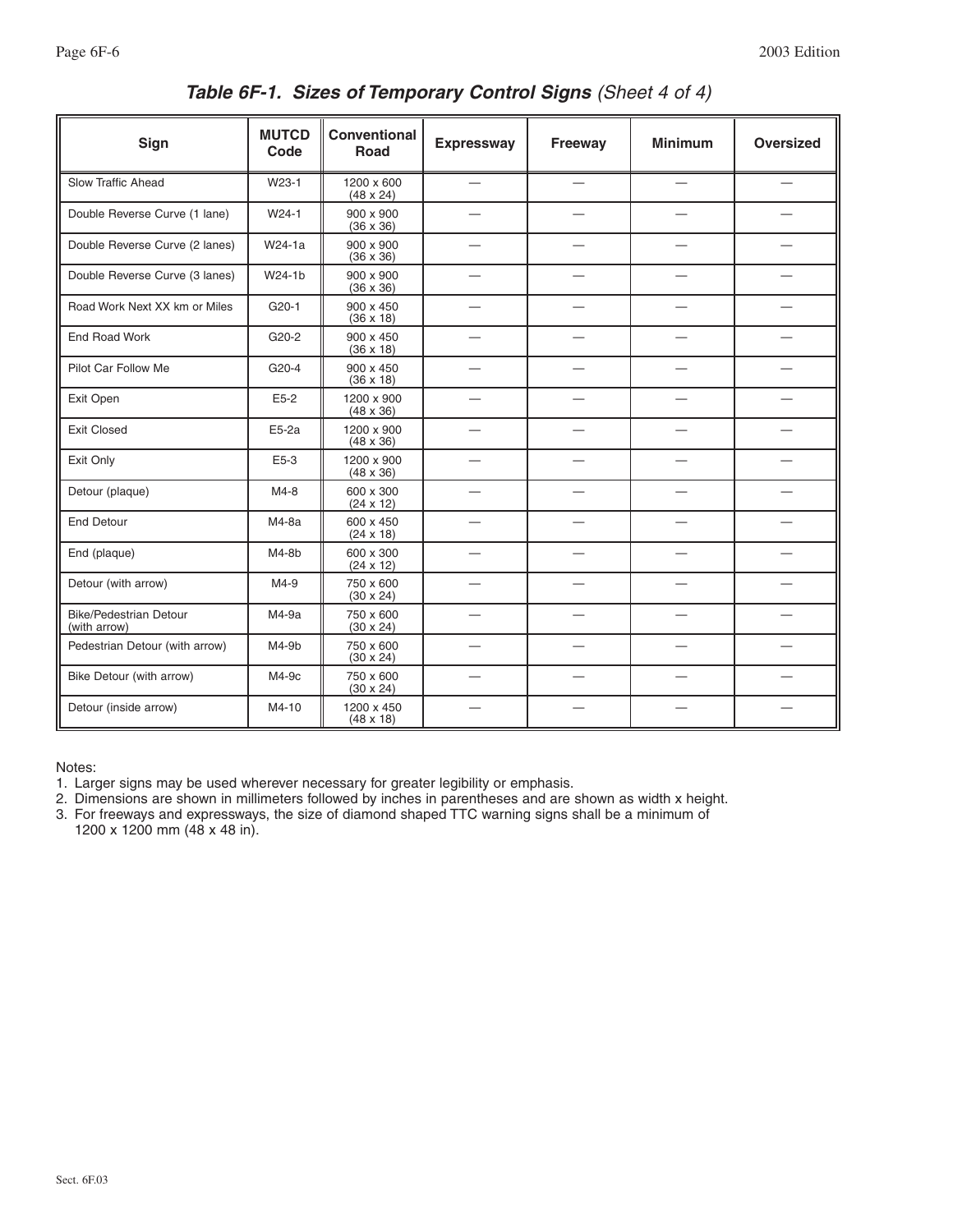

# **Figure 6F-1. Height and Lateral Location of Signs—Typical Installations**

Option:

A 2.1 m (7 ft) mounting height may be used in rural areas for increased visibility.

The height to the bottom of a secondary sign mounted below another sign may be 0.3 m (1 ft) less than the appropriate height specified above.

# Guidance:

Except as noted in the Option, signs mounted on portable supports should not be used for a duration of more than 3 days.

Option:

The R9-8 through R9-11a series, R11 series, W1-6 through W1-8 series, M4-10, E5-1, or other similar type signs (see Figures 6F-3, 6F-4, and 6F-5) may be used on portable supports for longer than 3 days. Support:

Methods of mounting signs other than on posts are illustrated in Figure 6F-2.

## Guidance:

Signs mounted on Type III barricades should not cover more than 50 percent of the top two rails or 33 percent of the total area of the three rails.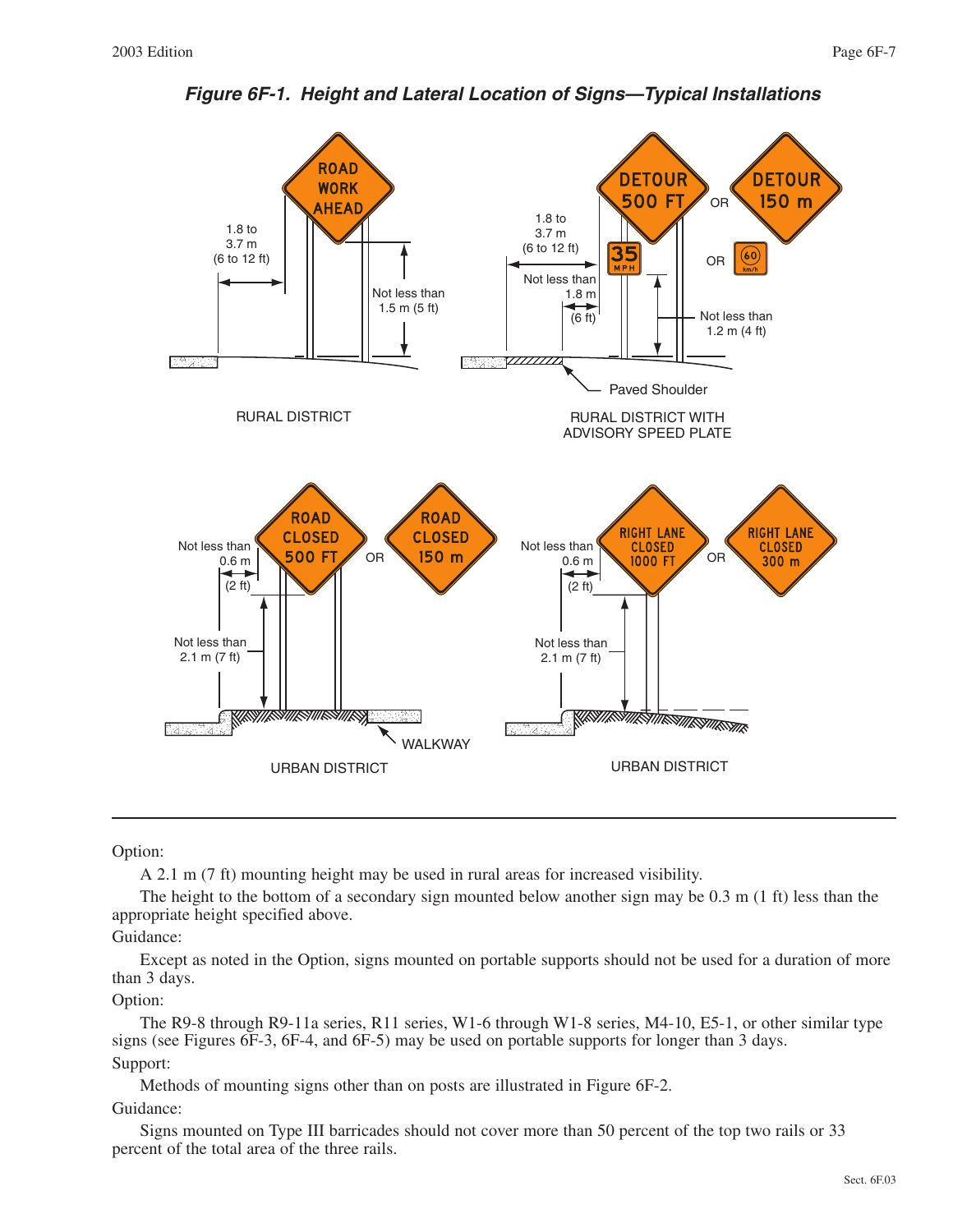

# **Figure 6F-2. Methods of Mounting Signs Other Than on Posts**

BARRICADES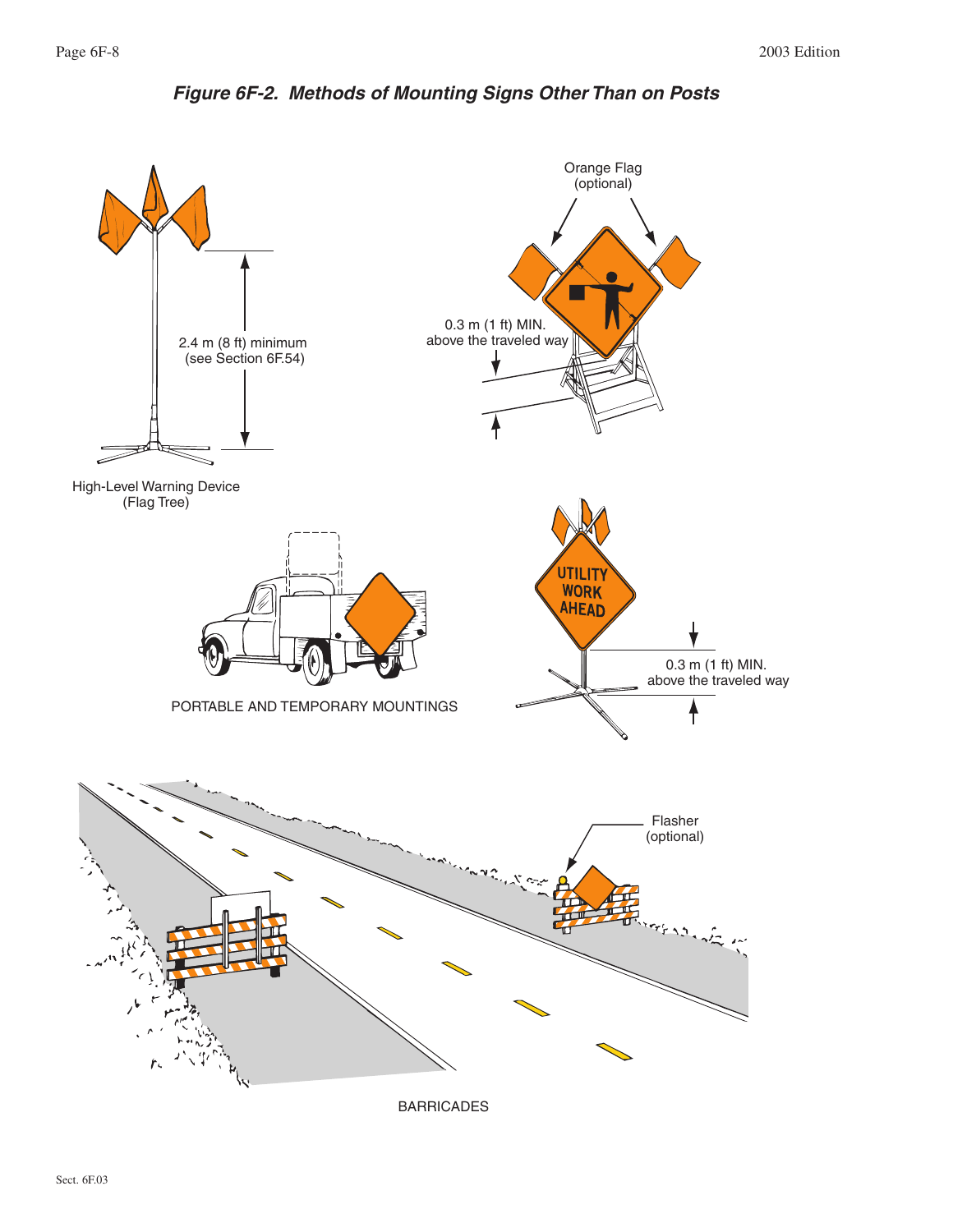

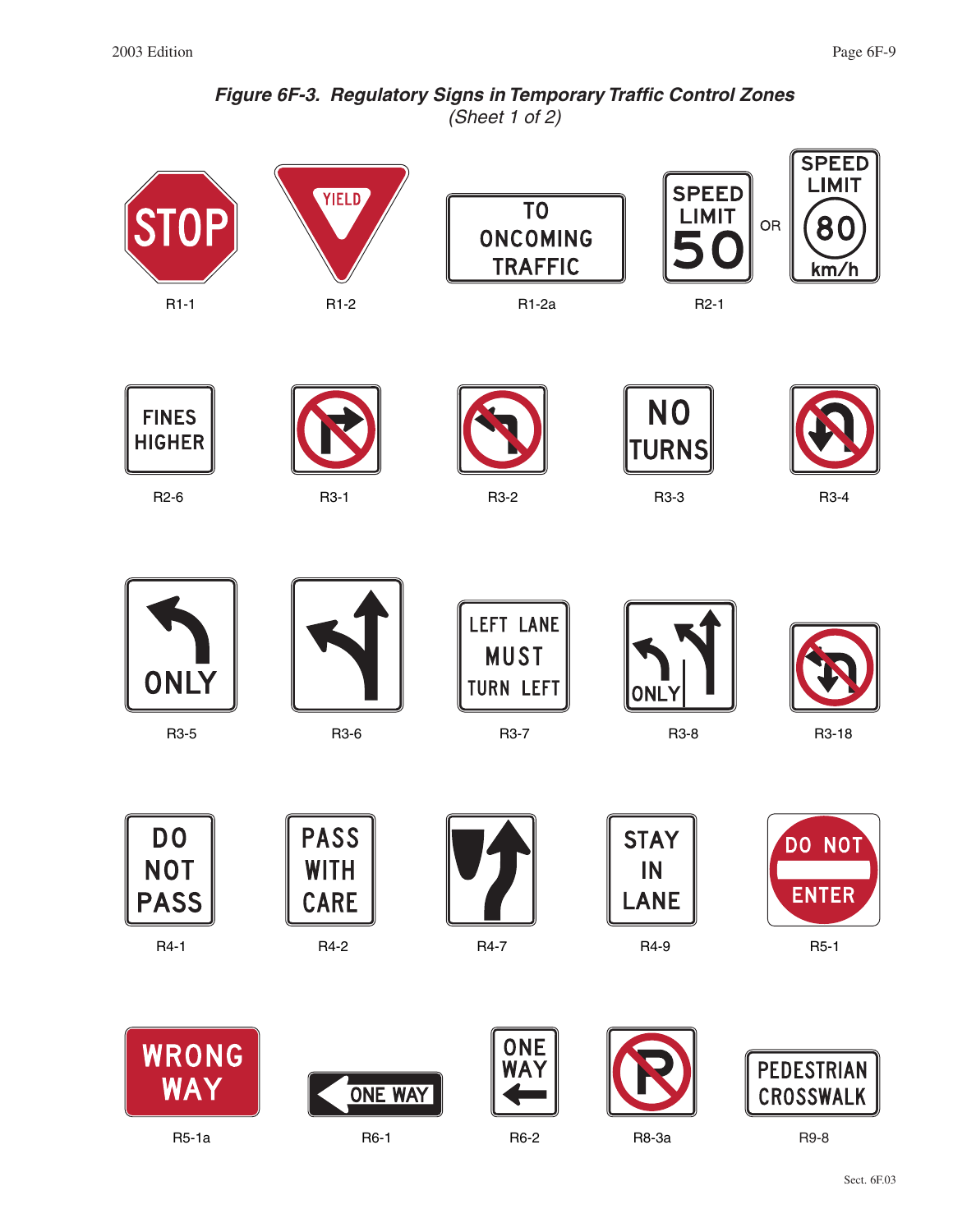# **Figure 6F-3. Regulatory Signs in Temporary Traffic Control Zones** (Sheet 2 of 2)



#### **Standard:**

**Sign supports shall be crashworthy. Large signs having an area exceeding 5 square meters (50 square feet) that are installed on multiple breakaway posts shall be mounted a minimum of 2.1 m (7 ft) above the ground.**

#### **Signs mounted on barricades, or other portable supports, shall be no less than 0.3 m (1 ft) above the traveled way.**

#### Option:

For mobile operations, a sign may be mounted on a work vehicle, a shadow vehicle, or a trailer stationed in advance of the TTC zone or moving along with it. The work vehicle, the shadow vehicle, or the trailer may or may not have an impact attenuator.

#### Guidance:

Unshielded sign posts placed in the clear zone should yield or breakaway upon impact to minimize obstructions to road users.

## Support:

If alterations are made to specific traffic control device supports that have been successfully crash tested in accordance with NCHRP Report 350 (see Section 1A.11), the altered supports might not be considered to be crashworthy.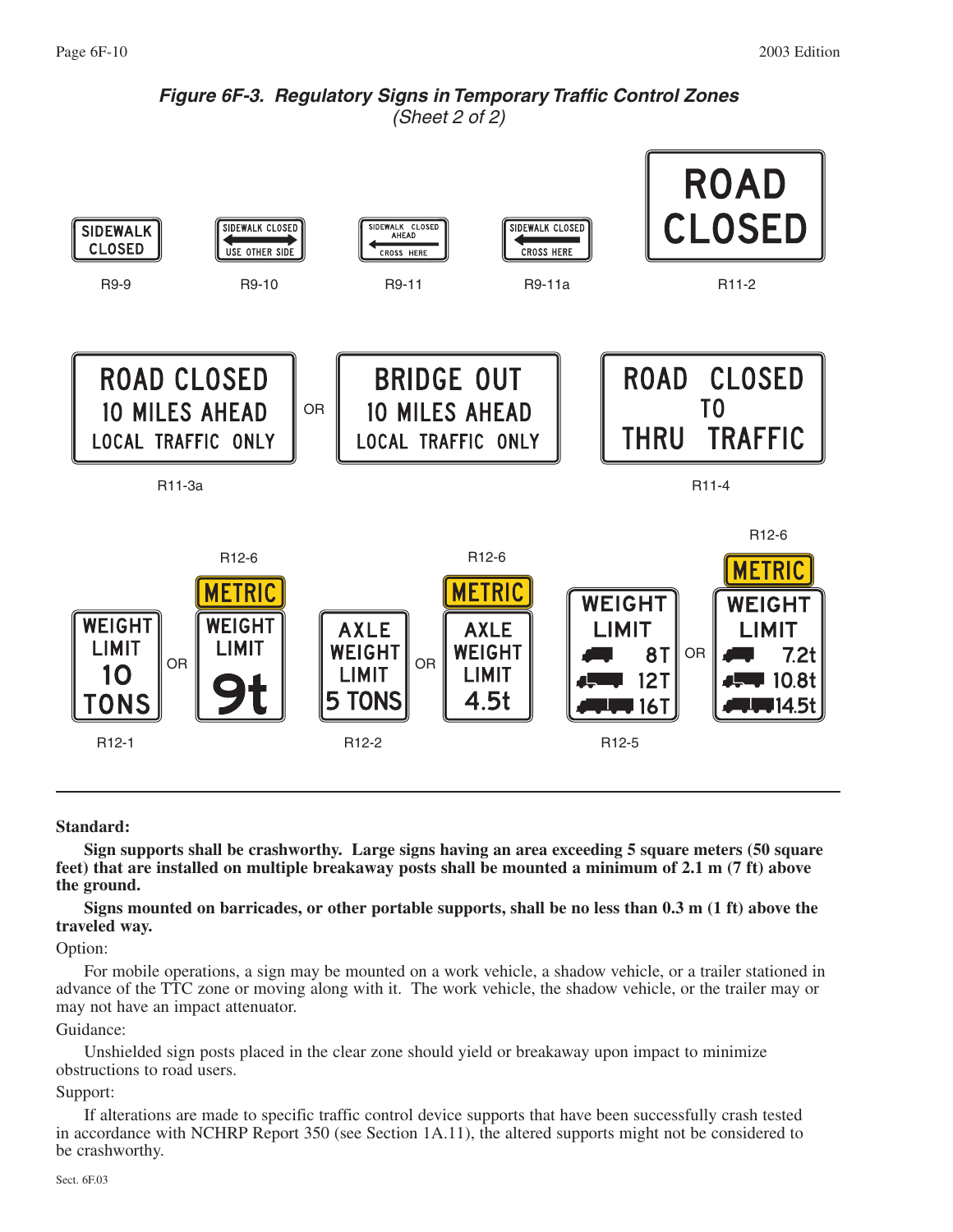#### **Standard:**

**Signs shall be properly maintained for cleanliness, visibility, and correct positioning. Signs that have lost significant legibility shall be promptly replaced.**

## **Section 6F.05 Regulatory Sign Authority**

Support:

Regulatory signs such as those shown in Figure 6F-3 inform road users of traffic laws or regulations and indicate the applicability of legal requirements that would not otherwise be apparent. **Standard:**

**Regulatory signs shall be authorized by the public agency or official having jurisdiction and shall conform with Chapter 2B.**

## **Section 6F.06 Regulatory Sign Design**

## **Standard:**

**TTC regulatory signs shall conform to the Standards for regulatory signs presented in Part 2 and in the FHWA's "Standard Highway Signs" book (see Section 1A.11).** 

Support:

Regulatory signs are generally rectangular with a black legend and border on a white background. Exceptions include the STOP, YIELD, DO NOT ENTER, WRONG WAY, and ONE WAY signs. Option:

The ONE WAY sign may be either a horizontal or vertical rectangular sign.

# **Section 6F.07 Regulatory Sign Applications**

#### **Standard:**

**If a TTC zone requires regulatory measures different from those existing, the existing permanent regulatory devices shall be removed or covered and superseded by the appropriate temporary regulatory signs. This change shall be made in conformance with applicable ordinances or statutes of the jurisdiction.** 

## **Section 6F.08 ROAD (STREET) CLOSED Sign (R11-2)**

Guidance:

The ROAD (STREET) CLOSED (R11-2) sign (see Figure 6F-3, Sheet 2 of 2) should be used when the roadway is closed to all road users except contractors' equipment or officially authorized vehicles. The R11-2 sign should be accompanied by appropriate warning and detour signing.

#### Option:

The words BRIDGE OUT (or BRIDGE CLOSED) may be substituted for ROAD (STREET) CLOSED where applicable.

## Guidance:

The ROAD (STREET) CLOSED sign should be installed at or near the center of the roadway on or above a Type III barricade that closes the roadway (see Section 6F.63).

## **Standard:**

**The ROAD (STREET) CLOSED sign shall not be used where road user flow is maintained or where the actual closure is some distance beyond the sign.**

# **Section 6F.09 Local Traffic Only Signs (R11-3a, R11-4)**

#### Guidance:

The Local Traffic Only signs (see Figure 6F-3, Sheet 2 of 2) should be used where road user flow detours to avoid a closure some distance beyond the sign, but where local road users can use the roadway to the point of closure. These signs should be accompanied by appropriate warning and detour signing.

In rural applications, the Local Traffic Only sign should have the legend ROAD CLOSED XX km (MILES) AHEAD, LOCAL TRAFFIC ONLY (R11-3a).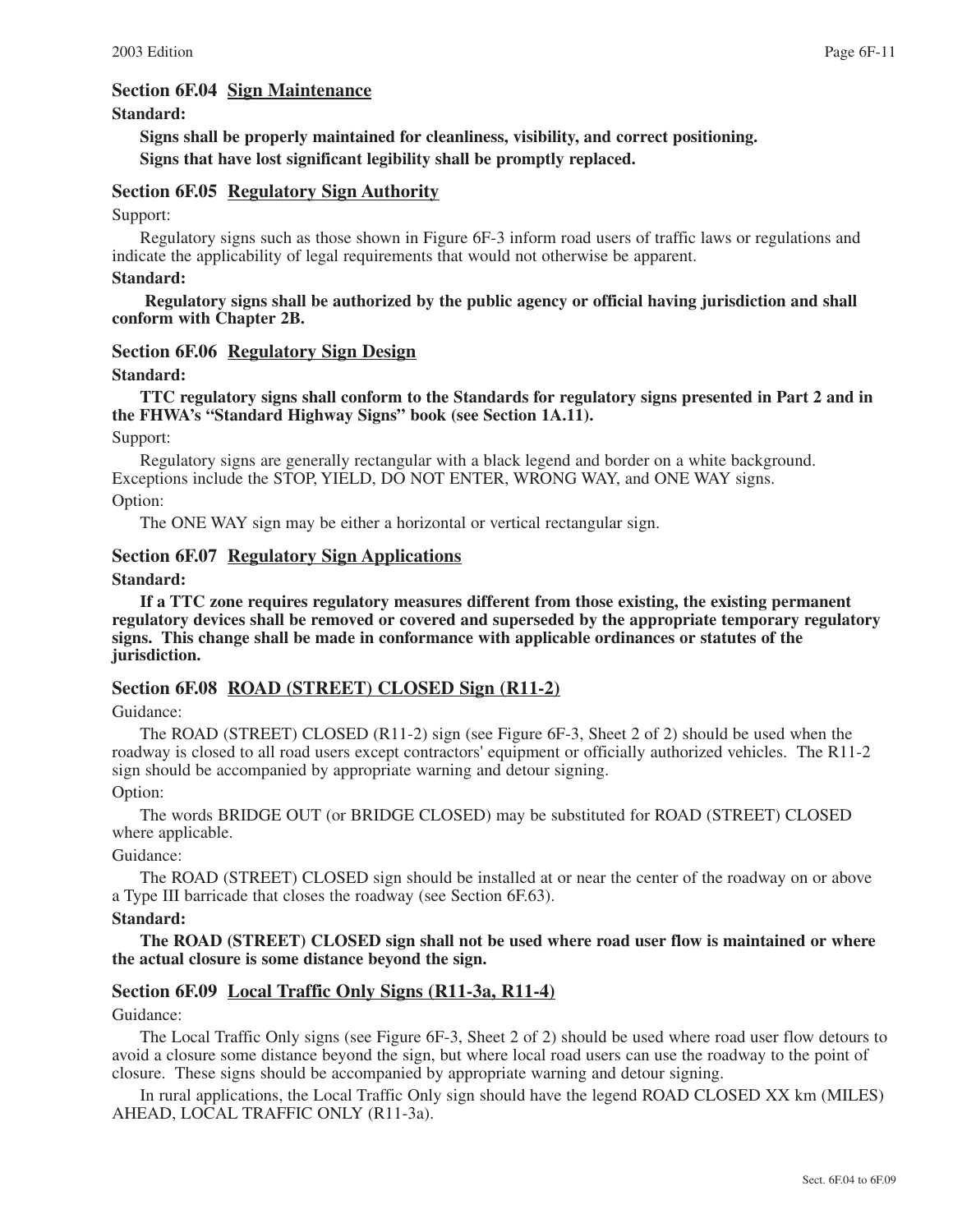Option:

In urban areas, the legend ROAD (STREET) CLOSED TO THRU TRAFFIC (R11-4) or ROAD CLOSED, LOCAL TRAFFIC ONLY may be used.

The words BRIDGE OUT (or BRIDGE CLOSED) may be substituted for the words ROAD (STREET) CLOSED on the R11-3a or R11-4 sign where applicable.

# **Section 6F.10 Weight Limit Signs (R12-1, R12-2, R12-5)**

## **Standard:**

**A Weight Limit sign (see Figure 6F-3, Sheet 2 of 2), which shows the gross weight or axle weight that is permitted on the roadway or bridge, shall be consistent with State or local regulations and shall not be installed without the approval of the authority having jurisdiction over the highway.**

**When weight restrictions are imposed because of the activity in a TTC zone, a marked detour shall be provided for vehicles weighing more than the posted limit.**

# **Section 6F.11 STAY IN LANE Sign (R4-9)**

## Option:

A STAY IN LANE (R4-9) sign (see Figure 6F-3, Sheet 1 of 2) may be used where a multi-lane shift has been incorporated as part of the TTC on a highway to direct road users around road work that occupies part of the roadway on a multi-lane highway.

# **Section 6F.12 PEDESTRIAN CROSSWALK Sign (R9-8)**

## Option:

The PEDESTRIAN CROSSWALK (R9-8) sign (see Figure 6F-3, Sheet 1 of 2) may be used to indicate where a temporary crosswalk has been established.

## **Standard:**

**If a temporary crosswalk is established, it shall be accessible to pedestrians with disabilities in accordance with Section 6D.02.**

# **Section 6F.13 SIDEWALK CLOSED Signs (R9-9, R9-10, R9-11, R9-11a)**

Guidance:

SIDEWALK CLOSED signs (see Figure 6F-3, Sheet 2 of 2) should be used where pedestrian flow is restricted. Bicycle/Pedestrian Detour (M4-9a) signs or Pedestrian Detour (M4-9b) signs should be used where pedestrian flow is rerouted (see Section 6F.53).

The SIDEWALK CLOSED (R9-9) sign should be installed at the beginning of the closed sidewalk, at the intersections preceding the closed sidewalk, and elsewhere along the closed sidewalk as needed.

The SIDEWALK CLOSED, (ARROW) USE OTHER SIDE (R9-10) sign should be installed at the beginning of the restricted sidewalk when a parallel sidewalk exists on the other side of the roadway.

The SIDEWALK CLOSED AHEAD, (ARROW) CROSS HERE (R9-11) sign should be used to indicate to pedestrians that sidewalks beyond the sign are closed and to direct them to open crosswalks, sidewalks, or other travel paths.

The SIDEWALK CLOSED, (ARROW) CROSS HERE (R9-11a) sign should be installed just beyond the point to which pedestrians are being redirected.

Support:

These signs are typically mounted on a detectable barricade to encourage compliance and to communicate with pedestrians that the sidewalk is closed. Printed signs are not useful to many pedestrians with visual disabilities. A barrier or barricade detectable by a person with a visual disability is sufficient to indicate that a sidewalk is closed. If the barrier is continuous with detectable channelizing devices for an alternate route, accessible signage might not be necessary. An audible information device is needed when the detectable barricade or barrier for an alternate channelized route is not continuous.

# **Section 6F.14 Special Regulatory Signs**

## Option:

Special regulatory signs may be used based on engineering judgment consistent with regulatory requirements.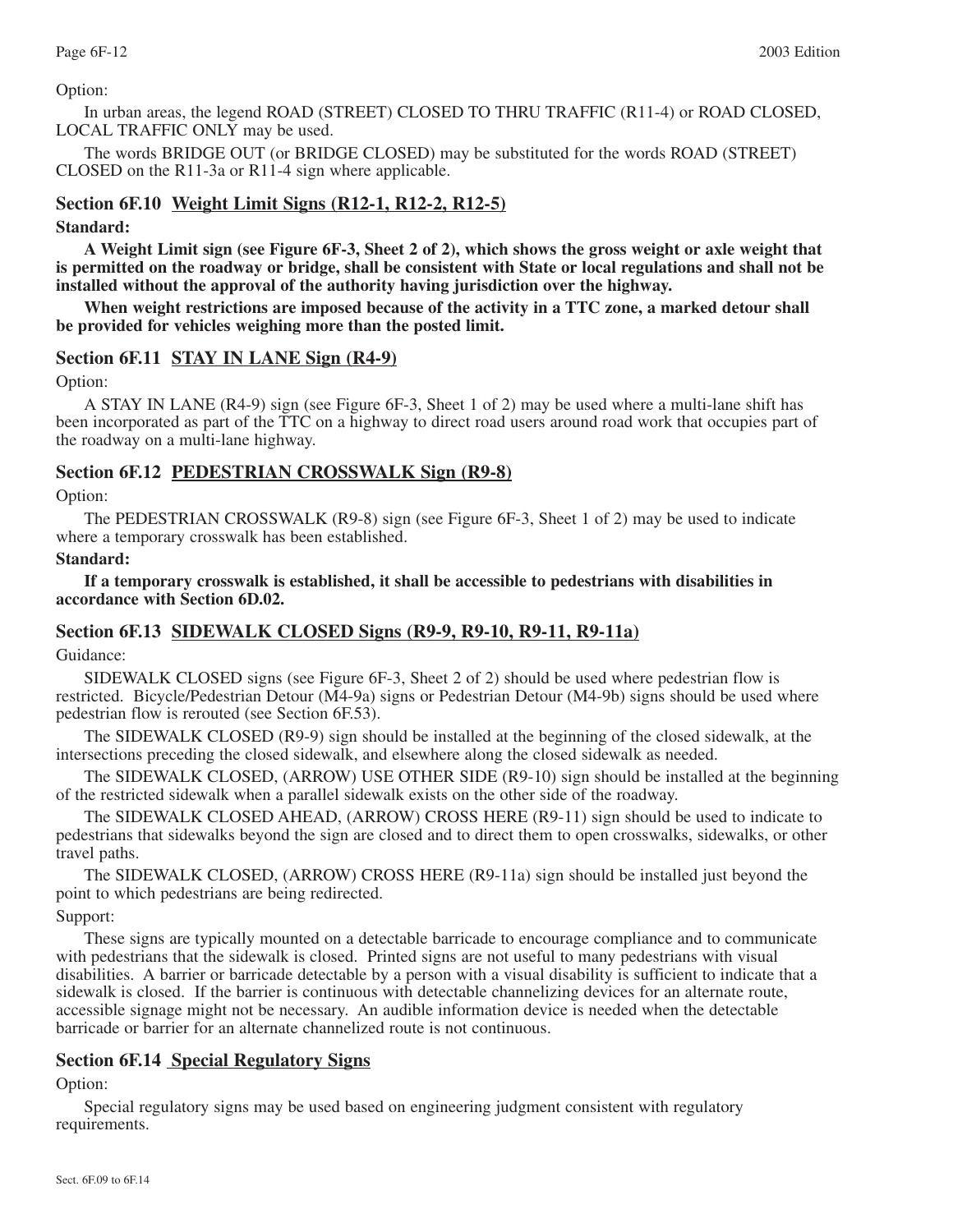Special regulatory signs should conform to the general requirements of color, shape, and alphabet size and series. The sign message should be brief, legible, and clear.

# Support:

Section 2B.17 contains information regarding the use of FINES HIGHER signs (see Figure 6F-3, Sheet 1 of 2).

## **Section 6F.15 Warning Sign Function, Design, and Application**

Support:

TTC zone warning signs (see Figure 6F-4) notify road users of specific situations or conditions on or adjacent to a roadway that might not otherwise be apparent.

## **Standard:**

**TTC warning signs shall conform to the Standards for warning signs presented in Part 2 and in FHWA's "Standard Highway Signs" book (see Section 1A.11). Except as noted in the Option below, TTC warning signs shall be diamond-shaped with a black legend and border on an orange background, except for the W10-1 sign which shall have a black legend and border on a yellow background, and except for signs that are permitted in Parts 2 or 7 to have fluorescent yellow-green backgrounds.**

Option:

Warning signs used for TCC incident management situations may have a black legend and border on a fluorescent pink background.

Mounting or space considerations may justify a change from the standard diamond shape.

In emergencies, available warning signs having yellow backgrounds may be used if signs with orange or fluorescent pink backgrounds are not at hand.

## Guidance:

Where roadway or road user conditions require greater emphasis, larger than standard size warning signs should be used, with the symbol or legend enlarged approximately in proportion to the outside dimensions.

Where any part of the roadway is obstructed or closed by work activities or incidents, advance warning signs should be installed to alert road users well in advance of these obstructions or restrictions.

Where road users include pedestrians, the provision of supplemental audible information or detectable barriers or barricades should be considered for people with visual disabilities.

## Support:

Detectable barriers or barricades communicate very clearly to pedestrians who have visual disabilities that they can no longer proceed in the direction that they are traveling.

## Option:

Advance warning signs may be used singly or in combination.

## **Standard:**

**Because of their importance, advance warning signs for higher-speed locations shall have a size of 1200 x 1200 mm (48 x 48 in) (see Part 2).**

## **For freeways and expressways, the size of diamond shaped TTC warning signs shall be a minimum of 1200 x 1200 mm (48 x 48 in).**

## Option:

Where speeds and volumes are moderately low, a minimum size of 900 x 900 mm (36 x 36 in) may be used for advance warning signs.

On secondary roads or City streets where speeds are very low, signs smaller than the standard size, but not less than 600 x 600 mm (24 x 24 in), may be used for warning signs having short word messages or clear symbols.

Advance warning signs larger than the minimum standards may be used for additional emphasis of the TTC zone (see Part 2).

Where distances are not shown on warning signs as part of the message, a supplemental plaque with the distance legend may be mounted immediately below the sign on the same support.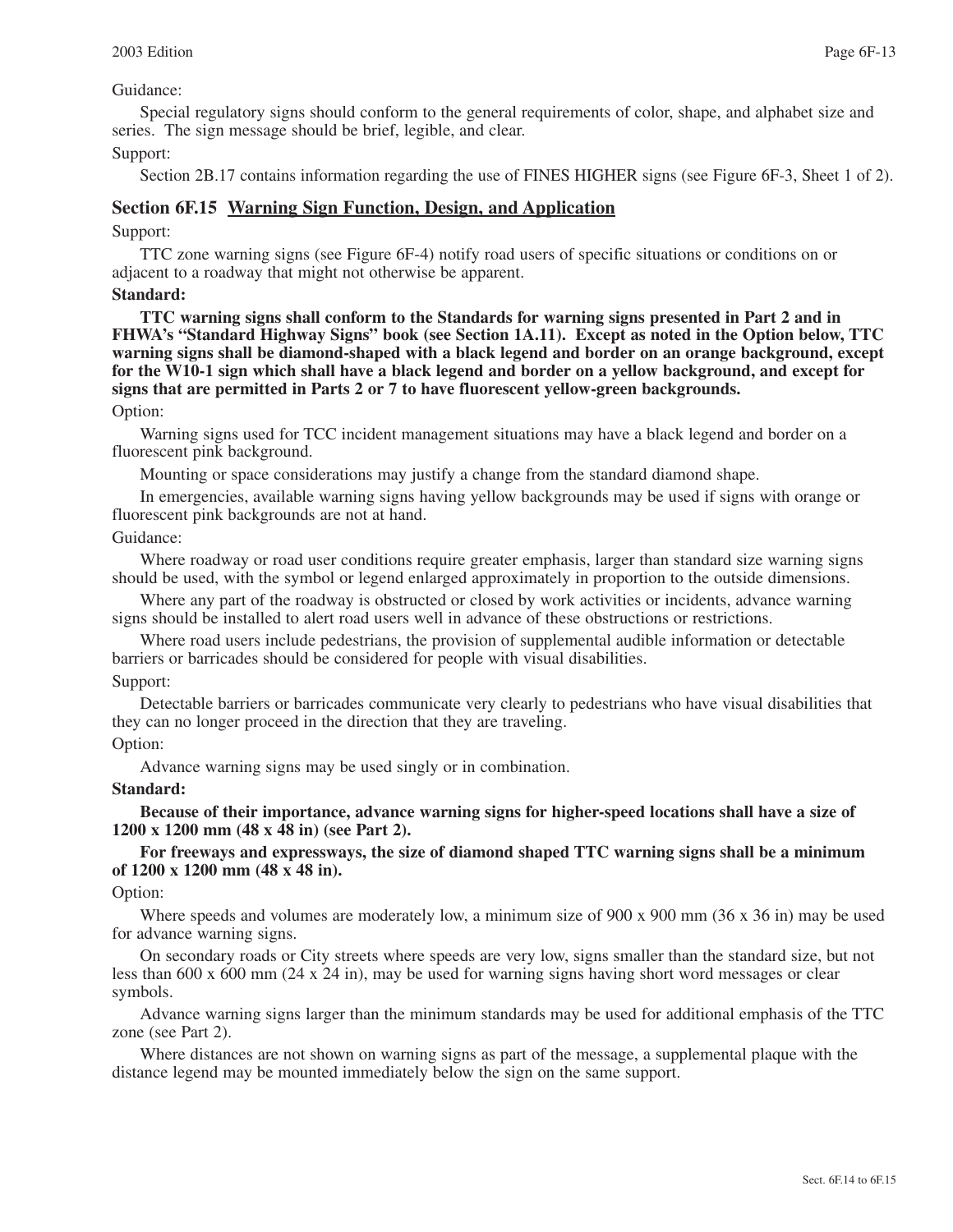# **Section 6F.16 Position of Advance Warning Signs**

## Guidance:

Where highway conditions permit, warning signs should be placed in advance of the TTC zone at varying distances depending on roadway type, condition, and posted speed. Table 6C-1 contains information regarding the spacing of advance warning signs. Where a series of two or more advance warning signs is used, the closest sign to the TTC zone should be placed approximately 30 m (100 ft) for low-speed urban streets to 300 m (1,000 ft) or more for freeways and expressways.

## Support:

Various conditions, such as limited sight distance or obstructions that might require a driver to reduce speed or stop, might require additional advance warning signs.

#### Option:

As an alternative to a specific distance on advance warning signs, the word AHEAD may be used. Support:

At TTC zones on lightly-traveled roads, all of the advance warning signs prescribed for major construction might not be needed.

Option:

Utility work, maintenance, or minor construction can occur within the TTC zone limits of a major construction project, and additional warning signs may be needed.

#### Guidance:

Utility, maintenance, and minor construction signing and TTC should be coordinated with appropriate authorities so that road users are not confused or misled by the additional TTC devices.

# **Section 6F.17 ROAD (STREET) WORK Sign (W20-1)**

#### Guidance:

The ROAD (STREET) WORK (W20-1) sign (see Figure 6F-4, Sheet 3 of 4), which serves as a general warning of obstructions or restrictions, should be located in advance of the work space or any detour, on the road where the work is taking place.

Where traffic can enter a TTC zone from a crossroad or a major (high-volume) driveway, an advance warning sign should be used on the crossroad or major driveway.

#### **Standard:**

**The ROAD (STREET) WORK (W20-1) sign shall have the legend ROAD (STREET) WORK, XX m (FT), XX km (MILES), or AHEAD.**

## **Section 6F.18 DETOUR Sign (W20-2)**

## Guidance:

The DETOUR (W20-2) sign (see Figure 6F-4, Sheet 3 of 4) should be used in advance of a road user detour over a different roadway or route.

#### **Standard:**

**The DETOUR sign shall have the legend DETOUR, XX m (FT), XX km (MILES), or AHEAD.**

## **Section 6F.19 ROAD (STREET) CLOSED Sign (W20-3)**

#### Guidance:

The ROAD (STREET) CLOSED (W20-3) sign (see Figure 6F-4, Sheet 3 of 4) should be used in advance of the point where a highway is closed to all road users, or to all but local road users.

#### **Standard:**

**The ROAD (STREET) CLOSED sign shall have the legend ROAD (STREET) CLOSED, XX m (FT), XX km (MILES), or AHEAD.**

# **Section 6F.20 ONE LANE ROAD Sign (W20-4)**

## **Standard:**

**The ONE LANE ROAD (W20-4) sign (see Figure 6F-4, Sheet 3 of 4) shall be used only in advance of that point where motor vehicle traffic in both directions must use a common single lane (see Section 6C.10). It shall have the legend ONE LANE ROAD, XX m (FT), XX km (MILES), or AHEAD.**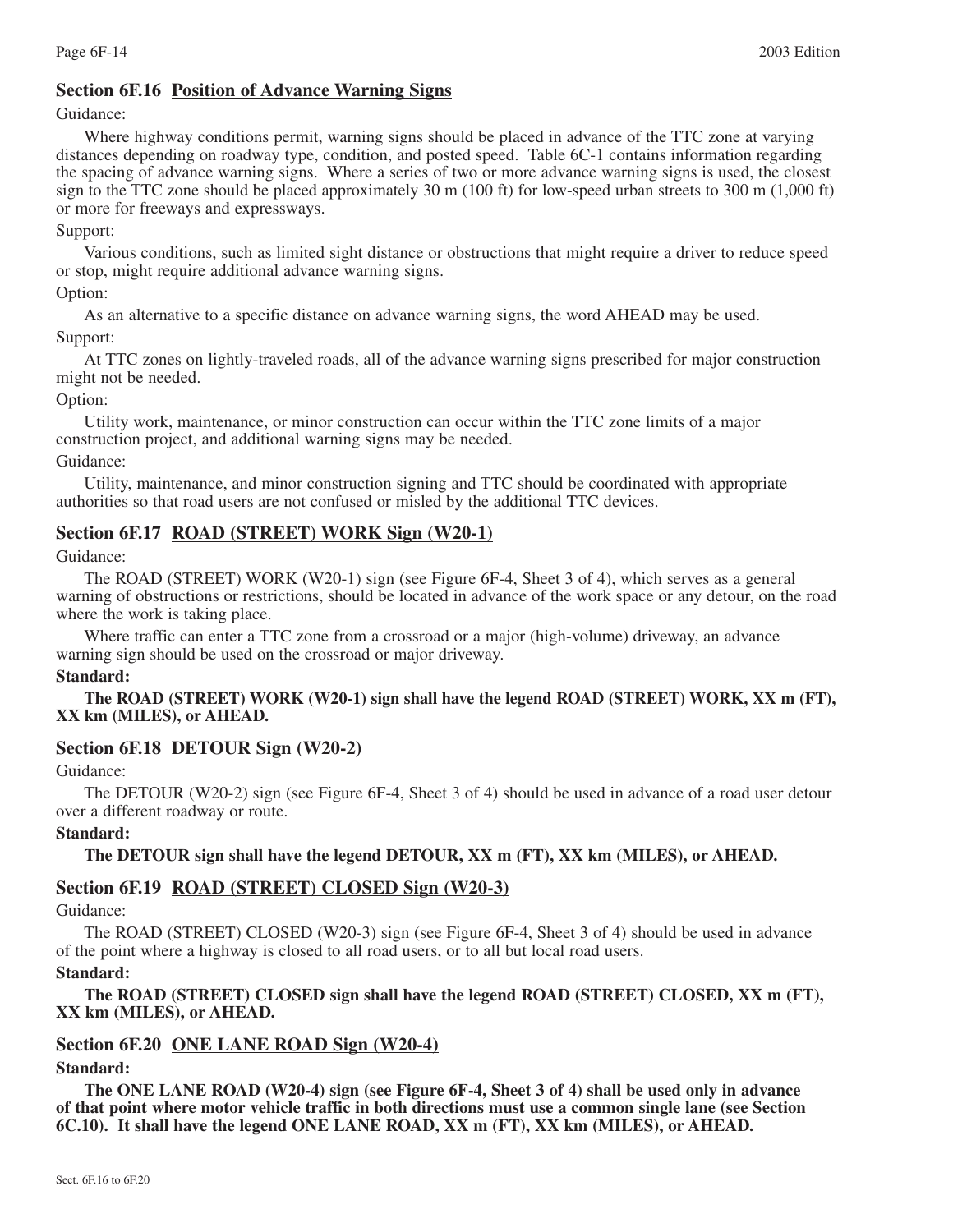

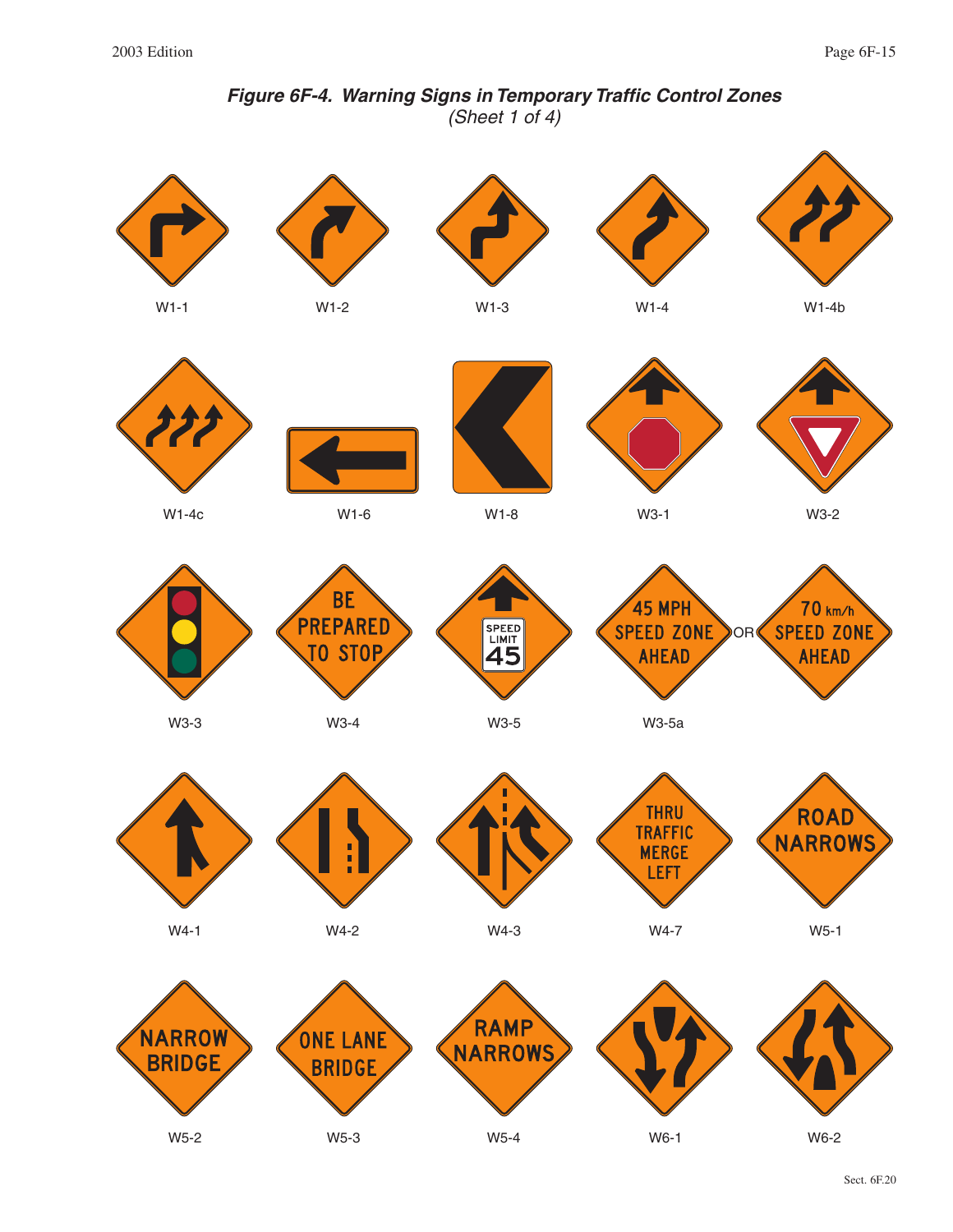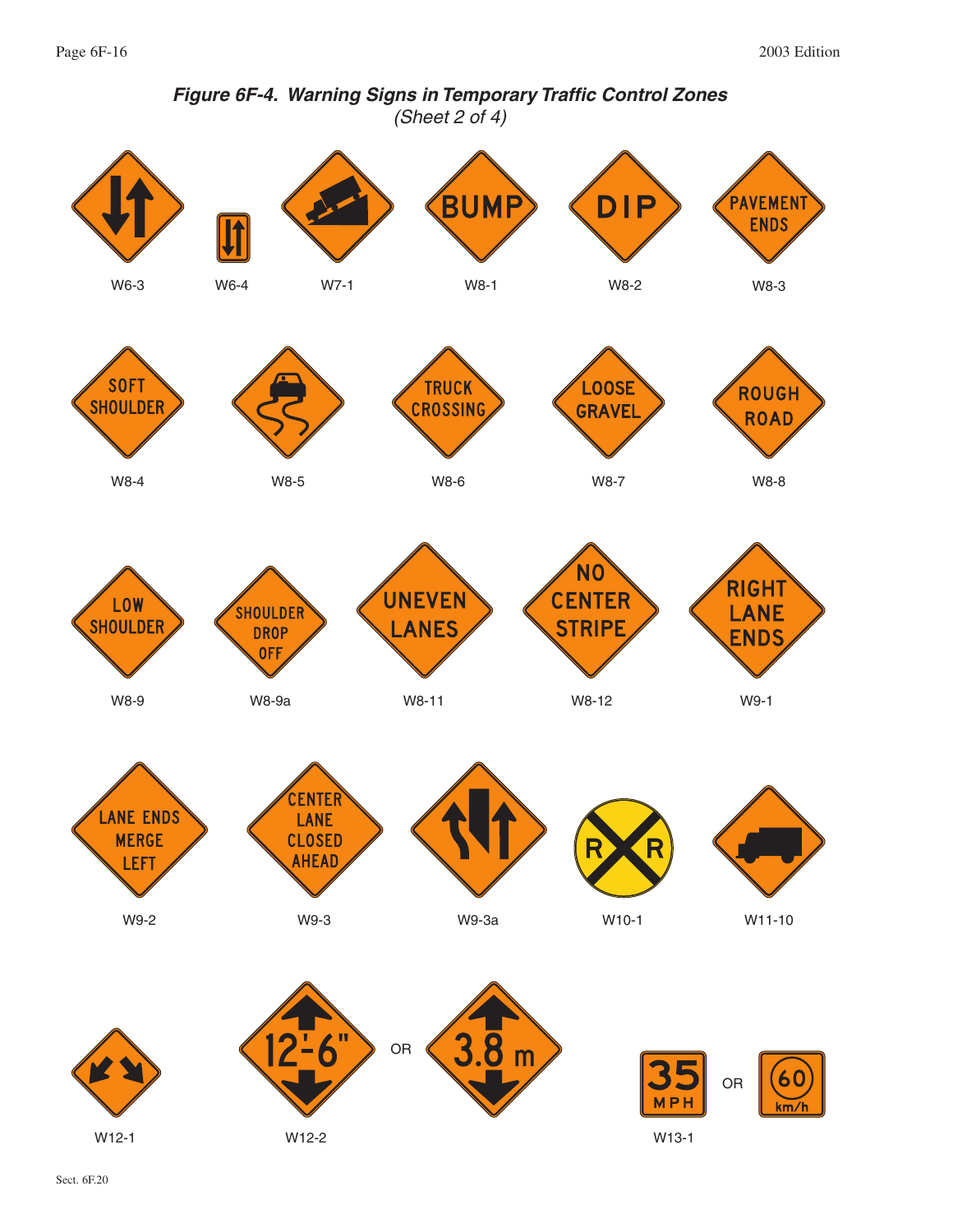

\* An optional STREET CLOSED word message sign is shown in the "Standard Highway Signs" book.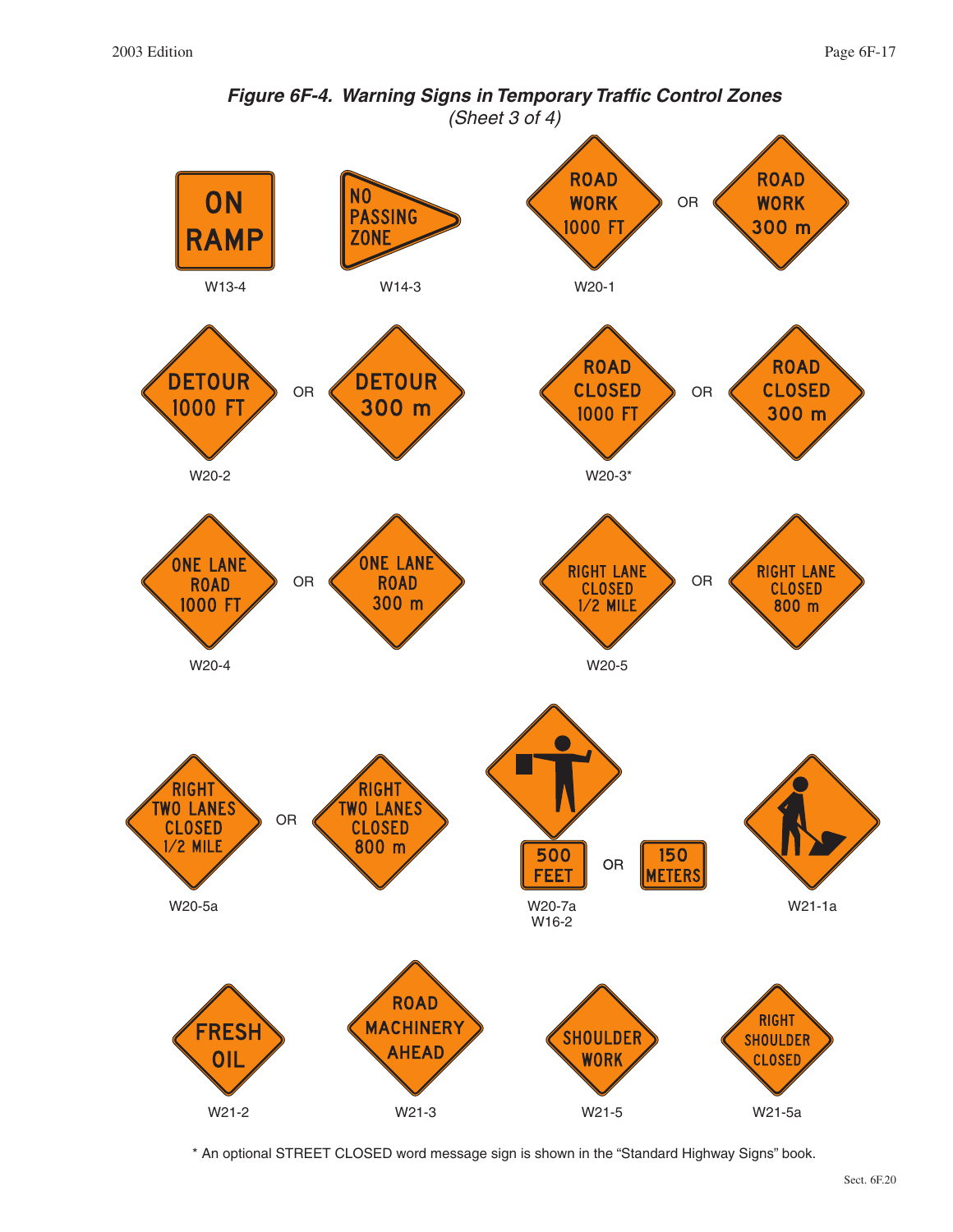

# **Section 6F.21 Lane(s) Closed Signs (W20-5, W20-5a)**

# **Standard:**

**The Lane(s) Closed sign (see Figure 6F-4, Sheet 3 of 4) shall be used in advance of that point where one or more through lanes of a multi-lane roadway are closed.**

**For a single lane closure, the Lane Closed (W20-5) sign (see Figure 6F-4, Sheet 3 of 4) shall have the legend RIGHT (LEFT) LANE CLOSED, XX m (FT), XX km (MILES), or AHEAD. Where two adjacent lanes are closed, the W20-5a sign (see Figure 6F-4, Sheet 3 of 4) shall have the legend RIGHT (LEFT) TWO LANES CLOSED, XX m (FT), XX km (MILES), or AHEAD.**

# **Section 6F.22 CENTER LANE CLOSED AHEAD Signs (W9-3, W9-3a)**

## Guidance:

The CENTER LANE CLOSED AHEAD (W9-3) sign (see Figure 6F-4, Sheet 2 of 4) should be used in advance of that point where work occupies the center lane(s) and approaching motor vehicle traffic is directed to the right or left of the work zone in the center lane.

## Option:

The Center Lane Closed Ahead (W9-3a) symbol sign (see Figure 6H-38) may be substituted for the CENTER LANE CLOSED AHEAD (W9-3) word message sign.

# **Section 6F.23 THRU TRAFFIC MERGE LEFT (RIGHT) Sign (W4-7)**

## Guidance:

The THRU TRAFFIC MERGE LEFT (RIGHT) (W4-7) sign (see Figure 6F-4, Sheet 1 of 4) should be used in advance of an intersection where one or more lane closures on the far side of a multi-lane intersection require through vehicular traffic on the approach to the intersection to use the left (right) lane to proceed through the intersection.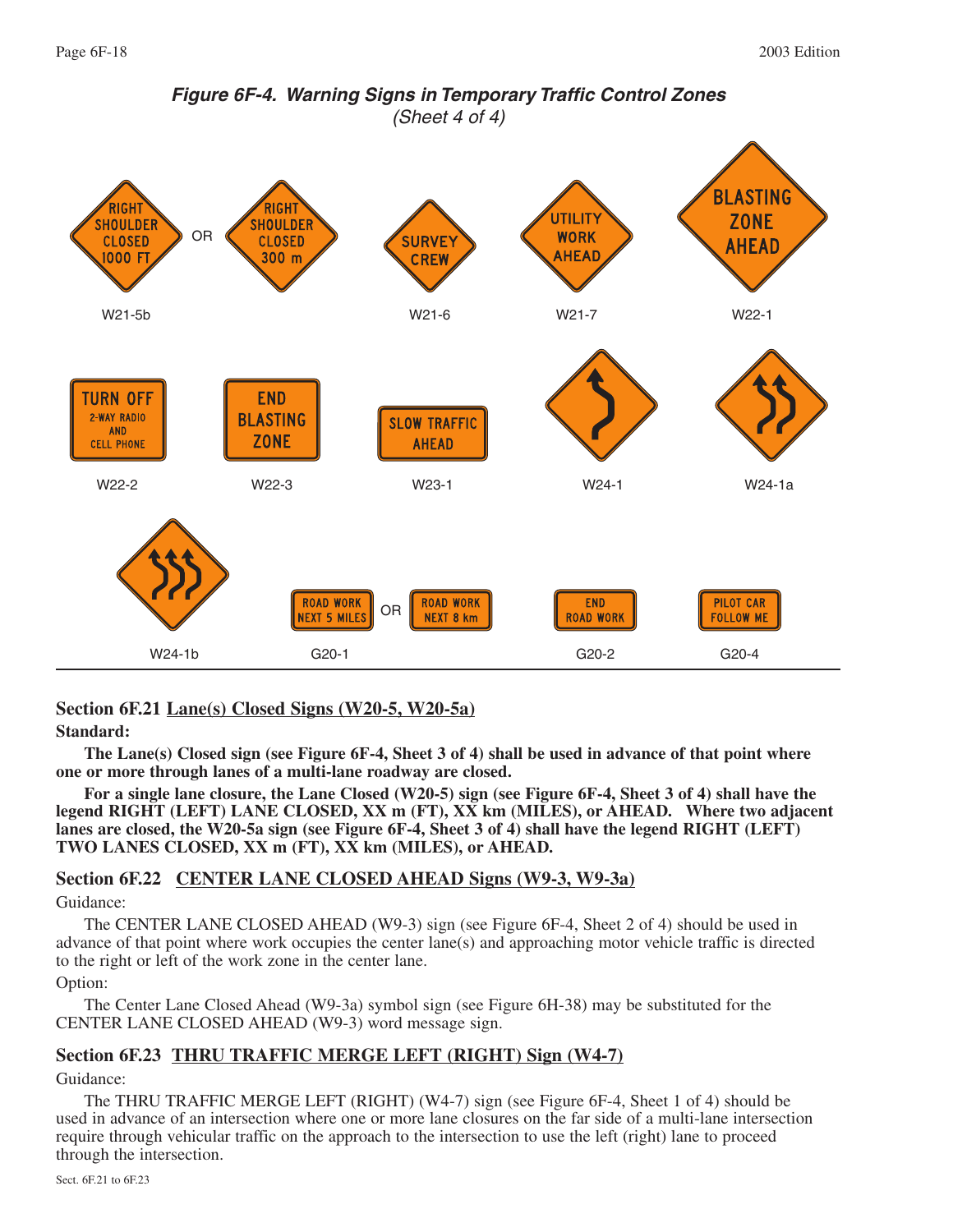# **Section 6F.24 Lane Ends Sign (W4-2)**

Option:

The Lane Ends (W4-2) symbol sign (see Figure 6F-4, Sheet 1 of 4) may be used to warn drivers of the reduction in the number of lanes for moving motor vehicle traffic in the direction of travel on a multi-lane roadway.

# **Section 6F.25 ON RAMP Plaque (W13-4)**

Guidance:

When work is being done on a ramp, but the ramp remains open, the ON RAMP (W13-4) plaque (see Figure 6F-4, Sheet 3 of 4) should be used to supplement the advance ROAD WORK sign.

# **Section 6F.26 RAMP NARROWS Sign (W5-4)**

Guidance:

The RAMP NARROWS (W5-4) sign (see Figure 6F-4, Sheet 1 of 4) should be used in advance of the point where work on a ramp reduces the normal width of the ramp along a part or all of the ramp.

# **Section 6F.27 SLOW TRAFFIC AHEAD Sign (W23-1)**

Option:

The SLOW TRAFFIC AHEAD (W23-1) sign (see Figure 6F-4, Sheet 4 of 4) may be used on a shadow vehicle, usually mounted on the rear of the most upstream shadow vehicle, along with other appropriate signs for mobile operations to warn of slow moving work vehicles. A ROAD WORK (W20-1) sign may also be used with the SLOW TRAFFIC AHEAD sign.

# **Section 6F.28 EXIT OPEN, EXIT CLOSED, EXIT ONLY Signs (E5-2, E5-2a, E5-3)**

Option:

An EXIT OPEN (E5-2), EXIT CLOSED (E5-2a), or EXIT ONLY (E5-3) sign (see Figure 6F-5) may be used to supplement other warning signs where work is being conducted in the vicinity of an exit ramp and where the exit maneuver for motor vehicle traffic using the ramp is different from the normal condition. Guidance:

When an exit ramp is closed, an EXIT CLOSED panel with a black legend and border on an orange background should be placed diagonally across the interchange/intersection guide signs.

# **Section 6F.29 Flagger Sign (W20-7a, W20-7)**

Guidance:

The Flagger (20-7a) symbol sign (see Figure 6F-4, Sheet 3 of 4) should be used in advance of any point where a flagger is stationed to control road users.



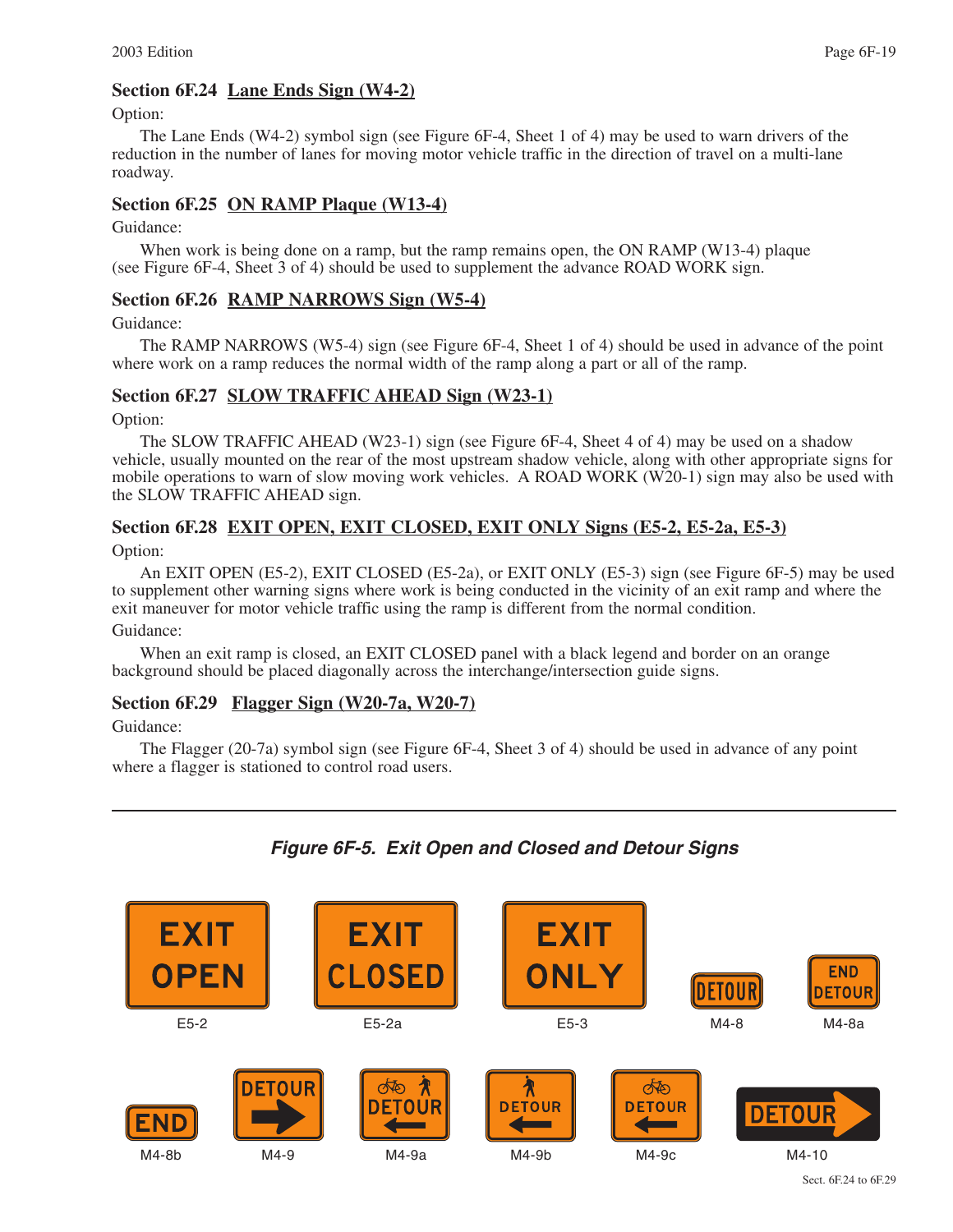Option:

A distance legend may be displayed on a supplemental plaque below the Flagger sign. The sign may be used with appropriate legends or in conjunction with other warning signs, such as the BE PREPARED TO STOP (W3-4) sign (see Figure 6F-4, Sheet 1 of 4).

The FLAGGER (W20-7) word message sign with distance legends may be substituted for the Flagger (W20-7a) symbol sign.

## **Standard:**

**The Flagger sign shall be removed, covered, or turned away from road users when the flagging operations are not occurring.**

# **Section 6F.30 Two-Way Traffic Sign (W6-3)**

Guidance:

When one roadway of a normally divided highway is closed, with two-way vehicular traffic maintained on the other roadway, the Two-Way Traffic (W6-3) sign (see Figure 6F-4, Sheet 2 of 4) should be used at the beginning of the two-way vehicular traffic section and at intervals to remind road users of opposing vehicular traffic.

# **Section 6F.31 Workers Sign (W21-1, W21-1a)**

Option:

A Workers (W21-1a) symbol sign (see Figure 6F-4, Sheet 3 of 4) may be used to alert road users of workers in or near the roadway.

Guidance:

In the absence of other warning devices, a Workers symbol sign should be used when workers are in the roadway.

Option:

The WORKERS (W21-1) word message sign may be used as an alternate to the Workers (W21-1a) symbol sign.

# **Section 6F.32 FRESH OIL (TAR) Sign (W21-2)**

Guidance:

The FRESH OIL (TAR) (W21-2) sign (see Figure 6F-4, Sheet 3 of 4) should be used to warn road users of the surface treatment.

# **Section 6F.33 ROAD MACHINERY AHEAD Sign (W21-3)**

Option:

The ROAD MACHINERY AHEAD (W21-3) sign (see Figure 6F-4, Sheet 3 of 4) may be used to warn of machinery operating in or adjacent to the roadway.

# **Section 6F.34 Motorized Traffic Signs (W8-6, W11-10)**

Option:

Motorized Traffic (W8-6, W11-10) signs may be used to alert road users to locations where unexpected travel on the roadway or entries into or departures from the roadway by construction vehicles might occur. The TRUCK CROSSING (W8-6) word message sign may be used as an alternate to the Truck Crossing symbol (W11-10) sign (see Figure 6F-4, Sheet 2 of 4) where there is an established construction vehicle crossing of the roadway. Support:

These locations might be relatively confined or might occur randomly over a segment of roadway.

# **Section 6F.35 Shoulder Work Signs (W21-5, W21-5a, W21-5b)**

Support:

Shoulder Work signs (see Figure 6F-4, Sheets 3 and 4 of 4) warn of maintenance, reconstruction, or utility operations on the highway shoulder where the roadway is unobstructed.

**Standard:**

**The Shoulder Work sign shall have the legend SHOULDER WORK (W21-5), RIGHT (LEFT) SHOULDER CLOSED (W21-5a), or RIGHT (LEFT) SHOULDER CLOSED XXX m (FT) or AHEAD (W21-5b).**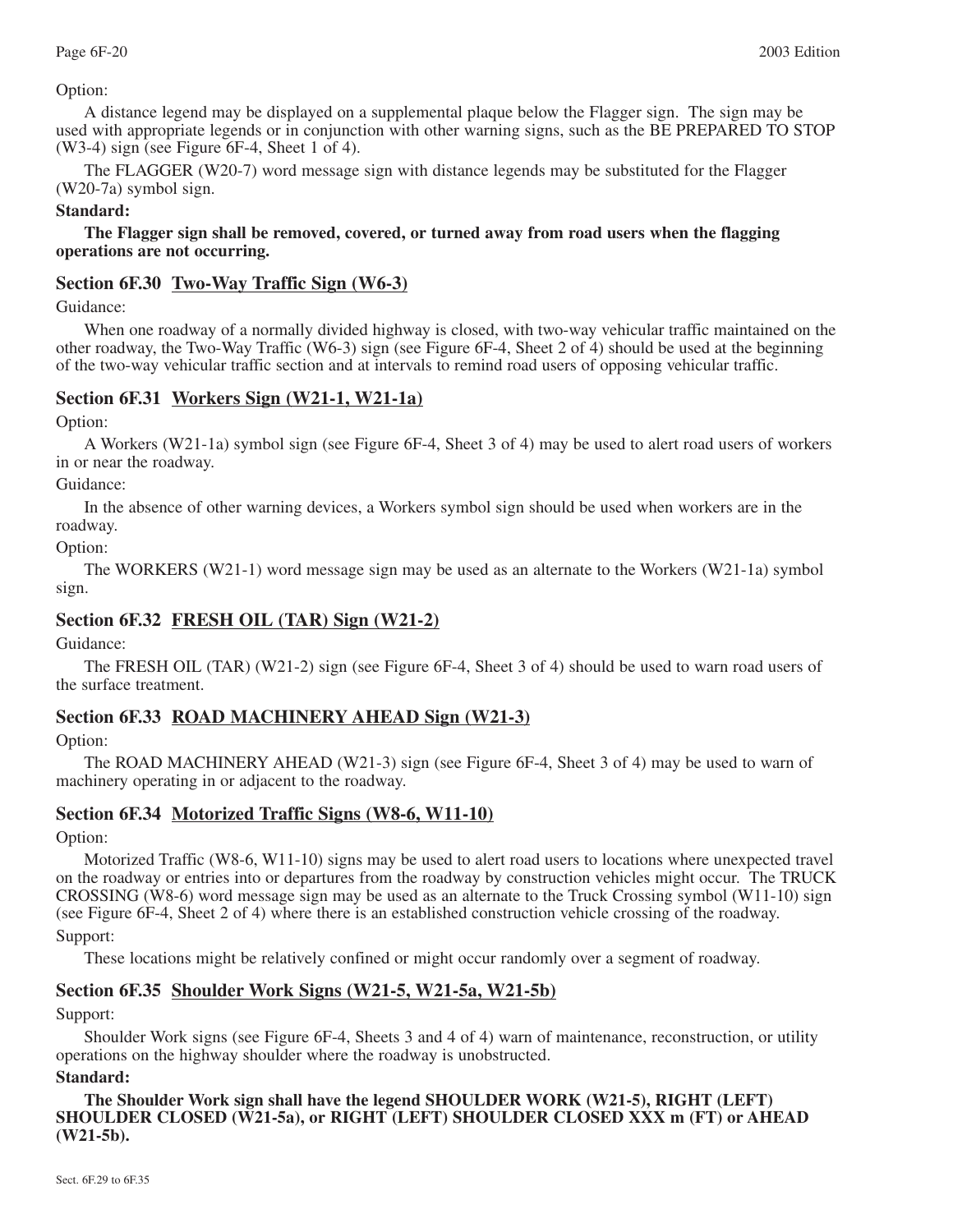## Option:

The Shoulder Work sign may be used in advance of the point on a nonlimited access highway where there is shoulder work. It may be used singly or in combination with a ROAD WORK NEXT X km (MILES) or ROAD WORK AHEAD sign.

## Guidance:

On freeways and expressways, the RIGHT (LEFT) SHOULDER CLOSED XXX m (FT) or AHEAD (W21-5b) sign followed by RIGHT (LEFT) SHOULDER CLOSED (W21-5a) sign should be used in advance of the point where the shoulder work occurs and should be preceded by a ROAD WORK AHEAD sign.

# **Section 6F.36 SURVEY CREW Sign (W21-6)**

## Guidance:

The SURVEY CREW (W21-6) sign (see Figure 6F-4, Sheet 4 of 4) should be used to warn of surveying crews working in or adjacent to the roadway.

# **Section 6F.37 UTILITY WORK Sign (W21-7)**

## Option:

The UTILITY WORK (W21-7) sign (see Figure 6F-4, Sheet 4 of 4) may be used as an alternate to the ROAD (STREET) WORK (W20-1) sign for utility operations on or adjacent to a highway.

## Support:

Typical examples of where the UTILITY WORK sign is used appear in Figures 6H-4, 6H-6, 6H-10, 6H-15, 6H-18, 6H-21, 6H-22, 6H-26, and 6H-33.

# **Standard:**

**The UTILITY WORK sign shall carry the legend UTILITY WORK, XX m (FT), XX km (MILES), or AHEAD.**

# **Section 6F.38 Signs for Blasting Areas**

#### Support:

Radio-Frequency (RF) energy can cause the premature firing of electric detonators (blasting caps) used in TTC zones.

## **Standard:**

**Road users shall be warned to turn off mobile radio transmitters and cellular telephones where blasting operations occur. A sequence of signs shall be prominently displayed to direct operators of mobile radio equipment, including cellular telephones, to turn off transmitters in a blasting area. These signs shall be covered or removed when there are no explosives in the area or the area is otherwise secured.**

## **Section 6F.39 BLASTING ZONE AHEAD Sign (W22-1)**

## **Standard:**

**The BLASTING ZONE AHEAD (W22-1) sign (see Figure 6F-4, Sheet 4 of 4) shall be used in advance of any TTC zone where explosives are being used. The TURN OFF 2-WAY RADIO AND CELL PHONE and END BLASTING ZONE signs shall be used in sequence with this sign.**

## **Section 6F.40 TURN OFF 2-WAY RADIO AND CELL PHONE Sign (W22-2)**

## **Standard:**

**The TURN OFF 2-WAY RADIO AND CELL PHONE (W22-2) sign (see Figure 6F-4, Sheet 4 of 4) shall follow the BLASTING ZONE AHEAD sign and shall be placed at least 300 m (1,000 ft) before the beginning of the blasting zone.**

## **Section 6F.41 END BLASTING ZONE Sign (W22-3)**

## **Standard:**

**The END BLASTING ZONE (W22-3) sign (see Figure 6F-4, Sheet 4 of 4) shall be placed a minimum of 300 m (1,000 ft) past the blasting zone.**

#### Option:

The END BLASTING ZONE sign may be placed either with or preceding the END ROAD WORK sign.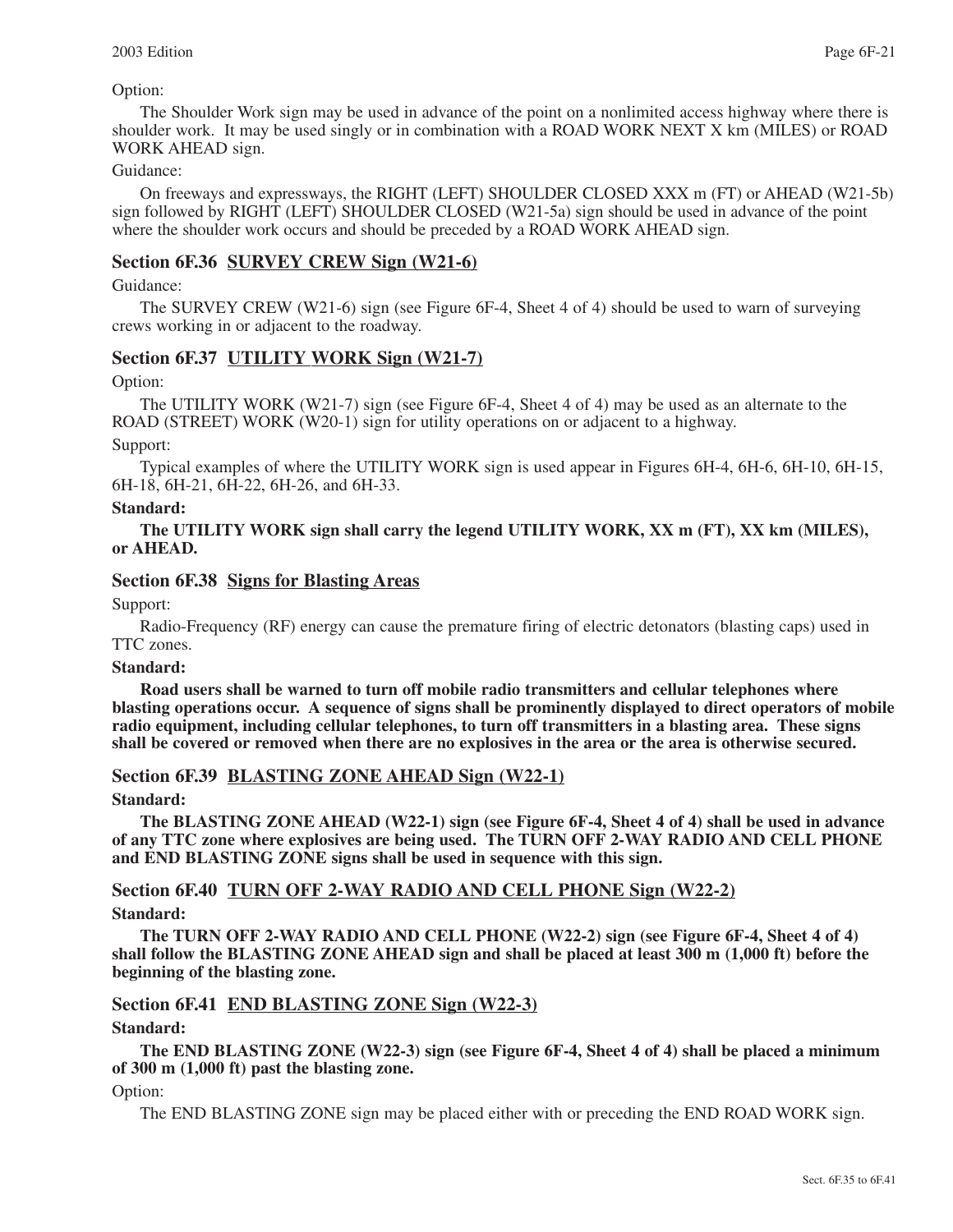# **Section 6F.42 Shoulder Signs (W8-4, W8-9, W8-9a)**

# Option:

The SOFT SHOULDER (W8-4) sign (see Figure 6F-4, Sheet 2 of 4) may be used to warn of a soft shoulder condition.

The LOW SHOULDER (W8-9) sign (see Figure 6F-4, Sheet 2 of 4) may be used to warn of a shoulder condition where there is an elevation difference of less than 75 mm (3 in) between the shoulder and the travel lane.

Guidance:

The SHOULDER DROP OFF (W8-9a) sign (see Figure 6F-4, Sheet 2 of 4) should be used when an unprotected shoulder drop-off, adjacent to the travel lane, exceeds 75 mm (3 in) in depth for a continuous length along the roadway, based on engineering judgment.

# **Section 6F.43 UNEVEN LANES Sign (W8-11)**

Guidance:

The UNEVEN LANES (W8-11) sign (see Figure 6F-4, Sheet 2 of 4) should be used during operations that create a difference in elevation between adjacent lanes that are open to travel.

# **Section 6F.44 NO CENTER STRIPE Sign (W8-12)**

Guidance:

The NO CENTER STRIPE (W8-12) sign (see Figure 6F-4, Sheet 2 of 4) should be used when the work obliterates the centerline pavement markings. This sign should be placed at the beginning of the TTC zone and repeated at 3.2 km (2 mi) intervals in long TTC zones.

# **Section 6F.45 Double Reverse Curve Signs (W24 Series)**

Option:

The Double Reverse Curve (W24-1, W24-1a, or W24-1b) sign (see Figure 6F-4, Sheet 4 of 4) may be used when the tangent distance between two reverse curves is less than 180 m (600 ft), thus making it difficult for a second Reverse Curve (W1-4 Series) sign to be placed between the curves.

# **Standard:**

**If a Double Reverse Curve sign is used, the number of lanes illustrated on the sign shall be the same as the number of through lanes available to road users, and the direction of the double reverse curve shall be appropriately illustrated.**

# **Section 6F.46 Other Warning Signs**

Option:

Advance warning signs may be used by themselves or with other advance warning signs.

Besides the warning signs specifically related to TTC zones, several other warning signs in Part 2 may apply in TTC zones.

## **Standard:**

**Except as noted in Section 6F.02, other warning signs that are used in TTC zones shall have black legends and borders on an orange background.** 

# **Section 6F.47 Special Warning Signs**

Option:

Special warning signs may be used based on engineering judgment.

Guidance:

Special warning signs should conform to the general requirements of color, shape, and alphabet size and series. The sign message should be brief, legible, and clear.

# **Section 6F.48 Advisory Speed Plaque (W13-1)**

Option:

In combination with a warning sign, an Advisory Speed (W13-1) plaque (see Figure 6F-4, Sheet 2 of 4) may be used to indicate a recommended safe speed through the TTC zone.

# **Standard:**

**The Advisory Speed plaque shall not be used in conjunction with any sign other than a warning sign, nor shall it be used alone. When used with orange TTC zone signs, this plaque shall have a black legend**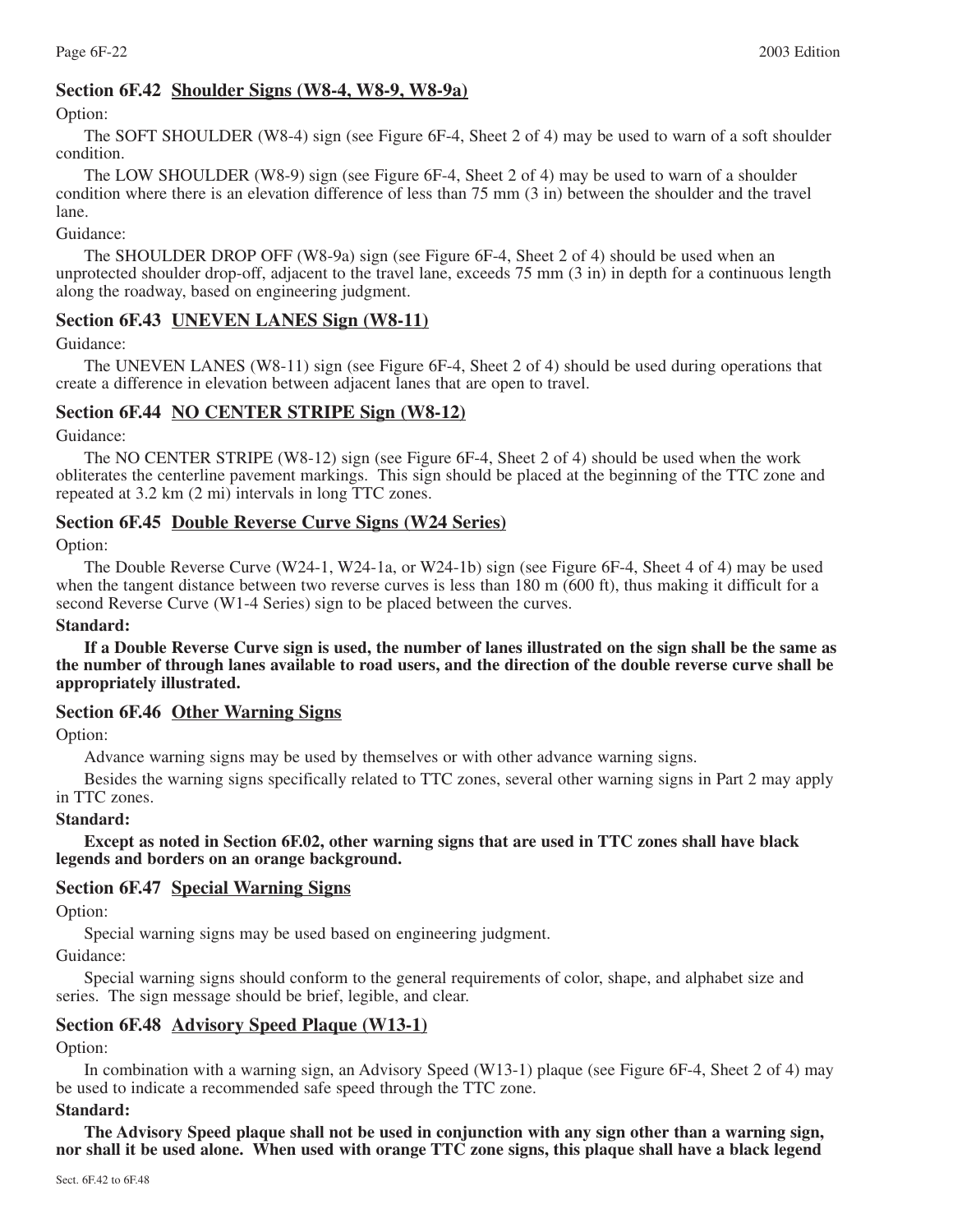**and border on an orange background. The sign shall be at least 600 x 600 mm (24 x 24 in) in size when used with a sign that is 900 x 900 mm (36 x 36 in) or larger. Except in emergencies, an Advisory Speed plaque shall not be mounted until the recommended speed is determined by the highway agency.**

## **Section 6F.49 Supplementary Distance Plaque (W7-3a)**

#### Option:

In combination with a warning sign, a Supplementary Distance (W7-3a) plaque with the legend NEXT XX km (MILES) may be used to indicate the length of highway over which a work activity is being conducted, or over which a condition exists in the TTC zone.

In long TTC zones, Supplementary Distance plaques with the legend NEXT XX km (MILES) may be placed in combination with warning signs at regular intervals within the zone to indicate the remaining length of highway over which the TTC work activity or condition exists.

#### **Standard:**

**The Supplementary Distance plaque with the legend NEXT XX km (MILES) shall not be used in conjunction with any sign other than a warning sign, nor shall it be used alone. When used with orange TTC zone signs, this plaque shall have a black legend and border on an orange background. The sign** shall be at least  $750 \times 600$  mm  $(30 \times 24$  in) in size when used with a sign that is  $900 \times 900$  mm  $(36 \times 36)$  in) **or larger.**

#### Guidance:

When used in TTC zones, the Supplementary Distance plaque with the legend NEXT XX km (MILES) should be placed below the initial warning sign designating that, within the approaching zone, a temporary work activity or condition exists.

## **Section 6F.50 Guide Signs**

Support:

Guide signs along highways provide road users with information to help them along their way through the TTC zone. The design of guide signs is presented in Part 2.

Guidance:

The following guide signs should be used in TTC zones as needed:

- A. Standard route markings, where temporary route changes are necessary;
- B. Directional signs and street name signs; and
- C. Special guide signs relating to the condition or work being done.

#### **Standard:**

**If additional temporary guide signs are used in TTC zones, they shall have a black legend and border on an orange background.**

#### Option:

Guide signs used in TTC incident management situations may have a black legend and border on a fluorescent pink background.

When directional signs and street name signs are used in conjunction with detour routing, these signs may have a black legend and border on an orange background.

When permanent directional signs or permanent street name signs are used in conjunction with detour signing, they may have a white legend on a green background.

# **Section 6F.51 ROAD WORK NEXT XX km (MILES) Sign (G20-1)**

#### Guidance:

The ROAD WORK NEXT XX km (MILES) (G20-1) sign (see Figure 6F-4, Sheet 4 of 4) should be installed in advance of TTC zones that are more than 3.2 km (2 mi) in length. Option:

The ROAD WORK NEXT XX km (MILES) sign may be mounted on a Type III barricade. The sign may also be used for TTC zones of shorter length.

#### **Standard:**

**The distance shown on the ROAD WORK NEXT XX km (MILES) sign shall be stated to the nearest whole kilometer (or mile).**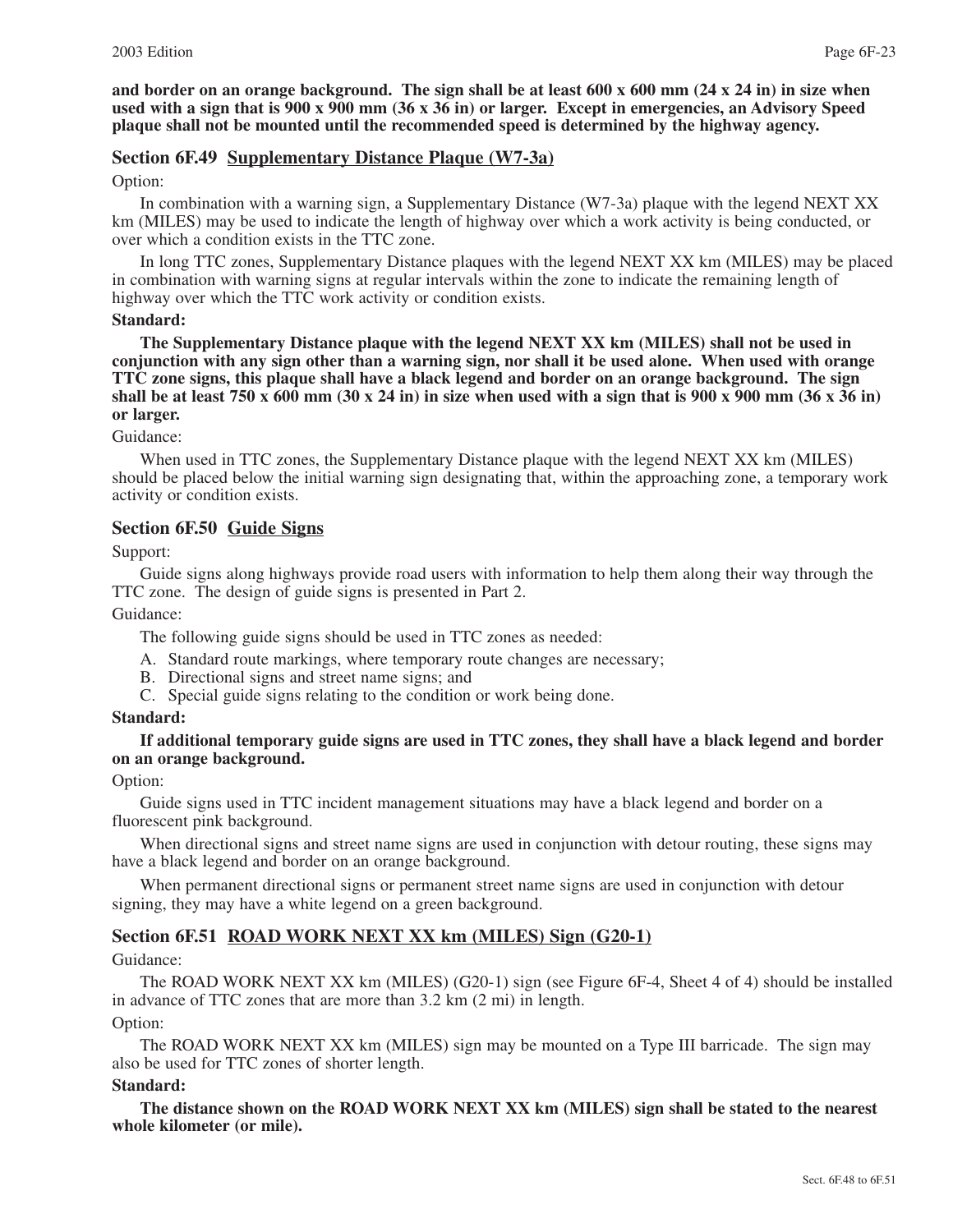# **Section 6F.52 END ROAD WORK Sign (G20-2)**

Guidance:

When used, the END ROAD WORK (G20-2) sign (see Figure 6F-4, Sheet 4 of 4) should be placed near the end of the termination area, as determined by engineering judgment. Option:

## The END ROAD WORK sign may be installed on the back of a warning sign facing the opposite direction of road users or on the back of a Type III barricade.

# **Section 6F.53 Detour Signs (M4-8, M4-8a, M4-8b, M4-9, M4-9a, M4-9b, M4-9c, and M4-10) Standard:**

# **Each detour shall be adequately marked with standard temporary route signs and destination signs.** Option:

Detour signs in TTC incident management situations may have a black legend and border on a fluorescent pink background.

The Detour Arrow (M4-10) sign (see Figure 6F-5) may be used where a detour route has been established.

The DETOUR (M4-8) sign (see Figure 6F-5) may be mounted at the top of a route sign assembly to mark a temporary route that detours from a highway, bypasses a section closed by a TTC zone, and rejoins the highway beyond the TTC zone.

## Guidance:

The Detour Arrow (M4-10) sign should normally be mounted just below the ROAD CLOSED (R11-2, R11-3a, or R11-4) sign. The Detour Arrow sign should include a horizontal arrow pointed to the right or left as required.

The DETOUR (M4-9) sign (see Figure 6F-5) should be used for unnumbered highways, for emergency situations, for periods of short durations, or where, over relatively short distances, road users are guided along the detour and back to the desired highway without route signs.

A Street Name sign should be placed above, or the street name should be incorporated into, a DETOUR (M4-9) sign to indicate the name of the street being detoured.

## Option:

The END DETOUR (M4-8a) or END (M4-8b) sign (see Figure 6F-5) may be used to indicate that the detour has ended.

## Guidance:

When the END DETOUR sign is used on a numbered highway, the sign should be mounted above a sign after the end of the detour.

The Pedestrian/Bicycle Detour (M4-9a) sign (see Figure 6F-5) should be used where a pedestrian/bicycle detour route has been established because of the closing of a pedestrian/bicycle facility to through traffic. **Standard:**

# **If used, the Pedestrian/Bicycle Detour sign shall have an arrow pointing in the appropriate direction.** Option:

The arrow on a Pedestrian/Bicycle Detour sign may be on the sign face or on a supplemental plaque.

The Pedestrian Detour (M4-9b) sign or Bicycle Detour (M4-9c) sign (see Figure 6F-5) may be used where a pedestrian or bicycle detour route (not both) has been established because of the closing of the pedestrian or bicycle facility to through traffic.

# **Section 6F.54 PILOT CAR FOLLOW ME Sign (G20-4)**

## **Standard:**

**The PILOT CAR FOLLOW ME (G20-4) sign (see Figure 6F-4, Sheet 4 of 4) shall be mounted in a conspicuous position on the rear of a vehicle used for guiding one-way vehicular traffic through or around a TTC zone. A flagger shall be stationed on the approach to the activity area to stop vehicular traffic until the pilot vehicle is available.**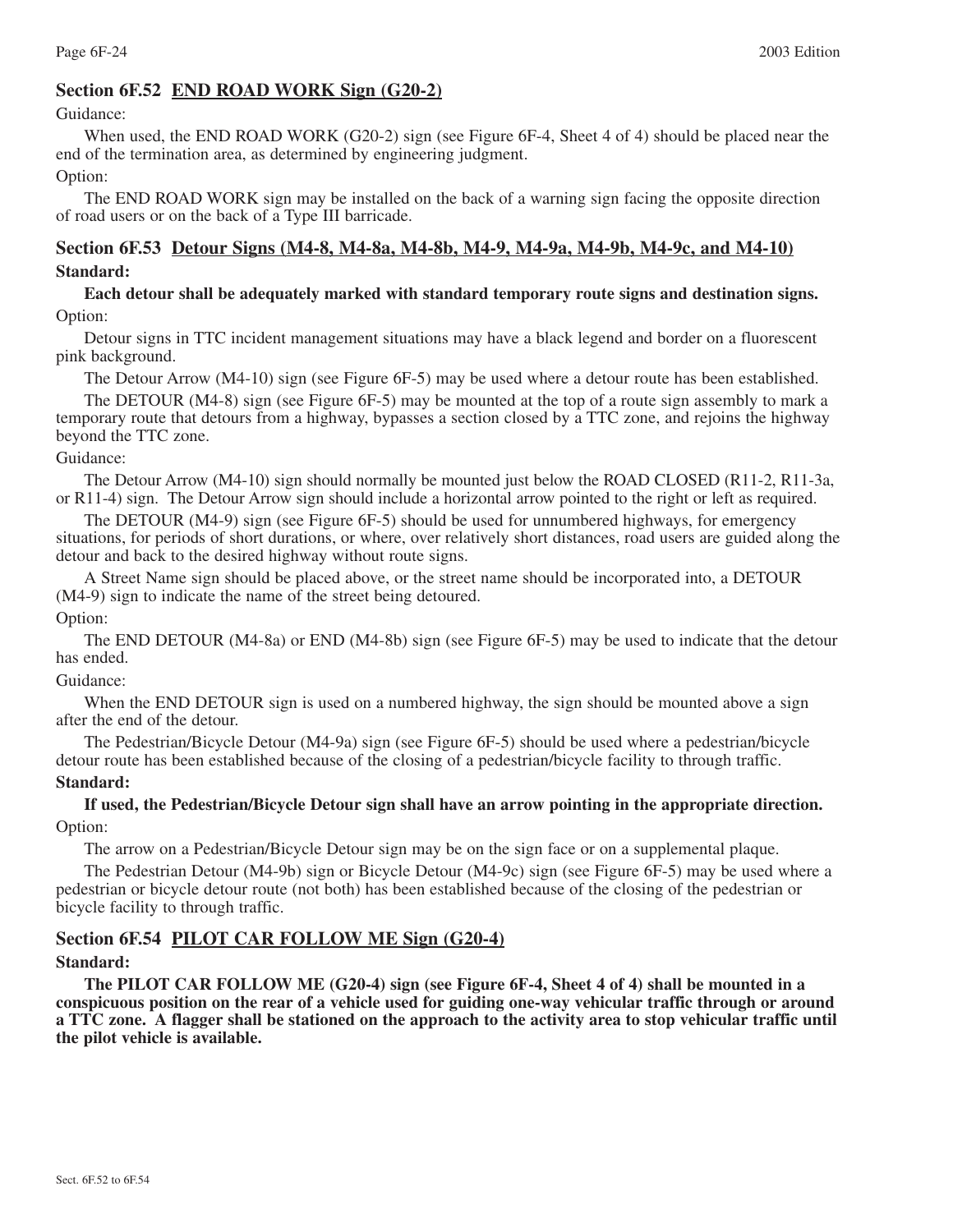## **Section 6F.55 Portable Changeable Message Signs**

#### **Standard:**

**Portable Changeable Message signs shall be TTC devices with the flexibility to display a variety of messages. Each message shall consist of either one or two phases. A phase shall consist of up to three lines of eight characters per line. Each character module shall use at least a five wide and seven high pixel matrix.**

#### Support:

Portable Changeable Message signs are used most frequently on high-density urban freeways, but have applications on all types of highways where highway alignment, road user routing problems, or other pertinent conditions require advance warning and information.

Portable Changeable Message signs have a wide variety of applications in TTC zones including: roadway, lane, or ramp closures, crash or emergency incident management, width restriction information, speed control or reductions, advisories on work scheduling, road user management and diversion, warning of adverse conditions or special events, and other operational control.

The primary purpose of Portable Changeable Message signs in TTC zones is to advise the road user of unexpected situations. Some typical applications include the following:

- A. Where the speed of vehicular traffic is expected to drop substantially;
- B. Where significant queuing and delays are expected;
- C. Where adverse environmental conditions are present;
- D. Where there are changes in alignment or surface conditions;
- E. Where advance notice of ramp, lane, or roadway closures is needed;
- F. Where crash or incident management is needed; and/or
- G. Where changes in the road user pattern occur.

#### Guidance:

The components of a Portable Changeable Message sign should include: a message sign panel, control systems, a power source, and mounting and transporting equipment.

Portable Changeable Message signs should subscribe to the principles established in Section 2A.07 and other sections of this Manual and, to the extent practical, with the design (that is, color, letter size and shape, and borders) and applications prescribed in this Manual, except that the reverse colors for the letters and the background are considered acceptable.

The front face of the sign should be covered with a protective material. The color of the elements should be yellow or orange on a black background.

Portable Changeable Message signs should be visible from 800 m (0.5 mi) under both day and night conditions. For a trailer or large truck mounted sign, the letter height should be a minimum of 450 mm (18 in). For Changeable Message signs mounted on service patrol trucks, the letter height should be a minimum of 250 mm (10 in).

The message panel should have adjustable display rates (minimum of 3 seconds per phase), so that the entire message can be read at least twice at the posted speed, the off-peak 85th-percentile speed prior to work starting, or the anticipated operating speed.

Messages should be designed taking into account the following factors:

- A. Each phase should convey a single thought.
- B. If the message can be displayed in one phase, the top line should present the problem, the center line should present the location or distance ahead, and the bottom line should present the recommended driver action.
- C. The message should be as brief as possible.
- D. When a message is longer than two phases, additional Portable Changeable Message signs should be used.
- E. When abbreviations are used, they should be easily understood (see Section 1A.14).

Option:

The message sign panel may vary in size.

Smaller letter sizes may be used on a Portable Changeable Message sign mounted on a trailer or large truck provided that the message is legible from at least 200 m (650 ft), or mounted on a service patrol truck provided that the message is legible from at least 100 m (330 ft).

Two Portable Changeable Message signs may be used for the purpose of allowing the entire message to be read twice at the posted speed.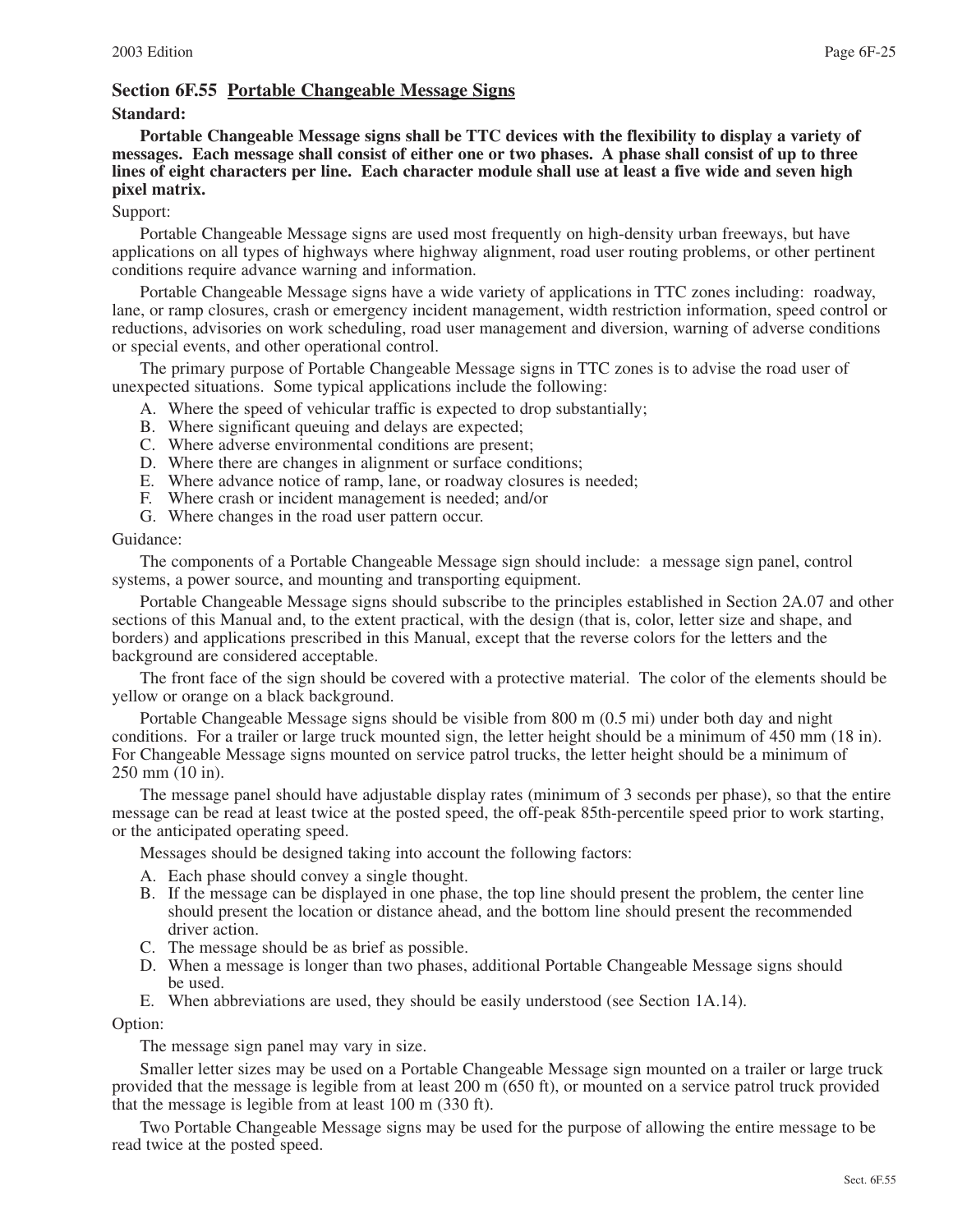#### **Standard:**

**Portable Changeable Message signs shall automatically adjust their brightness under varying light conditions, to maintain legibility.**

**The control system shall include a display screen upon which messages can be reviewed before being displayed on the message sign. The control system shall be capable of maintaining memory when power is unavailable.**

**Portable Changeable Message signs shall be equipped with a power source and a battery back-up to provide continuous operation when failure of the primary power source occurs.**

**The mounting of Portable Changeable Message signs on a trailer, a large truck, or a service patrol truck shall be such that the bottom of the message sign panel shall be a minimum of 2.1 m (7 ft) above the roadway in urban areas and 1.5 m (5 ft) above the roadway in rural areas when it is in the operating mode.**

**The text of the messages shall not scroll or travel horizontally or vertically across the face of the sign.** Guidance:

Portable Changeable Message signs should be used as a supplement to and not as a substitute for conventional signs and pavement markings.

When Portable Changeable Message signs are used for route diversion, they should be placed far enough in advance of the diversion to allow road users ample opportunity to perform necessary lane changes, to adjust their speed, or to exit the affected highway.

The Portable Changeable Message signs should be sited and aligned to provide maximum legibility. Multiple Portable Changeable Message signs should be placed on the same side of the roadway, separated from each other at distances based on Table 6C-1.

Portable Changeable Message signs should be placed on the shoulder of the roadway or, if practical, further from the traveled lane. They should be delineated with retroreflective TTC devices. When Portable Changeable Message signs are not being used, they should be removed; if not removed, they should be shielded; or if the previous two options are not feasible, they should be delineated with retroreflective TTC devices.

Portable Changeable Message sign trailers should be delineated on a permanent basis by affixing retroreflective material, known as conspicuity material, in a continuous line on the face of the trailer as seen by oncoming road users.

## **Section 6F.56 Arrow Panels**

#### **Standard:**

**An arrow panel shall be a sign with a matrix of elements capable of either flashing or sequential displays. This sign shall provide additional warning and directional information to assist in merging and controlling road users through or around a TTC zone.**

## Guidance:

An arrow panel in the arrow or chevron mode should be used to advise approaching traffic of a lane closure along major multi-lane roadways in situations involving heavy traffic volumes, high speeds, and/or limited sight distances, or at other locations and under other conditions where road users are less likely to expect such lane closures.

If used, an arrow panel should be used in combination with appropriate signs, channelizing devices, or other TTC devices.

An arrow panel should be placed on the shoulder of the roadway or, if practical, further from the traveled lane. It should be delineated with retroreflective TTC devices. When an arrow panel is not being used, it should be removed; if not removed, it should be shielded; or if the previous two options are not feasible, it should be delineated with retroreflective TTC devices.

#### **Standard:**

# **Arrow panels shall meet the minimum size, legibility distance, number of elements, and other specifications shown on Figure 6F-6.**

Support:

Type A arrow panels are appropriate for use on low-speed urban streets. Type B arrow panels are appropriate for intermediate-speed facilities and for maintenance or mobile operations on high-speed roadways. Type C arrow panels are intended to be used on high-speed, high-volume motor vehicle traffic control projects. Type D arrow panels are intended for use on authorized vehicles.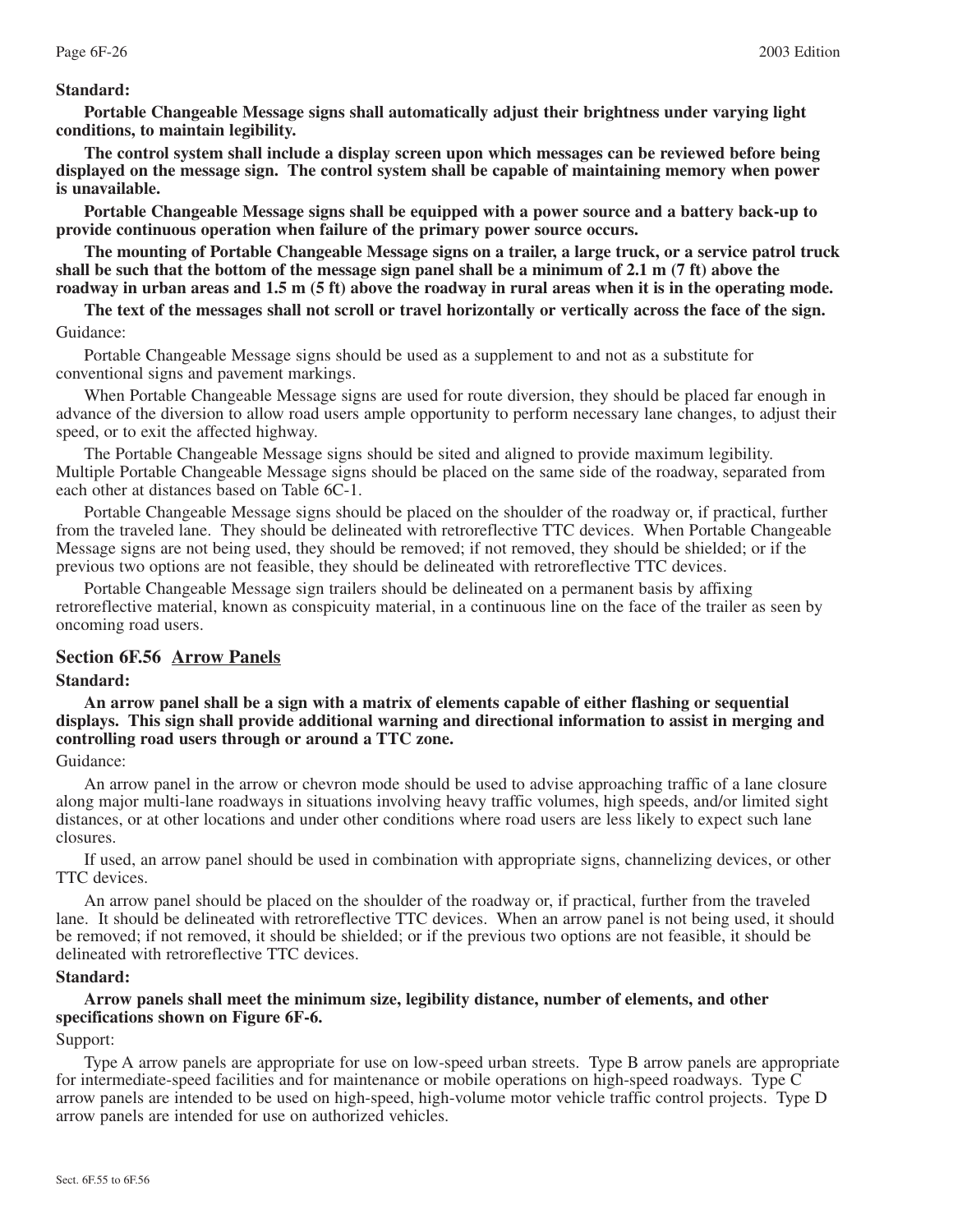# **Figure 6F-6. Advance Warning Arrow Display Specifications**



\*Length of arrow equals 1200 mm (48 in), width of arrowhead equals 600 mm (24 in)

D None\* 0.8 km (1/2 mi) 12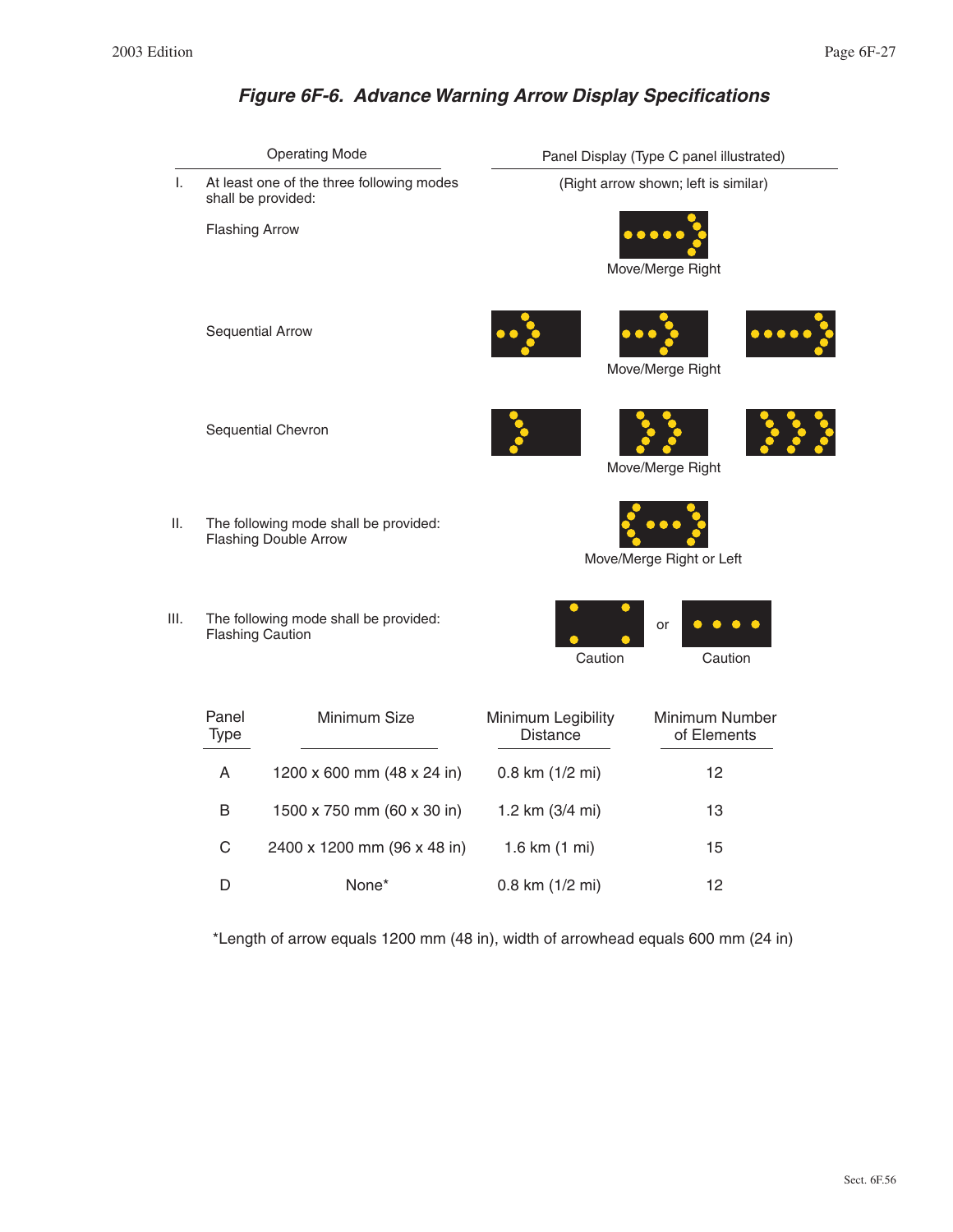#### **Standard:**

**Type A, B, and C arrow panels shall have solid rectangular appearances. A Type D arrow panel shall conform to the shape of the arrow.**

# **All arrow panels shall be finished in nonreflective black. The arrow panel shall be mounted on a vehicle, a trailer, or other suitable support.**

## Guidance:

The minimum mounting height of an arrow panel should be 2.1 m (7 ft) from the roadway to the bottom of the panel, except on vehicle-mounted panels, which should be as high as practical.

A vehicle-mounted arrow panel should be provided with remote controls.

# **Standard:**

# **Arrow panel elements shall be capable of at least a 50 percent dimming from full brilliance. The dimmed mode shall be used for nighttime operation of arrow panels.**

# Guidance:

Full brilliance should be used for daytime operation of arrow panels.

# **Standard:**

**The arrow panel shall have suitable elements capable of the various operating modes. The color presented by the elements shall be yellow.**

# Guidance:

If an arrow panel consisting of a bulb matrix is used, the elements should be recess-mounted or equipped with an upper hood of not less than 180 degrees.

## **Standard:**

**The minimum element on-time shall be 50 percent for the flashing mode, with equal intervals of 25 percent for each sequential phase. The flashing rate shall be not less than 25 nor more than 40 flashes per minute.**

**An arrow panel shall have the following three mode selections:**

**A. A Flashing Arrow, Sequential Arrow, or Sequential Chevron mode; and**

- **B. A flashing Double Arrow mode; and**
- **C. A flashing Caution mode.**

**An arrow panel in the arrow or chevron mode shall be used only for stationary or moving lane closures on multi-lane roadways.**

**For shoulder work, blocking the shoulder, for roadside work near the shoulder, or for temporarily closing one lane on a two-lane, two-way roadway, an arrow panel shall be used only in the caution mode.** Guidance:

## For a stationary lane closure, the arrow panel should be located on the shoulder at the beginning of the merging taper.

Where the shoulder is narrow, the arrow panel should be located in the closed lane.

**Standard:**

# **When arrow panels are used to close multiple lanes, a separate arrow panel shall be used for each closed lane.**

## Guidance:

When arrow panels are used to close multiple lanes, if the first arrow panel is placed on the shoulder, the second arrow panel should be placed in the first closed lane at the beginning of the second merging taper (see Figure 6H-37). When the first arrow panel is placed in the first closed lane, the second arrow panel should be placed in the second closed lane at the downstream end of the second merging taper.

For mobile operations where a lane is closed, the arrow panel should be located to provide adequate separation from the work operation to allow for appropriate reaction by approaching drivers. **Standard:**

**A vehicle displaying an arrow panel shall be equipped with high-intensity rotating, flashing, oscillating, or strobe lights.**

**Arrow panel(s) shall not be used to laterally shift traffic.**

Option:

A portable changeable message sign may be used to simulate an arrow panel display.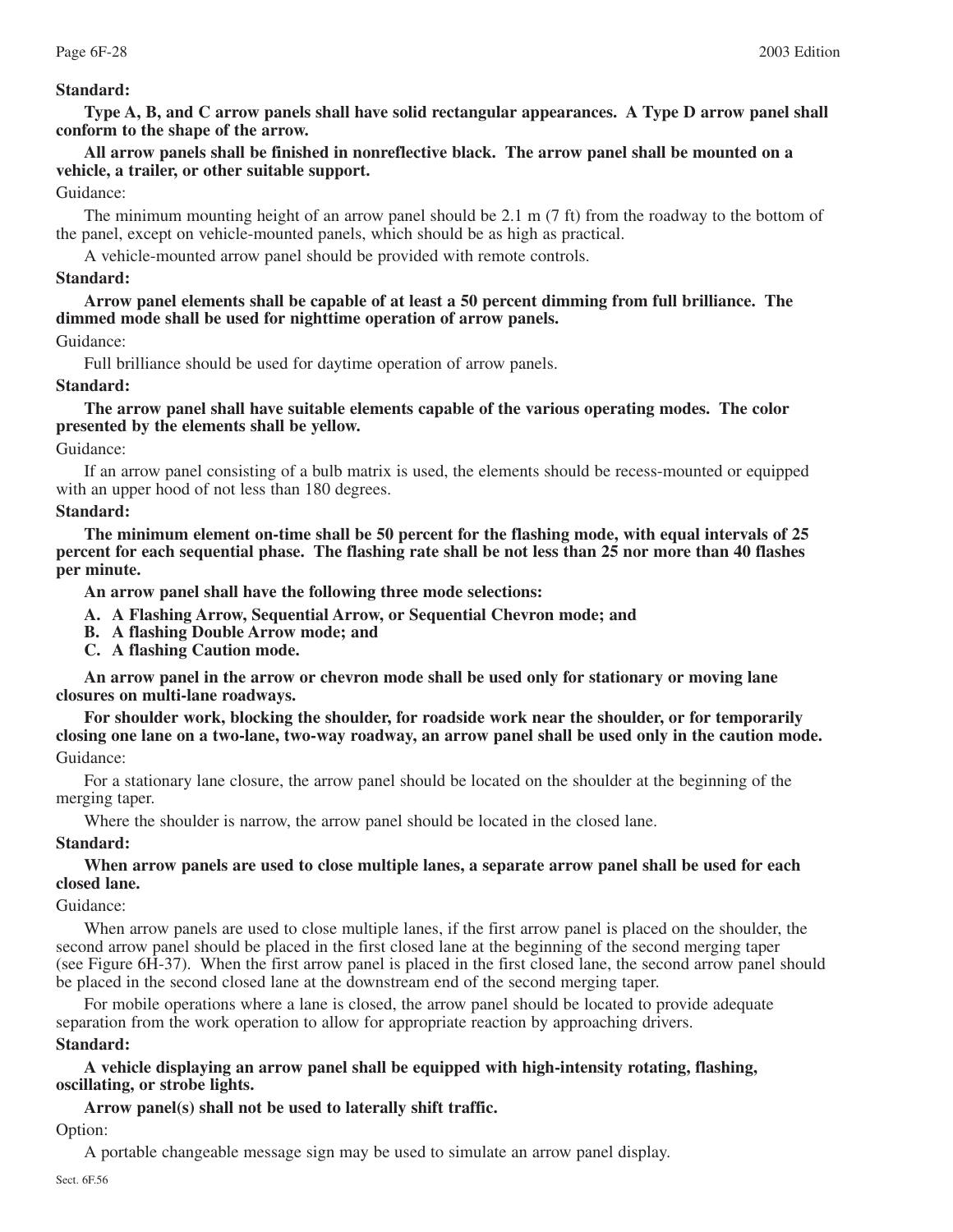# **Section 6F.57 High-Level Warning Devices (Flag Trees)**

#### Option:

A high-level warning device (flag tree) may supplement other TTC devices in TTC zones.

#### Support:

A high-level warning device is designed to be seen over the top of typical passenger cars. A typical highlevel warning device is shown in Figure 6F-2.

## **Standard:**

**A high-level warning device shall consist of a minimum of two flags with or without a Type B highintensity flashing warning light. The distance from the roadway to the bottom of the lens of the light and to the lowest point of the flag material shall be not less than 2.4 m (8 ft). The flag shall be 400 mm (16 in) square or larger and shall be orange or fluorescent red-orange in color.**

## Option:

An appropriate warning sign may be mounted below the flags.

## Support:

High-level warning devices are most commonly used in high-density road user situations to warn road users of short-term operations.

# **Section 6F.58 Channelizing Devices**

#### **Standard:**

## **Designs of various channelizing devices shall be as shown in Figure 6F–7.**

#### Support:

The function of channelizing devices is to warn road users of conditions created by work activities in or near the roadway and to guide road users. Channelizing devices include cones, tubular markers, vertical panels, drums, barricades, and temporary raised islands.

Channelizing devices provide for smooth and gradual vehicular traffic flow from one lane to another, onto a bypass or detour, or into a narrower traveled way. They are also used to separate vehicular traffic from the work space, pavement drop-offs, pedestrian or shared-use paths, or opposing directions of vehicular traffic. **Standard:**

**Devices used to channelize pedestrians shall be detectable to users of long canes and visible to persons having low vision.**

**Where barricades are used to channelize pedestrians, there shall be continuous detectable bottom and top rails with no gaps between individual barricades to be detectable to users of long canes. The bottom of the bottom rail shall be no higher than 150 mm (6 in) above the ground surface. The top of the top rail shall be no lower than 900 mm (36 in) above the ground surface.**

#### Option:

A gap not exceeding 150 mm (6 in) between the bottom rail and the ground surface may be used to facilitate drainage.

#### **Standard:**

**If drums, cones, or tubular markers are used to channelize pedestrians, they shall be located such that there are no gaps between the bases of the devices, in order to create a continuous bottom, and the height of each individual drum, cone, or tubular marker shall be no less than 900 mm (36 in) to be detectable to users of long canes.**

#### Guidance:

Channelizing devices should be constructed and ballasted to perform in a predictable manner when inadvertently struck by a vehicle. Channelizing devices should be crashworthy. Fragments or other debris from the device or the ballast should not pose a significant hazard to road users or workers.

The spacing of channelizing devices should not exceed a distance in meters (feet) equal to 0.2 times the speed limit in km/h (1.0 times the speed limit in mph) when used for taper channelization, and a distance in meters (feet) equal to 0.4 times the speed limit in km/h (2.0 times the speed limit in mph) when used for tangent channelization.

When channelizing devices have the potential of leading vehicular traffic out of the intended vehicular traffic space as shown in Figure 6H-39, the channelizing devices should be extended a distance in meters (feet) of 0.4 times the speed limit in km/h (2.0 times the speed limit in mph) beyond the end of the transition area.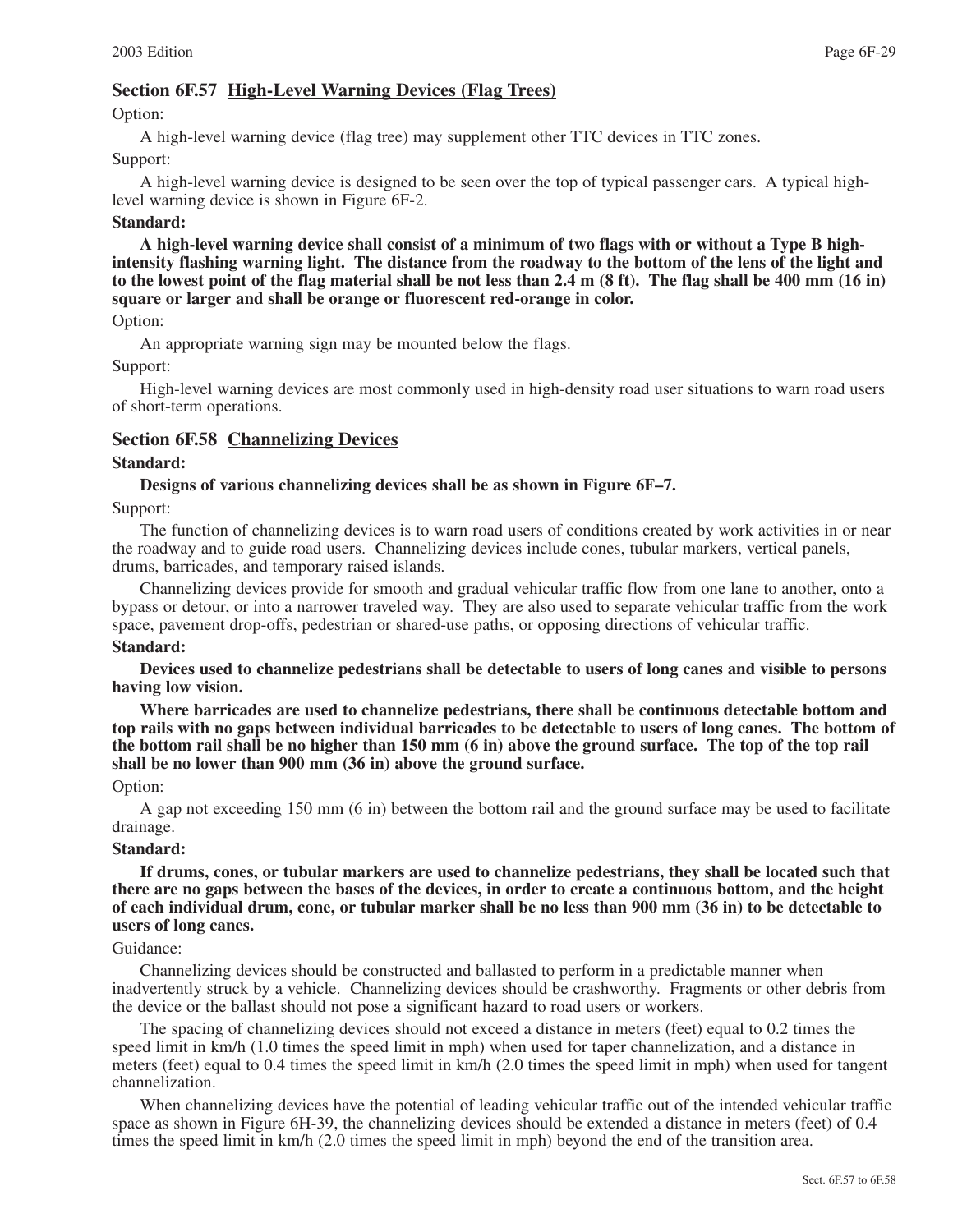#### Option:

Warning lights may be added to channelizing devices in areas with frequent fog, snow, or severe roadway curvature, or where visual distractions are present.

#### **Standard:**

**Warning lights shall flash when placed on channelizing devices used alone or in a cluster to warn of a condition. Warning lights placed on channelizing devices used in a series to channelize road users shall be steady-burn.**

**The retroreflective material used on channelizing devices shall have a smooth, sealed outer surface that will display a similar color day or night.**

Option:

The name and telephone number of the highway agency, contractor, or supplier may be shown on the nonretroreflective surface of all types of channelizing devices.

#### **Standard:**

## **The letters and numbers of the name and telephone number shall be nonretroreflective and not over 50 mm (2 in) in height.**

## Guidance:

Particular attention should be given to maintaining the channelizing devices to keep them clean, visible, and properly positioned at all times.

## **Standard:**

**Devices that are damaged or have lost a significant amount of their retroreflectivity and effectiveness shall be replaced.**

# **Section 6F.59 Cones**

## **Standard:**

**Cones (see Figure 6F-7, Sheet 1 of 2) shall be predominantly orange and shall be made of a material that can be struck without causing damage to the impacting vehicle. For daytime and low-speed roadways, cones shall be not less than 450 mm (18 in) in height. When cones are used on freeways and other high-speed highways or at night on all highways, or when more conspicuous guidance is needed, cones shall be a minimum of 700 mm (28 in) in height.**

**For nighttime use, cones shall be retroreflectorized or equipped with lighting devices for maximum visibility. Retroreflectorization of cones that are 700 to 900 mm (28 to 36 in) in height shall be provided by a 150 mm (6 in) wide white band located 75 to 100 mm (3 to 4 in) from the top of the cone and an additional 100 mm (4 in) wide white band located approximately 50 mm (2 in) below the 150 mm (6 in) band.**

**Retroreflectorization of cones that are more than 900 mm (36 in) in height shall be provided by horizontal, circumferential, alternating orange and white retroreflective stripes that are 100 to 150 mm (4 to 6 in) wide. Each cone shall have a minimum of two orange and two white stripes with the top stripe being orange. Any nonretroreflective spaces between the orange and white stripes shall not exceed 75 mm (3 in) in width.**

Option:

Traffic cones may be used to channelize road users, divide opposing vehicular traffic lanes, divide lanes when two or more lanes are kept open in the same direction, and delineate short duration maintenance and utility work.

#### Guidance:

Steps should be taken to minimize the possibility of cones being blown over or displaced by wind or moving vehicular traffic.

Cones should not be used for pedestrian channelization or as pedestrian barriers in TTC zones on or along sidewalks unless they are continuous between individual devices and detectable to users of long canes. Option:

Cones may be doubled up to increase their weight.

Support:

Some cones are constructed with bases that can be filled with ballast. Others have specially weighted bases, or weight such as sandbag rings that can be dropped over the cones and onto the base to provide added stability. Guidance:

Ballast should be kept to the minimum amount needed.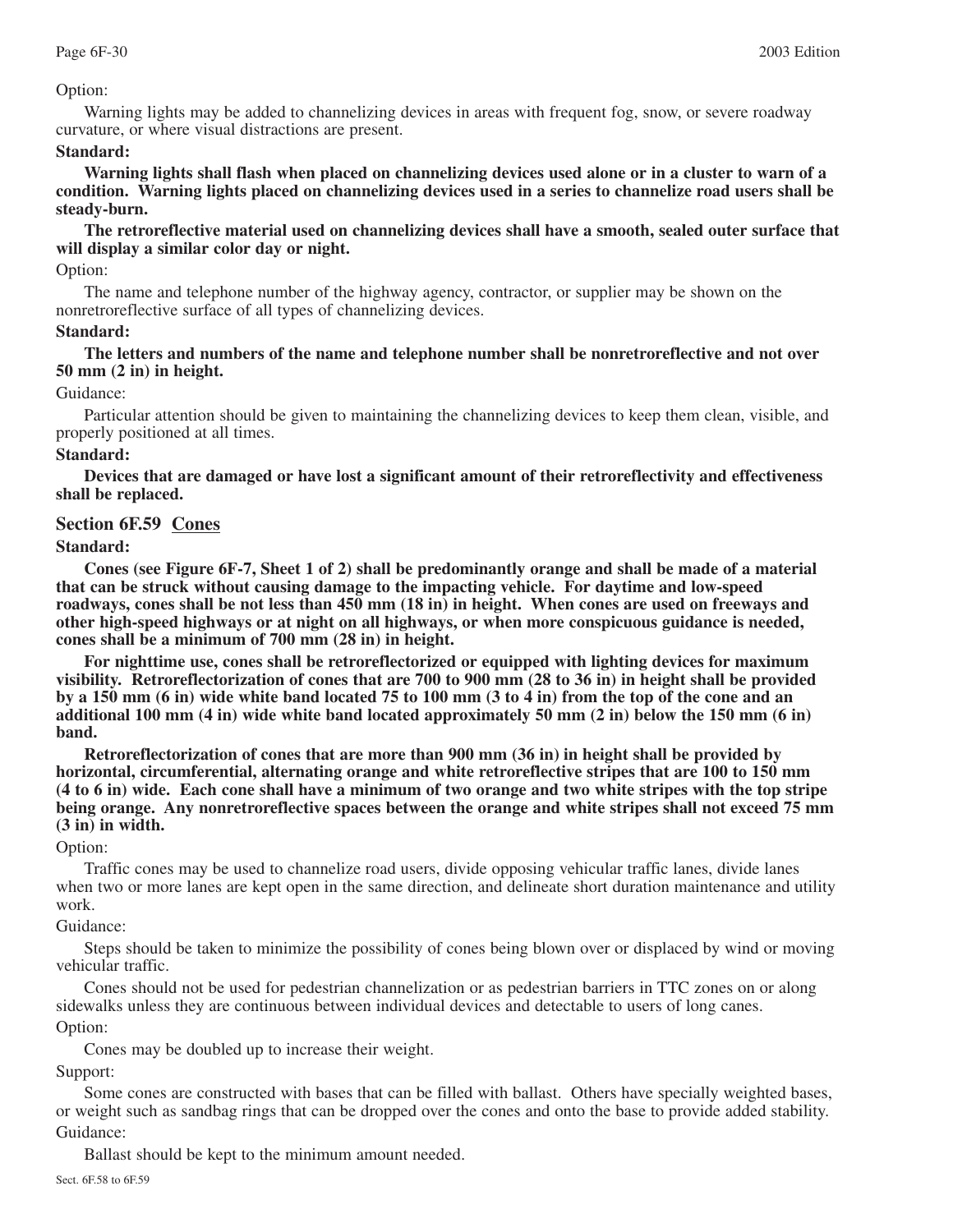

## **Figure 6F-7. Channelizing Devices** (Sheet 1 of 2)

Note: If drums, cones, or tubular markers are used to channelize pedestrians, they shall be located such that there are no gaps between the bases of the devices, in order to create a continuous bottom, and the height of each individual drum, cone, or tubular marker shall be no less than 900 mm (36 in) to be detectable to users of long canes.

## **Section 6F.60 Tubular Markers**

#### **Standard:**

**Tubular markers (see Figure 6F-7, Sheet 1 of 2) shall be predominantly orange and shall be not less than 450 mm (18 in) high and 50 mm (2 in) wide facing road users. They shall be made of a material that can be struck without causing damage to the impacting vehicle.**

**Tubular markers shall be a minimum of 700 mm (28 in) in height when they are used on freeways and other high-speed highways, on all highways during nighttime, or whenever more conspicuous guidance is needed.**

**For nighttime use, tubular markers shall be retroreflectorized. Retroreflectorization of 700 mm (28 in) or larger tubular markers shall be provided by two 75 mm (3 in) wide white bands placed a maximum of 50 mm (2 in) from the top with a maximum of 150 mm (6 in) between the bands.**

#### Guidance:

Tubular markers should not be used for pedestrian channelization or as pedestrian barriers in TTC zones on or along sidewalks unless they are continuous between individual devices and detectable to users of long canes.

Tubular markers have less visible area than other devices and should be used only where space restrictions do not allow for the use of other more visible devices.

Tubular markers should be stabilized by affixing them to the pavement, by using weighted bases, or weights such as sandbag rings that can be dropped over the tubular markers and onto the base to provide added stability. Ballast should be kept to the minimum amount needed.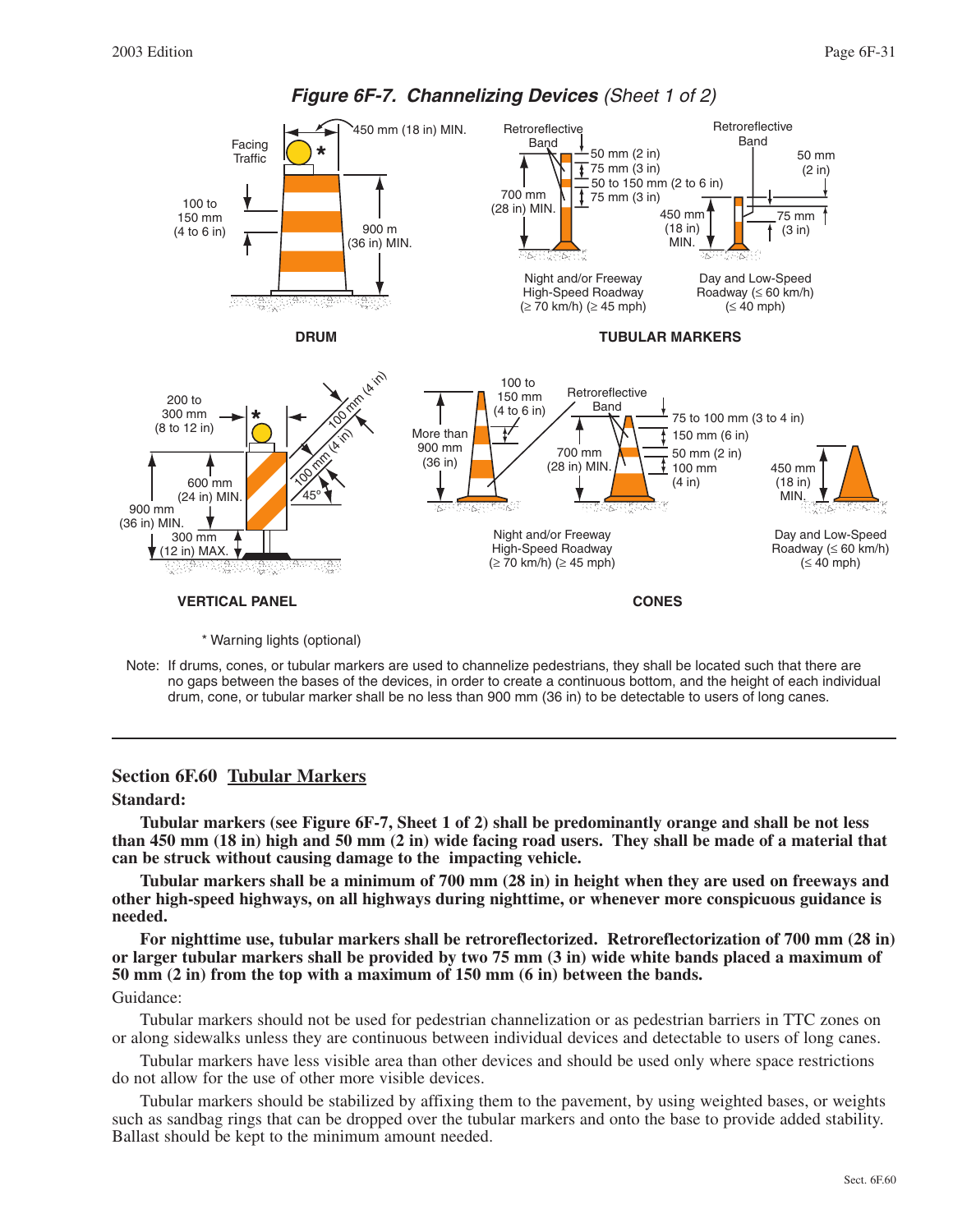

# **Figure 6F-7. Channelizing Devices** (Sheet 2 of 2)



\*\* Rail stripe widths shall be 150 mm (6 in), except that 100 mm (4 in) wide stripes may be used if rail lengths are less than 900 mm (36 in). The sides of barricades facing traffic shall have retroreflective rail faces.

Note: If barricades are used to channelize pedestrians, there shall be continuous detectable bottom and top rails with no gaps between individual barricades to be detectable to users of long canes. The bottom of the bottom rail shall be no higher than 150 mm (6 in) above the ground surface. The top of the top rail shall be no lower than 900 mm (36 in) above the ground surface.

#### Option:

Tubular markers may be used effectively to divide opposing lanes of road users, divide vehicular traffic lanes when two or more lanes of moving motor vehicle traffic are kept open in the same direction, and to delineate the edge of a pavement drop off where space limitations do not allow the use of larger devices.

# **Standard:**

**When a noncylindrical tubular marker is used, it shall be attached to the pavement in a manner such that the width facing road users meets the minimum requirements.**

**A tubular marker shall be attached to the pavement to display the minimum 50 mm (2 in) width to the approaching road users.**

# **Section 6F.61 Vertical Panels**

#### **Standard:**

**Vertical panels (see Figure 6F-7, Sheet 1 of 2) shall be 200 to 300 mm (8 to 12 in) in width and at least 600 mm (24 in) in height. They shall have orange and white diagonal stripes and be retroreflectorized.**

**Vertical panels shall be mounted with the top a minimum of 900 mm (36 in) above the roadway.**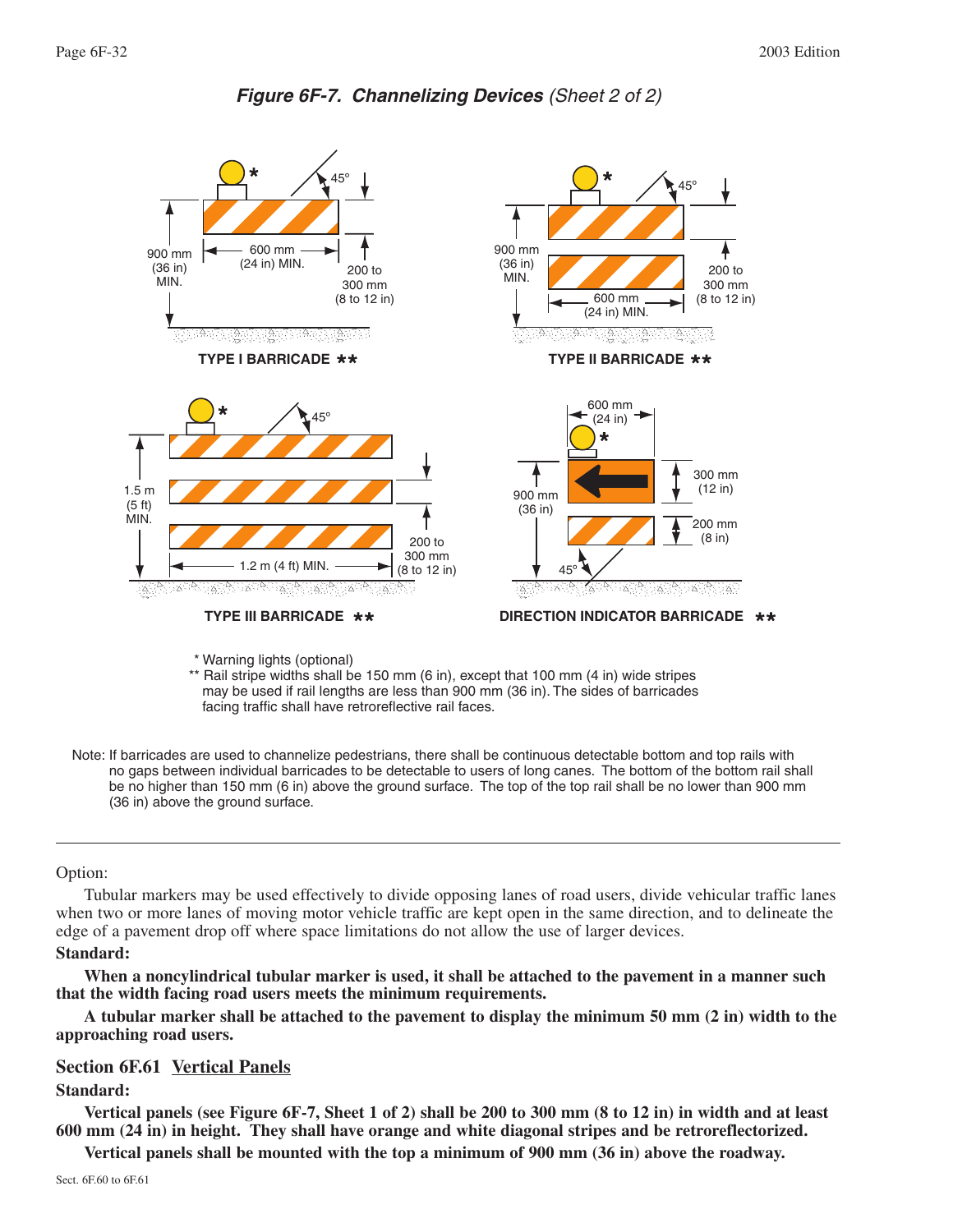## **Where the height of the vertical panel itself is 900 mm (36 in) or greater, a panel stripe width of 150 (6 in) shall be used.**

#### Option:

Where the height of the vertical panel itself is less than 900 mm (36 in), a panel stripe width of 100 mm (4 in) may be used.

#### **Standard:**

**Markings for vertical panels shall be alternating orange and white retroreflective stripes, sloping downward at an angle of 45 degrees in the direction vehicular traffic is to pass. Vertical panels used on freeways, expressways, and other high-speed roadways shall have a minimum of 169,000 mm2 (270 in2 ) retroreflective area facing vehicular traffic.**

#### Option:

Where space is limited, vertical panels may be used to channelize vehicular traffic, divide opposing lanes, or replace barricades.

## **Section 6F.62 Drums**

#### **Standard:**

**Drums (see Figure 6F-7, Sheet 1 of 2) used for road user warning or channelization shall be constructed of lightweight, deformable materials. They shall be a minimum of 900 mm (36 in) in height and have at least a 450 mm (18 in) minimum width regardless of orientation. Metal drums shall not be used. The markings on drums shall be horizontal, circumferential, alternating orange and white retroreflective stripes 100 to 150 mm (4 to 6 in) wide. Each drum shall have a minimum of two orange and two white stripes with the top stripe being orange. Any nonretroreflectorized spaces between the horizontal orange and white stripes shall not exceed 75 mm (3 in) wide. Drums shall have closed tops that will not allow collection of construction debris or other debris.**

#### Support:

Drums are highly visible, have good target value, give the appearance of being formidable obstacles and, therefore, command the respect of road users. They are portable enough to be shifted from place to place within a TTC zone in order to accommodate changing conditions, but are generally used in situations where they will remain in place for a prolonged period of time.

#### Option:

Although drums are most commonly used to channelize or delineate road user flow, they may also be used alone or in groups to mark specific locations.

#### Guidance:

Drums should not be used for pedestrian channelization or as pedestrian barriers in TTC zones on or along sidewalks unless they are continuous between individual devices and detectable to users of long canes.

Drums should not be weighted with sand, water, or any material to the extent that would make them hazardous to road users or workers when struck. Drums used in regions susceptible to freezing should have drain holes in the bottom so that water will not accumulate and freeze causing a hazard if struck by a road user.

#### **Standard:**

#### **Ballast shall not be placed on the top of a drum.**

## **Section 6F.63 Type I, II, or III Barricades**

#### Support:

A barricade is a portable or fixed device having from one to three rails with appropriate markings and is used to control road users by closing, restricting, or delineating all or a portion of the right-of-way.

As shown in Figure 6F-7, Sheet 2 of 2, barricades are classified as either Type I, Type II, or Type III.

#### **Standard:**

**Stripes on barricade rails shall be alternating orange and white retroreflective stripes sloping downward at an angle of 45 degrees in the direction road users are to pass. Except as noted in the Option, the stripes shall be 150 mm (6 in) wide.**

#### Option:

When rail lengths are less than 900 mm (36 in), 100 mm (4 in) wide stripes may be used.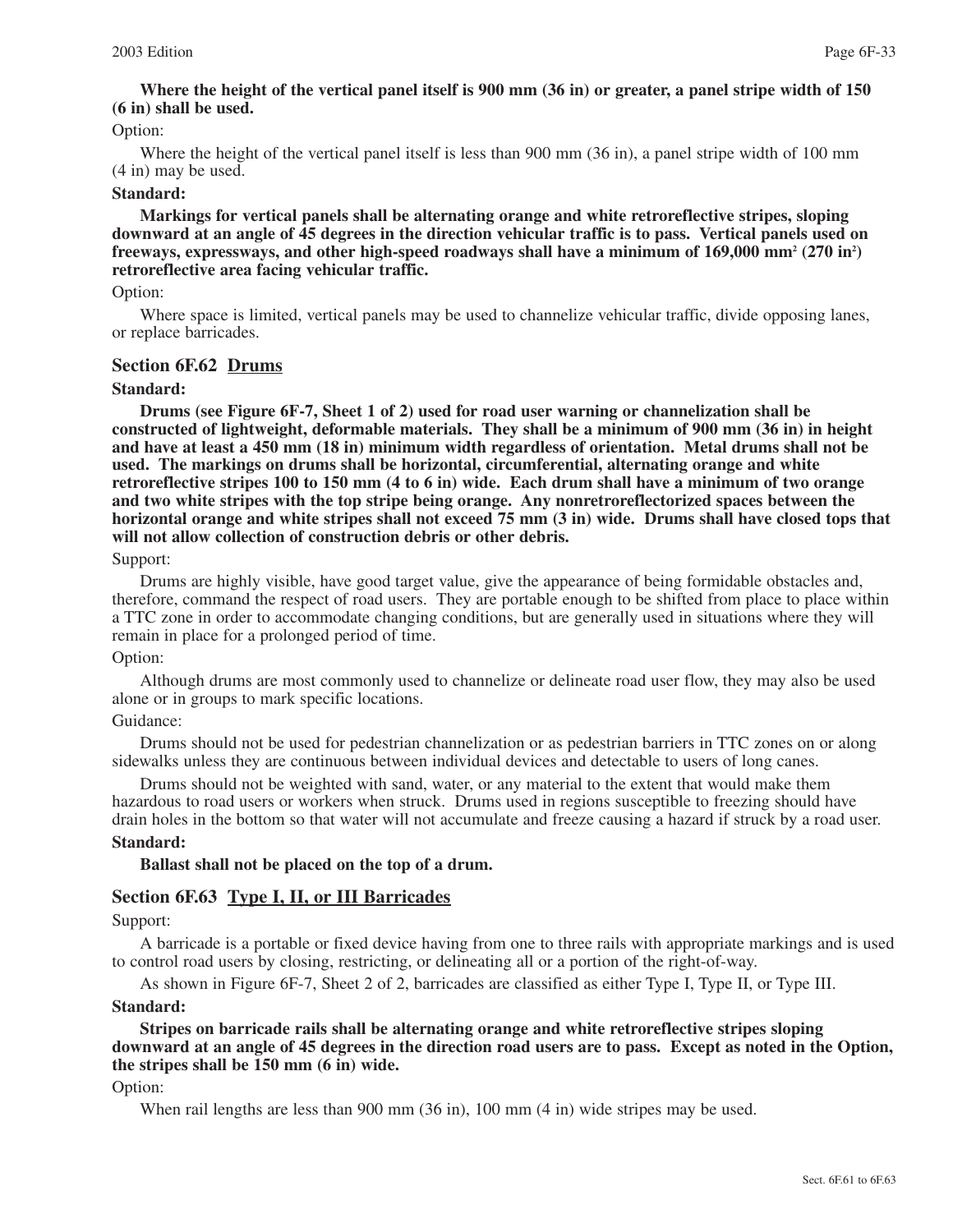## **Standard:**

**The minimum length for Type I and Type II Barricades shall be 600 mm (24 in), and the minimum length for Type III Barricades shall be 1200 mm (48 in). Each barricade rail shall be 200 to 300 mm (8 to 12 in) wide. Barricades used on freeways, expressways, and other high-speed roadways shall have a minimum of 169,000 mm2 (270 in2 ) of retroreflective area facing road users.**

#### Guidance:

Where barricades extend entirely across a roadway, the stripes should slope downward in the direction toward which road users must turn.

Where both right and left turns are provided, the barricade stripes should slope downward in both directions from the center of the barricade or barricades.

Where no turns are intended, the stripes should be positioned to slope downward toward the center of the barricade or barricades.

Barricade rails should be supported in a manner that will allow them to be seen by the road user, and in a manner that provides a stable support that is not easily blown over or displaced.

The width of the existing pedestrian facility should be provided for the temporary facility if practical. Traffic control devices and other construction materials and features should not intrude into the usable width of the sidewalk, temporary pathway, or other pedestrian facility. When it is not possible to maintain a minimum width of 1500 mm (60 in) throughout the entire length of the pedestrian pathway, a 1500 x 1500 mm (60 x 60 in) passing space should be provided at least every 60 m (200 ft) to allow individuals in wheelchairs to pass.

Barricade rail supports should not project into pedestrian circulation routes more than 100 mm (4 in) from the support between 675 mm (27 in) and 2000 mm (80 in) from the surface as described in Section 4.4.1 of the "Americans with Disabilities Act Accessibility Guidelines for Buildings and Facilities (ADAAG)" (see Section 1A.11).

#### Option:

For Type I Barricades, the support may include other unstriped horizontal panels necessary to provide stability. Guidance:

Barricades should be crashworthy as they are located adjacent to vehicular traffic flow and are subject to impact by errant vehicles.

On high-speed expressways or in other situations where barricades may be susceptible to overturning in the wind, ballasting should be used.

## Option:

Sandbags may be placed on the lower parts of the frame or the stays of barricades to provide the required ballast.

## **Standard:**

**Ballast shall not be placed on top of any striped rail. Barricades shall not be ballasted by nondeformable objects such as rocks or chunks of concrete. Ballast shall not extend into the accessible passage width of 1500 mm (60 in).**

Support:

Type I or Type II Barricades are intended for use in situations where road user flow is maintained through the TTC zone.

## Option:

Barricades may be used alone or in groups to mark a specific condition or they may be used in a series for channelizing road users.

Type I Barricades may be used on conventional roads or urban streets.

## Guidance:

Type II or Type III Barricades should be used on freeways and expressways or other high-speed roadways. Type III Barricades should be used to close or partially close a road.

## Option:

Type III Barricades used at a road closure may be placed completely across a roadway or from curb to curb. Guidance:

Where provision is made for access of authorized equipment and vehicles, the responsibility for Type III Barricades should be assigned to a person who will provide proper closure at the end of each work day.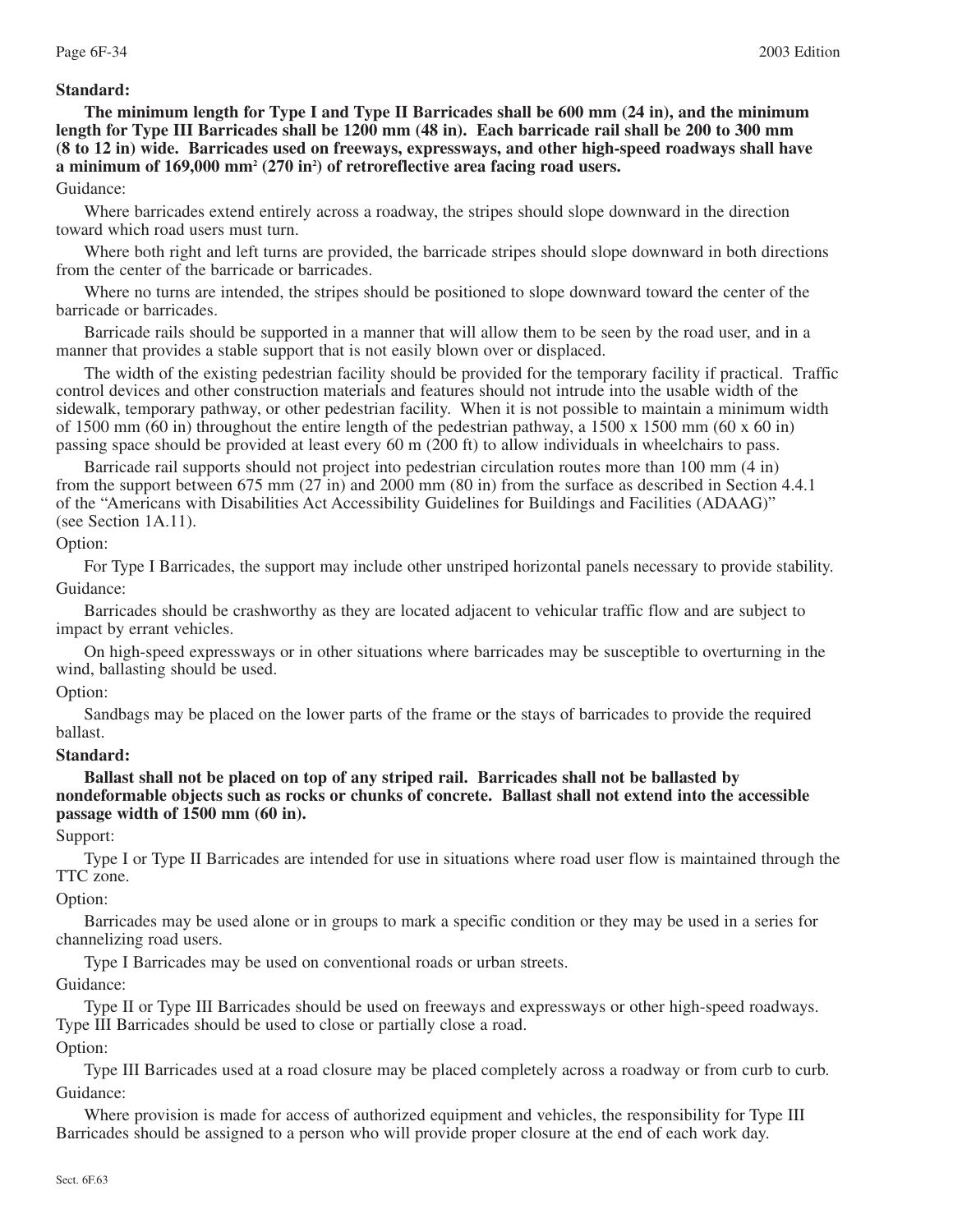## Support:

When a highway is legally closed but access must still be allowed for local road users, barricades usually are not extended completely across the roadway.

## **Standard:**

**A sign (see Section 6F.09) shall be installed with the appropriate legend concerning permissible use by local road users. Adequate visibility of the barricades from both directions shall be provided.** Option:

Signs may be installed on barricades (see Section 6F.03).

# **Section 6F.64 Direction Indicator Barricades**

## **Standard:**

**The Direction Indicator Barricade (see Figure 6F-7, Sheet 2 of 2) shall consist of a One-Direction Large Arrow (W1-6) sign mounted above a diagonal striped, horizontally aligned, retroreflective rail.**

**The One-Direction Large Arrow (W1-6) sign shall be black on an orange background. The stripes on the bottom rail shall be alternating orange and white retroreflective stripes sloping downward at an angle of 45 degrees in the direction road users are to pass. The stripes shall be 100 mm (4 in) wide. The One-Direction Large Arrow (W1-6) sign shall be 600 x 300 mm (24 x 12 in). The bottom rail shall have a length of 600 mm (24 in) and a height of 200 mm (8 in).**

#### Guidance:

The Direction Indicator Barricade, including any associated ballast or lights, should be crashworthy.

## Option:

The Direction Indicator Barricade may be used in tapers, transitions, and other areas where specific directional guidance to drivers is necessary.

## Guidance:

If used, Direction Indicator Barricades should be used in series to direct the driver through the transition and into the intended travel lane.

# **Section 6F.65 Temporary Traffic Barriers as Channelizing Devices**

## Support:

Temporary traffic barriers are not TTC devices in themselves; however, when placed in a position identical to a line of channelizing devices and marked and/or equipped with appropriate channelization features to provide guidance and warning both day and night, they serve as TTC devices.

## **Standard:**

**Temporary traffic barriers serving as TTC devices shall conform to requirements for such devices as set forth throughout Part 6.** 

**Temporary traffic barriers shall not be used solely to channelize road users, but also to protect the work space (see Section 6F.81). If used to channelize vehicular traffic, the temporary traffic barrier shall be supplemented with delineation, pavement markings, or channelizing devices for improved daytime and nighttime visibility.**

## Guidance:

Temporary traffic barriers should not be used for a merging taper except in low-speed urban areas. Temporary traffic barriers should not be used for a constricted/restricted TTC zone.

When it is necessary to use a temporary traffic barrier for a merging taper in low-speed urban areas or for a constricted/restricted TTC zone, the taper shall be delineated and the taper length should be designed to optimize road user operations considering the available geometric conditions.

When used for channelization, temporary traffic barriers should be of a light color for increased visibility.

## **Section 6F.66 Longitudinal Channelizing Barricades**

## Support:

Longitudinal channelizing barricades are lightweight, deformable channelizing devices that can be used singly as Type I, II, or III barricades, or connected so they are highly visible and have good target value. Guidance:

When used as a barricade, longitudinal channelizing barricades should conform to the general size, color, stripe pattern, retroreflectivity, and placement characteristics established for the devices described in Chapter 6F.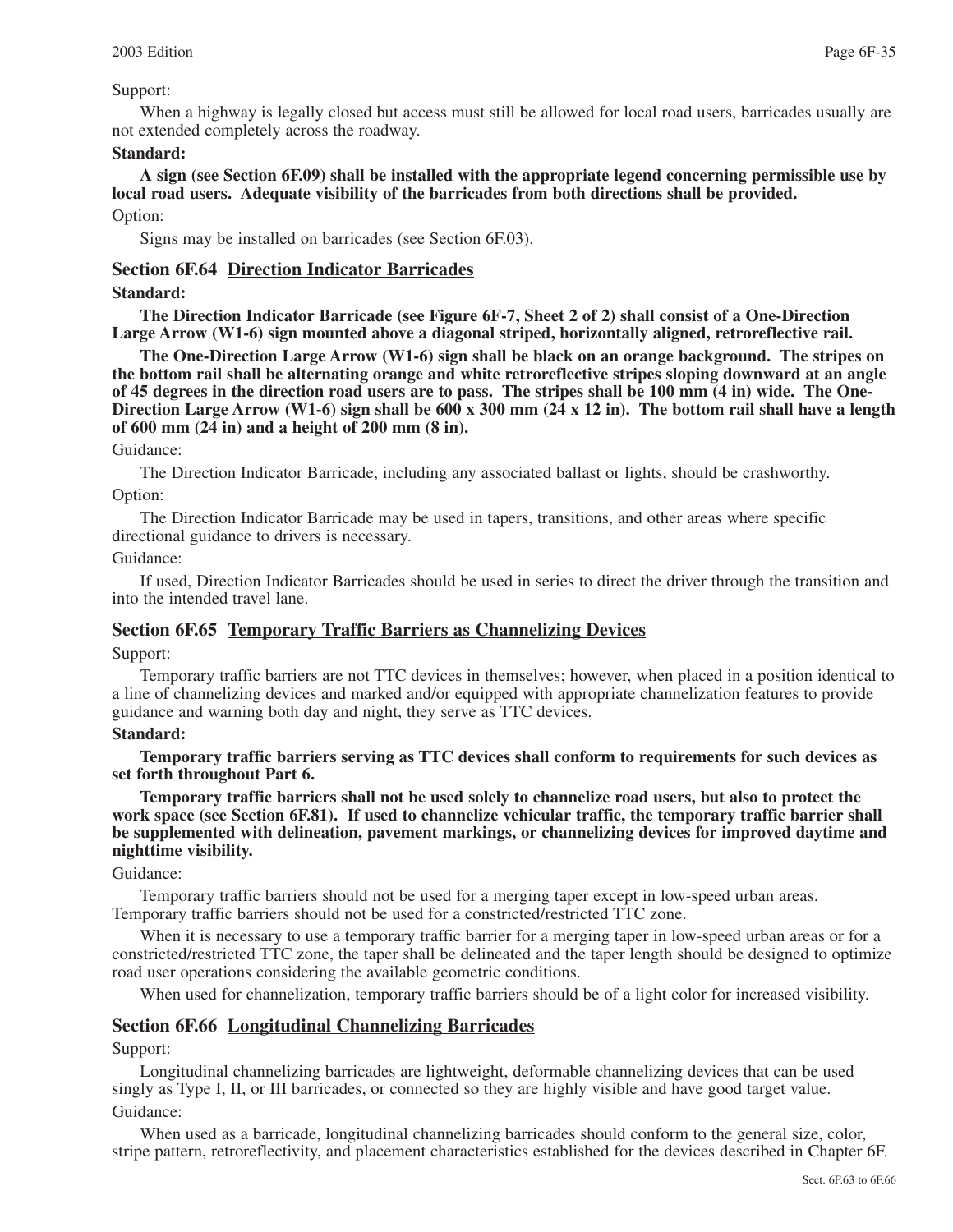## Option:

Longitudinal channelizing barricades may be used instead of a line of cones, drums, or barricades.

Longitudinal channelizing barricades may be hollow and filled with water as a ballast.

# Guidance:

If used, longitudinal channelizing barricades should be interlocked to delineate or channelize flow including pedestrian traffic control. The interlocking barricade wall should not have gaps that allow pedestrians or vehicles to stray from the channelizing path.

# Support:

Longitudinal channelizing barricades are often located adjacent to traffic and therefore are subject to impact by errant vehicles.

# Guidance:

Because of their vulnerable position, longitudinal channelizing barricades should be constructed of lightweight materials and be crashworthy.

Although longitudinal channelizing barricades might give the appearance of being formidable obstacles, they have not met the crashworthy requirements for temporary traffic barriers and, therefore, should not be used to shield pedestrians, including workers, from vehicle impacts or obstacles.

## Option:

Longitudinal channelizing barricades may be used to channelize pedestrians.

# **Section 6F.67 Other Channelizing Devices**

Option:

Channelizing devices other than those described in this Chapter may be used in special situations based on an engineering study.

Guidance:

Other channelizing devices should conform to the general size, color, stripe pattern, retroreflection, and placement characteristics established for the devices described in this Chapter.

# **Section 6F.68 Detectable Edging for Pedestrians**

Support:

Individual channelizing devices, tape or rope used to connect individual devices, other discontinuous barriers and devices, and pavement markings are not detectable by persons with visual disabilities and are incapable of providing detectable path guidance on temporary or realigned sidewalks or other pedestrian facilities. Guidance:

When it is determined that a facility should be accessible to and detectable by pedestrians with visual disabilities, a continuously detectable edging should be provided throughout the length of the facility such that it can be followed by pedestrians using long canes for guidance. This edging should protrude at least 150 mm (6 in) above the surface of the sidewalk or pathway, with the bottom of the edging a maximum of 62 mm (2.5 in) above the surface. This edging should be continuous throughout the length of the facility except for gaps at locations where pedestrians or vehicles will be turning or crossing. This edging should consist of a prefabricated or formed-in-place curbing or other continuous device that is placed along the edge of the sidewalk or walkway. This edging should be firmly attached to the ground or to other devices. Adjacent sections of this edging should be interconnected such that the edging is not displaced by pedestrian or vehicular traffic or work operations, and such that it does not constitute a hazard to pedestrians, workers, or other road users.

## Support:

Examples of detectable edging for pedestrians include:

- A. Prefabricated lightweight sections of plastic, metal, or other suitable materials that are interconnected and fixed in place to form a continuous edge.
- B. Prefabricated lightweight sections of plastic, metal, or other suitable materials that are interconnected, fixed in place, and placed at ground level to provide a continuous connection between channelizing devices located at intervals along the edge of the sidewalk or walkway.
- C. Sections of lumber interconnected and fixed in place to form a continuous edge.
- D. Formed-in-place asphalt or concrete curb.
- E. Prefabricated concrete curb sections that are interconnected and fixed in place to form a continuous edge.
- F. Continuous temporary traffic barrier or longitudinal channelizing barricades placed along the edge of the sidewalk or walkway that provides a pedestrian edging at ground level.
- G. Chain link or other fencing equipped with a continuous bottom rail.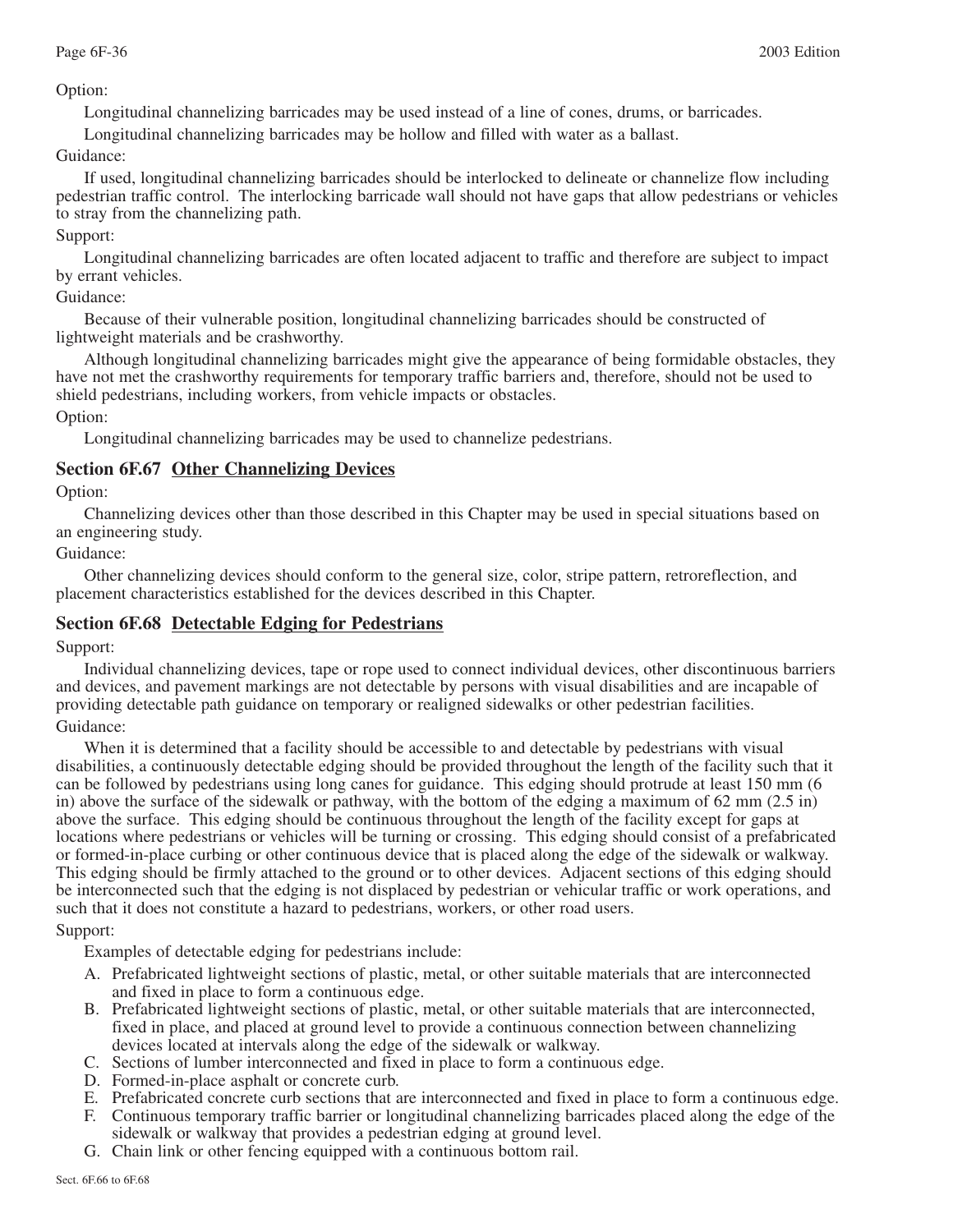Detectable pedestrian edging should be orange, white, or yellow and should match the color of the adjacent channelizing devices or traffic control devices, if any are present.

# **Section 6F.69 Temporary Raised Islands**

#### **Standard:**

**Temporary raised islands shall be used only in combination with pavement striping and other suitable channelizing devices.**

## Option:

A temporary raised island may be used to separate vehicular traffic flows in two-lane, two-way operations on roadways having a vehicular traffic volume range of 4,000 to 15,000 average daily traffic (ADT) and on freeways having a vehicular traffic volume range of 22,000 ADT to 60,000 ADT.

Temporary raised islands also may be used in other than two-lane, two-way operations where physical separation of vehicular traffic from the TTC zone is not required.

#### Guidance:

Temporary raised islands should have the basic dimensions of 100 mm (4 in) high by at least 450 mm (18 in) wide and have rounded or chamfered corners.

The temporary raised islands should not be designed in such a manner that they would cause a motorist to lose control of the vehicle if the vehicle inadvertently strikes the temporary raised island. If struck, pieces of the island should not be dislodged to the extent that they could penetrate the occupant compartment or involve other vehicles.

#### **Standard:**

**At pedestrian crossing locations, temporary raised islands shall have an opening or be shortened to provide at least a 1500 mm (60 in) wide pathway for the crossing pedestrian.**

## **Section 6F.70 Opposing Traffic Lane Divider**

#### Support:

Opposing traffic lane dividers are delineation devices used as center lane dividers to separate opposing vehicular traffic on a two-lane, two-way operation.

#### **Standard:**

**Opposing traffic lane dividers shall not be placed across pedestrian crossings.**

**The Opposing Traffic Lane Divider (W6-4) sign (see Figure 6F-4, Sheet 2 of 4) is an upright, retroreflective orange-colored sign placed on a flexible support and sized at least 300 mm (12 in) wide by 450 mm (18 in) high.**

## **Section 6F.71 Pavement Markings**

#### **Standard:**

**The provisions of this Section shall not be considered applicable for short-term, mobile, or incident management TTC zones.**

**Pavement markings shall be maintained along paved streets and highways in all long- and intermediate-term stationary (see Section 6G.02) TTC zones. All pavement markings shall be in accordance with Chapters 3A and 3B, except as indicated in Section 6F.72. Pavement markings shall match the markings in place at both ends of the TTC zone. Pavement markings shall be placed along the entire length of any surfaced detour or temporary roadway prior to the detour or roadway being opened to road users.**

**Warning signs, channelizing devices, and delineation shall be used to indicate required road user paths in TTC zones where it is not possible to provide a clear path by pavement markings. All pavement markings and devices used to delineate road user paths shall be carefully reviewed during daytime and nighttime periods.** 

**For long-term stationary operations, pavement markings in the temporary traveled way that are no longer applicable shall be removed or obliterated as soon as practical. Pavement marking obliteration shall leave a minimum of pavement scars and shall remove old marking material. Painting over existing pavement markings with black paint or spraying with asphalt shall not be accepted as a substitute for removal or obliteration.**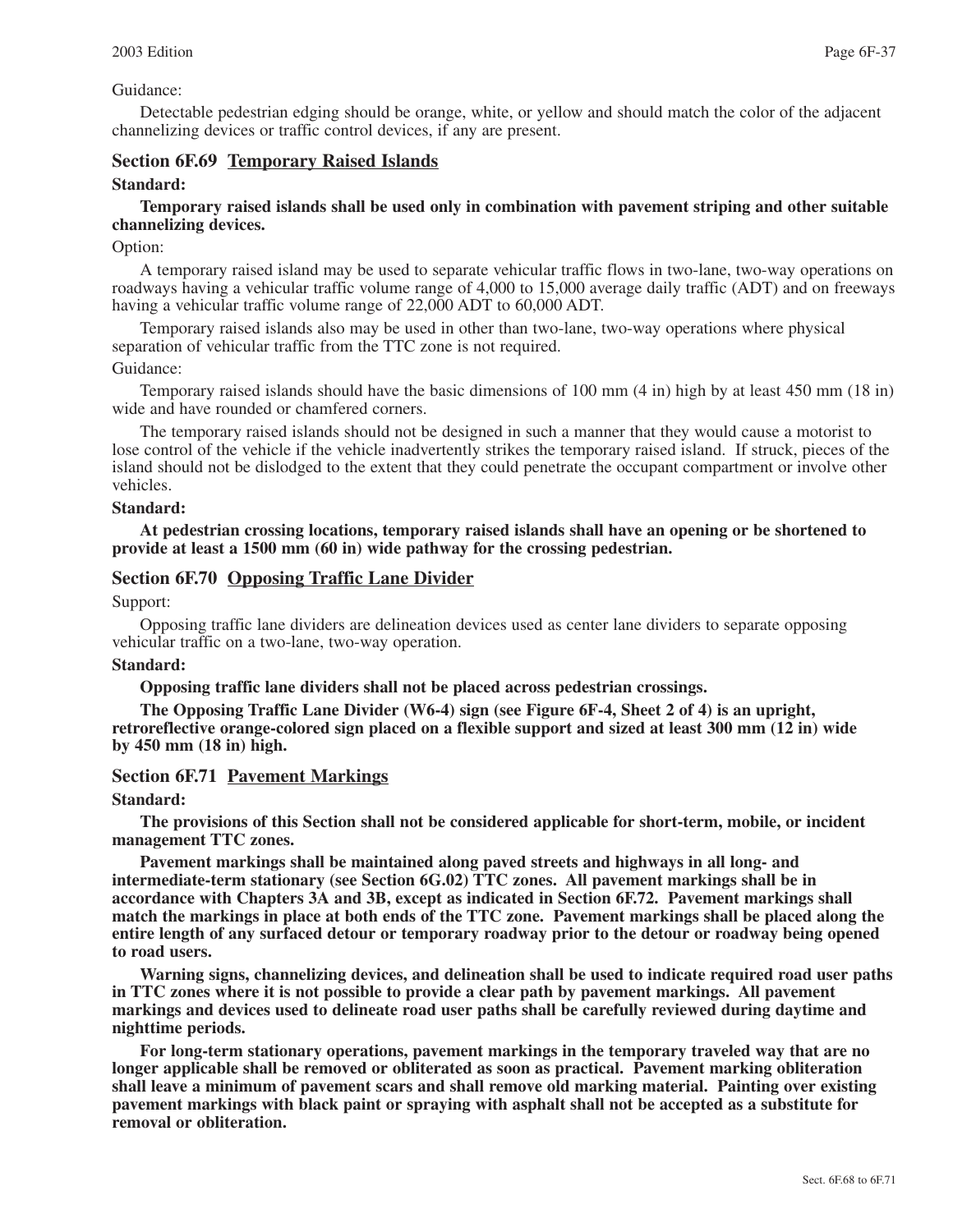#### Guidance:

Road users should be provided pavement markings within a TTC zone comparable to the pavement markings normally maintained along such roadways, particularly at either end of the TTC zone.

The intended vehicle path should be defined in day, night, and twilight periods under both wet and dry pavement conditions.

The work should be planned and staged to provide for the placement and removal of the pavement markings.

Markings should be provided in intermediate-term stationary work zones.

# Option:

Removable, nonreflective, preformed tape may be used where markings need to be covered temporarily.

# **Section 6F.72 Temporary Pavement Markings**

# Support:

Temporary pavement markings are those that are allowed to remain in place until the earliest date when it is practical and possible to install pavement markings that meet the Part 3 standards for pavement markings. Guidance:

Temporary pavement markings should not be in place for more than 2 weeks unless justified by an engineering study.

## **Standard:**

**All temporary pavement markings, including pavement markings for no-passing zones, shall conform to the requirements of Chapters 3A and 3B. All temporary broken-line pavement markings shall use the same cycle length as permanent markings and be at least 0.6 m (2 ft) long.**

Option:

Half-cycle lengths with a minimum of 0.6 m (2 ft) stripes may be used on roadways with severe curvature (see Section 3A.05) for centerlines in passing zones and for lane lines.

For temporary situations of 3 calendar days or less, for a two- or three-lane road, no-passing zones may be identified by using DO NOT PASS (R4-1), PASS WITH CARE (R4-2), and NO PASSING ZONE (W14-3) signs (see Sections 2B.29, 2B.30, and 2C.35) rather than pavement markings. Also, DO NOT PASS, PASS WITH CARE, and NO PASSING ZONE signs may be used instead of pavement markings on roads with low volumes for longer periods in accordance with the State's or highway agency's policy.

## Guidance:

If used, the DO NOT PASS, PASS WITH CARE, and NO PASSING ZONE signs should be placed in accordance with Sections 2B.29, 2B.30, and 2C.35.

The temporary use of edge lines, channelizing lines, lane reduction transitions, gore markings, and other longitudinal markings, and the various nonlongitudinal markings (such as stop lines, railroad crossings, crosswalks, words or symbols) should be in accordance with the State's or highway agency's policy.

# **Section 6F.73 Raised Pavement Markers**

## **Standard:**

**If raised pavement markers are used to substitute for broken line segments, at least two retroreflective markers shall be placed, one at each end of a segment of 0.6 to 1.5 m (2 to 5 ft) in length. For segments longer than 1.5 m (5 ft), a group of at least three retroreflective markers shall be equally spaced at no greater than N/8 (see Section 3B.11). The value of N for a broken or dotted line shall equal the length of one line segment plus one gap. The value of N referenced for solid lines shall equal the N for the broken or dotted lines that might be adjacent to or might extend the solid lines (see Sections 3B.13 and 3B.14).**

## Guidance:

Raised pavement markers should be considered for use along surfaced detours or temporary roadways, and other changed or new travel-lane alignments.

## Option:

Retroreflective or internally illuminated raised pavement markers, or nonretroreflective raised pavement markers supplemented by retroreflective or internally illuminated markers, may replace or supplement markings prescribed in Chapters 3A and 3B.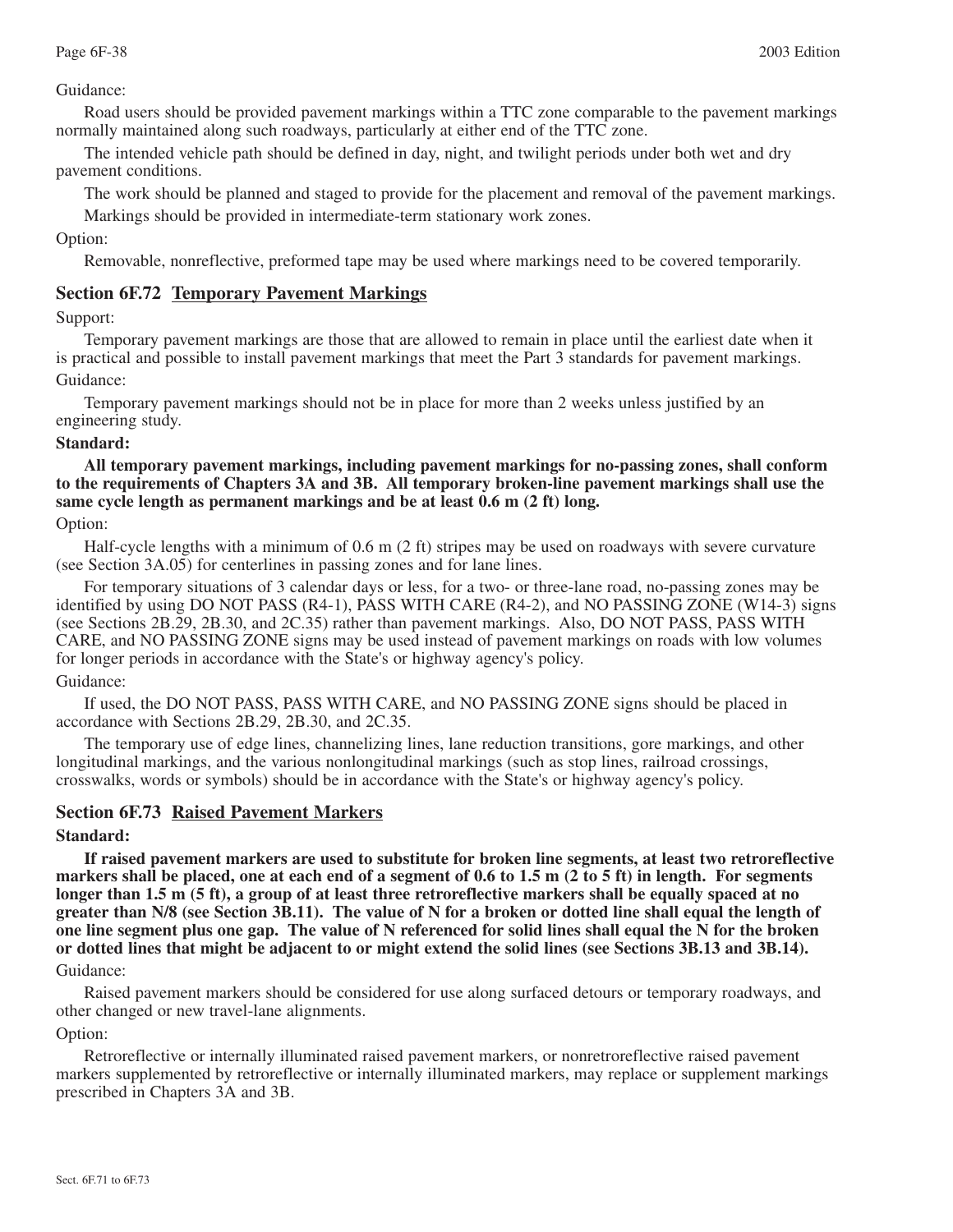# **Section 6F.74 Delineators**

#### **Standard:**

**When used, delineators shall combine with or supplement other TTC devices. They shall be mounted on crashworthy supports so that the reflecting unit is approximately 1.2 m (4 ft) above the near roadway edge. The standard color for delineators used along both sides of two-way streets and highways and the right side of one-way roadways shall be white. Delineators used along the left side of one-way roadways shall be yellow.**

Guidance:

Spacing along roadway curves should be as set forth in Section 3D.04 and should be such that several delineators are always visible to the driver.

#### Option:

Delineators may be used in TTC zones to indicate the alignment of the roadway and to outline the required vehicle path through the TTC zone.

# **Section 6F.75 Lighting Devices**

Guidance:

Lighting devices should be provided in TTC zones based on engineering judgment.

When used to supplement channelization, the maximum spacing for warning lights should be identical to the channelizing device spacing requirements.

Support:

Four types of lighting devices are commonly used in TTC zones. They are floodlights, flashing warning beacons, warning lights, and steady-burn electric lamps.

#### Option:

Lighting devices may be used to supplement retroreflectorized signs, barriers, and channelizing devices.

During normal daytime maintenance operations, the functions of flashing warning beacons may be provided by high-intensity rotating, flashing, oscillating, or strobe lights on a maintenance vehicle.

#### **Standard:**

**Although vehicle hazard warning lights are permitted to be used to supplement high-intensity rotating, flashing, oscillating, or strobe lights, they shall not be used instead of high-intensity rotating, flashing, oscillating, or strobe lights.**

## **Section 6F.76 Floodlights**

Support:

Utility, maintenance, or construction activities on highways are frequently conducted during nighttime periods when vehicular traffic volumes are lower. Large construction projects are sometimes operated on a double-shift basis requiring night work (see Section 6G.20).

#### Guidance:

When nighttime work is being performed, floodlights should be used to illuminate the work area, equipment crossings, and other areas.

#### **Standard:**

## **Except in emergency situations, flagger stations shall be illuminated at night.**

**Floodlighting shall not produce a disabling glare condition for approaching road users, flaggers, or workers.**

#### Guidance:

The adequacy of the floodlight placement and elimination of potential glare should be determined by driving through and observing the floodlighted area from each direction on all approaching roadways after the initial floodlight setup, at night, and periodically.

## Support:

Desired illumination levels vary depending upon the nature of the task involved. An average horizontal luminance of 50 lux (5 foot candles) can be adequate for general activities. Tasks requiring high levels of precision and extreme care can require an average horizontal luminance of 216 lux (20 foot candles).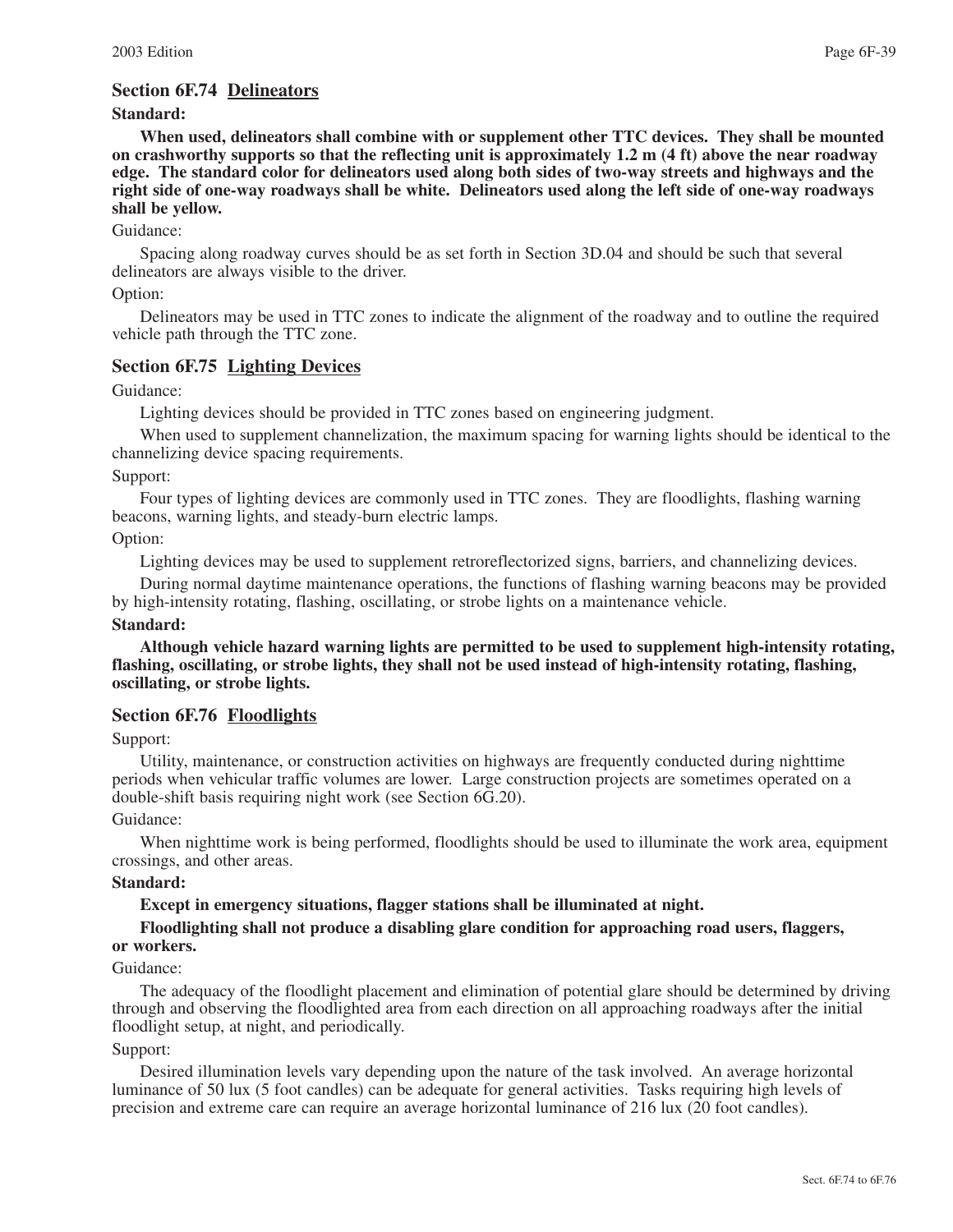# **Section 6F.77 Flashing Warning Beacons**

## Support:

Flashing warning beacons are often used to supplement a TTC device.

# **Standard:**

**Flashing warning beacons shall comply with the provisions of Chapter 4K. A flashing warning beacon shall be a flashing yellow light with a minimum nominal diameter of 200 mm (8 in).**

Guidance:

Flashing warning beacons should be operated 24 hours per day.

# Support:

The temporary terminus of a freeway is an example of a location where flashing warning beacons alert drivers to the changing roadway conditions and the need to reduce speed in transitioning from the freeway to another roadway type.

# **Section 6F.78 Warning Lights**

# Support:

Type A, Type B, Type C, and Type D 360-degree warning lights are portable, powered, yellow, lens-directed, enclosed lights.

# **Standard:**

**Warning lights shall be in accordance with the current ITE "Purchase Specification for Flashing and Steady-Burn Warning Lights" (see Section 1A.11).**

## **When warning lights are used, they shall be mounted on signs or channelizing devices in a manner that, if hit by an errant vehicle, they will not be likely to penetrate the windshield.**

# Guidance:

The maximum spacing for warning lights should be identical to the channelizing device spacing requirements.

## Support:

The light weight and portability of warning lights are advantages that make these devices useful as supplements to the retroreflectorization on signs and channelizing devices. The flashing lights are effective in attracting road users' attention.

## Option:

Warning lights may be used in either a steady-burn or flashing mode.

# **Standard:**

**Flashing warning lights shall not be used for delineation, as a series of flashers fails to identify the desired vehicle path.**

**Type A Low-Intensity Flashing warning lights, Type C Steady-Burn warning lights, and Type D 360 degree Steady-Burn warning lights shall be maintained so as to be capable of being visible on a clear night from a distance of 900 m (3,000 ft). Type B High-Intensity Flashing warning lights shall be maintained so as to be capable of being visible on a sunny day when viewed without the sun directly on or behind the device from a distance of 300 m (1,000 ft).** 

**Warning lights shall have a minimum mounting height of 750 mm (30 in) to the bottom of the lens.** Support:

Type A Low-Intensity Flashing warning lights are used to warn road users during nighttime hours that they are approaching or proceeding in a potentially hazardous area.

## Option:

Type A warning lights may be mounted on channelizing devices.

# Support:

Type B High-Intensity Flashing warning lights are used to warn road users during both daylight and nighttime hours that they are approaching a potentially hazardous area.

## Option:

Type B warning lights are designed to operate 24 hours per day and may be mounted on advance warning signs or on independent supports.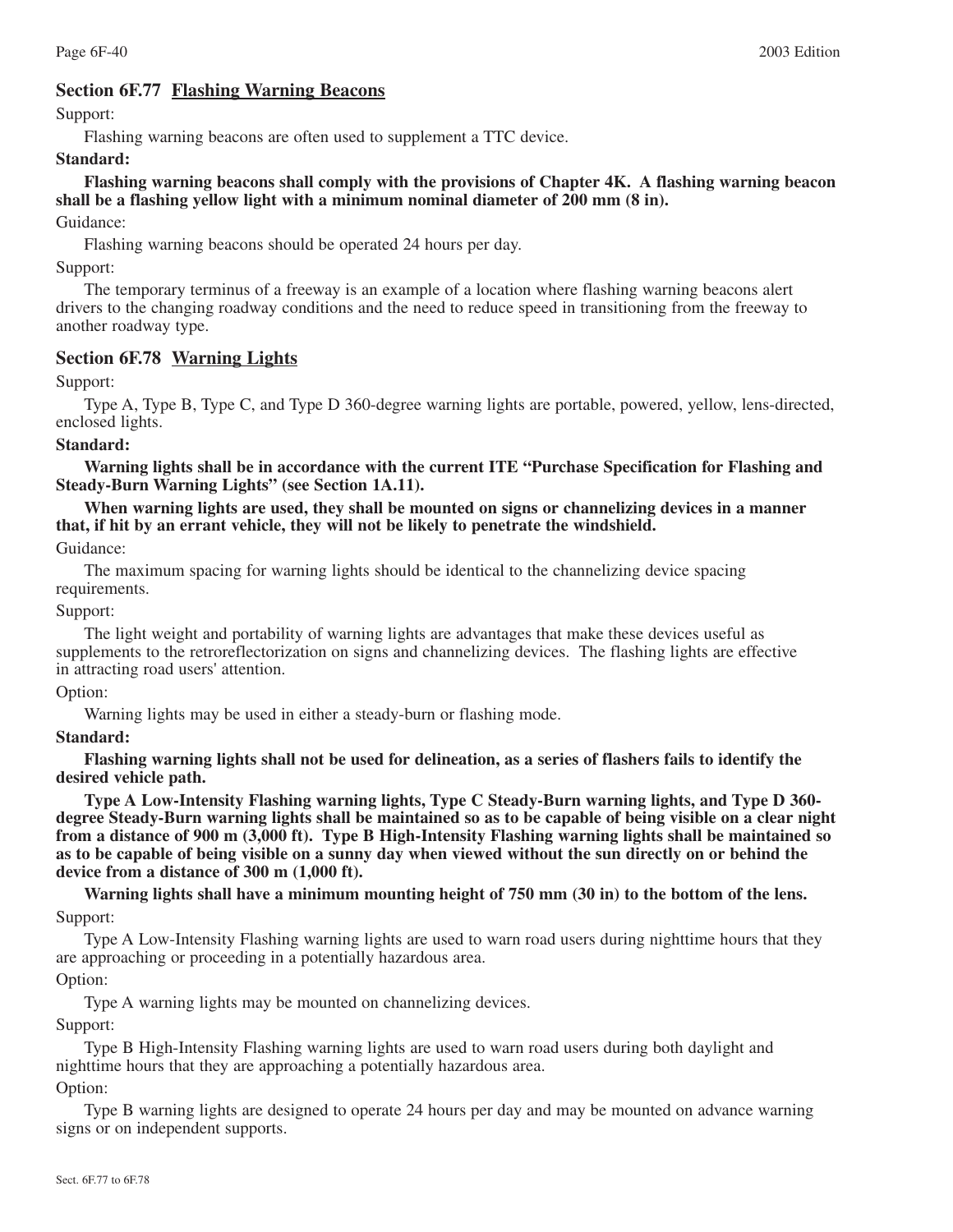Type C Steady-Burn warning lights and Type D 360-degree Steady-Burn warning lights may be used during nighttime hours to delineate the edge of the traveled way.

## Guidance:

When used to delineate a curve, Type C and Type D 360-degree warning lights should only be used on devices on the outside of the curve, and not on the inside of the curve.

# **Section 6F.79 Steady-Burn Electric Lamps**

#### Support:

Steady-Burn electric lamps are a series of low-wattage, yellow, electric lamps, generally hard-wired to a 110-volt external power source.

#### Option:

Steady-Burn electric lamps may be used in place of Type C Steady-Burn warning lights (see Section 6F.78).

## **Section 6F.80 Temporary Traffic Control Signals**

#### **Standard:**

## **Temporary traffic control signals (see Section 4D.20) used to control road user movements through TTC zones and in other TTC situations shall meet the applicable provisions of Part 4.**

#### Support:

Temporary traffic control signals are typically used in TTC zones such as temporary haul road crossings; temporary one-way operations along a one-lane, two-way highway; temporary one-way operations on bridges, reversible lanes, and intersections.

#### **Standard:**

**One-lane, two-way vehicular traffic flow (see Chapter 4G) requires an all-red interval of sufficient duration for road users to clear the portion of the TTC zone controlled by the traffic control signals. Safeguards shall be incorporated to avoid the possibility of conflicting signal indications at each end of the TTC zone.**

#### Guidance:

Where pedestrian traffic is detoured to a temporary traffic control signal, engineering judgment should be used to determine if pedestrian signals or accessible pedestrian signals (see Section 4E.06) are needed for crossing along an alternate route.

When temporary traffic control signals are used, conflict monitors typical of traditional traffic control signal operations should be used.

## Option:

Temporary traffic control signals may be portable or temporarily mounted on fixed supports.

#### **Standard:**

**The supports for temporary traffic control signals shall not encroach into the minimum required width of a "pedestrian access route" of 1200 mm (48 in) or an "alternate circulation path" of 900 mm (36 in).** Guidance:

Temporary traffic control signals should only be used in situations where temporary traffic control signals are preferable to other means of traffic control, such as changing the work staging or work zone size to eliminate one-way vehicular traffic movements, using flaggers to control one-way or crossing movements, using STOP or YIELD signs, and using warning devices alone.

#### Support:

Factors related to the design and application of temporary traffic control signals include the following:

- A. Safety and road user needs;
- B. Work staging and operations;
- C. The feasibility of using other TTC strategies (for example, flaggers, providing space for two lanes, or detouring road users, including bicyclists and pedestrians);
- D. Sight distance restrictions;
- E. Human factors considerations (for example, lack of driver familiarity with temporary traffic control signals);
- F. Road-user volumes including roadway and intersection capacity;
- G. Affected side streets and driveways;
- H. Vehicle speeds;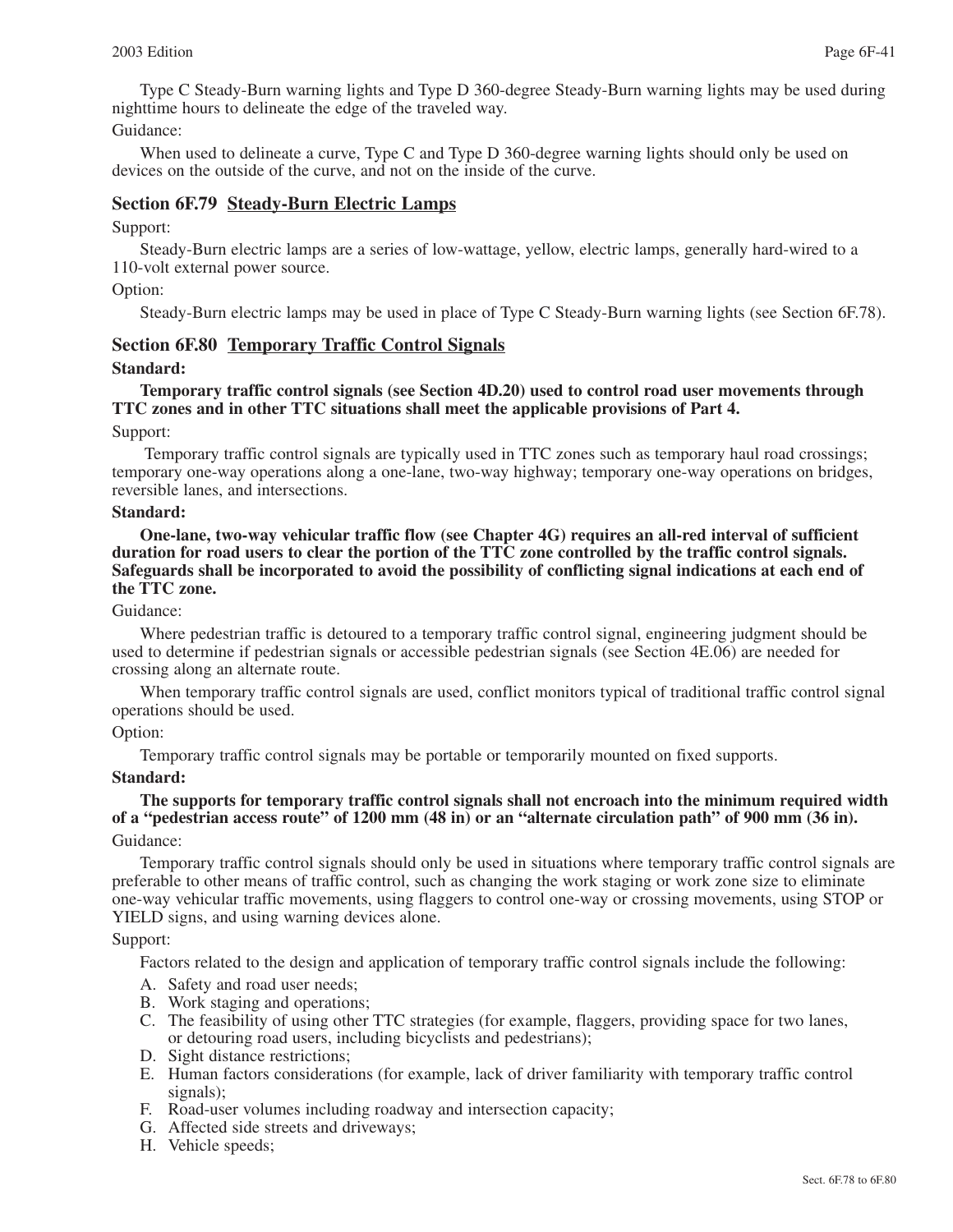- I. The placement of other TTC devices;
- J. Parking;
- K. Turning restrictions;
- L. Pedestrians;
- M. The nature of adjacent land uses (such as residential or commercial);
- N. Legal authority;
- O. Signal phasing and timing requirements;
- P. Full-time or part-time operation;
- Q. Actuated, fixed-time, or manual operation;
- R. Power failures or other emergencies;
- S. Inspection and maintenance needs;
- T. Need for detailed placement, timing, and operation records; and
- U. Operation by contractors or by others.

Although temporary traffic control signals can be mounted on trailers or lightweight portable supports, fixed supports offer superior resistance to displacement or damage by severe weather, vehicle impact, and vandalism. Guidance:

Other TTC devices should be used to supplement temporary traffic control signals, including warning and regulatory signs, pavement markings, and channelizing devices.

The design and placement of temporary traffic control signals should include interconnection to other traffic control signals along the subject roadway.

Temporary traffic control signals not in use should be covered or removed.

# **Section 6F.81 Temporary Traffic Barriers**

Support:

Temporary traffic barriers are devices designed to help prevent penetration by vehicles while minimizing injuries to vehicle occupants, and are designed to protect workers, bicyclists, and pedestrians.

The four primary functions of temporary traffic barriers are:

- A. To keep vehicular traffic from entering work areas, such as excavations or material storage sites;
- B. To separate workers, bicyclists, and pedestrians from motor vehicle traffic;
- C. To separate opposing directions of vehicular traffic; and
- D. To separate vehicular traffic, bicyclists, and pedestrians from the work area such as false work for bridges and other exposed objects.

#### Option:

Temporary traffic barriers, including shifting portable or movable barrier installations to accommodate varying directional vehicular traffic demands, may be used to separate two-way vehicular traffic. Guidance:

Because the protective requirements of a TTC situation have priority in determining the need for temporary traffic barriers, their use should be based on an engineering study. When serving the additional function of channelizing vehicular traffic (see Section 6F.65), temporary traffic barriers should be a light color for increased visibility.

#### **Standard:**

**Temporary traffic barriers shall be supplemented with standard delineation, pavement markings, or channelizing devices for improved daytime and nighttime visibility if they are used to channelize vehicular traffic. The delineation color shall match the applicable pavement marking color.**

**In order to mitigate the effect of striking the end of a temporary traffic barrier, the end shall be installed in accordance with AASHTO's "Roadside Design Guide" (see Section 1A.11) by flaring until the end is outside the acceptable clear zone or by providing crashworthy end treatments.**

#### Option:

Warning lights or steady-burn electric lamps may be mounted on temporary traffic barrier installations.

#### Support:

A movable barrier is a linear system of connected barrier segments that can rapidly be shifted laterally by using a specially designed transfer vehicle. The transfer is accomplished in a manner that does not interfere with vehicular traffic in adjacent lanes. Applications of movable barriers include the following:

A. Closing an additional lane during work periods while maintaining the advantage of having the travel way separated from the work space by a barrier;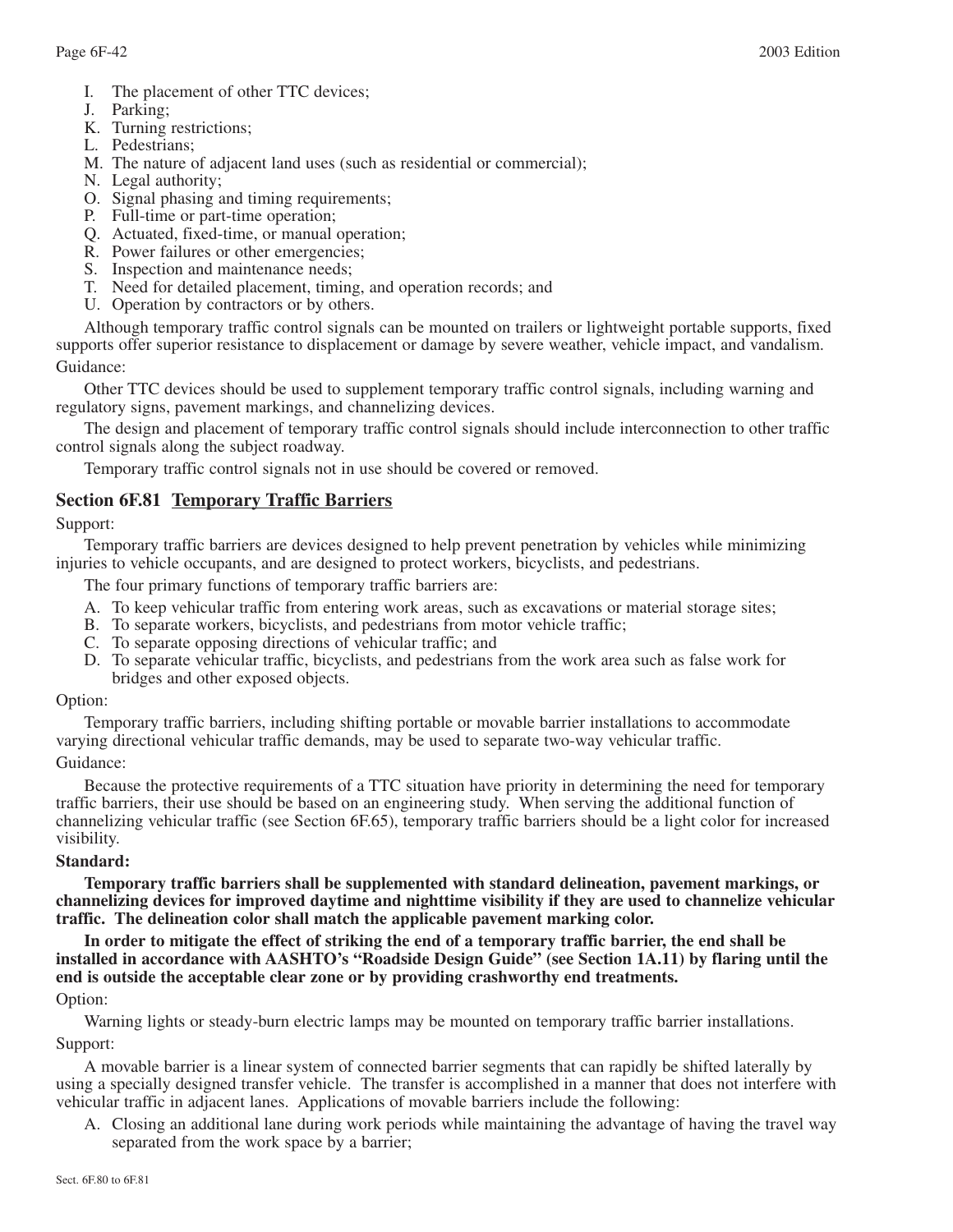- B. Closing an additional lane during off-peak periods to provide extra space for work activities without adversely impacting vehicular traffic flow; and
- C. Creating a temporary reversible lane, thus providing unbalanced capacity favoring the major direction of vehicular traffic flow.

More specific information on the use of temporary traffic barriers is contained in Chapters 8 and 9 of AASHTO's "Roadside Design Guide" (see Section 1A.11).

#### **Section 6F.82 Crash Cushions**

#### Support:

Crash cushions are systems that mitigate the effects of errant vehicles that strike obstacles, either by smoothly decelerating the vehicle to a stop when hit head-on, or by redirecting the errant vehicle. The two types of crash cushions that are used in TTC zones are stationary crash cushions and truck-mounted attenuators. Crash cushions in TTC zones help protect the drivers from the exposed ends of barriers, fixed objects, shadow vehicles, and other obstacles. Specific information on the use of crash cushions can be found in AASHTO's "Roadside Design Guide" (see Section 1A.11).

#### **Standard:**

**Crash cushions shall be crashworthy. They shall also be designed for each application to stop or redirect errant vehicles under prescribed conditions. Crash cushions shall be periodically inspected to verify that they have not been hit or damaged. Damaged crash cushions shall be promptly repaired or replaced to maintain their crashworthiness.**

#### Support:

Stationary crash cushions are used in the same manner as permanent highway installations to protect drivers from the exposed ends of barriers, fixed objects, and other obstacles.

#### **Standard:**

**Stationary crash cushions shall be designed for the specific application intended.**

**Truck-mounted attenuators shall be energy-absorbing devices attached to the rear of shadow trailers or trucks. If used, the shadow vehicle with the attenuator shall be located in advance of the work area, workers, or equipment to reduce the severity of rear-end crashes from errant vehicles.**

# Support:

Trucks or trailers are often used as shadow vehicles to protect workers or work equipment from errant vehicles. These shadow vehicles are normally equipped with flashing arrows, changeable message signs, and/or high-intensity rotating, flashing, oscillating, or strobe lights located properly in advance of the workers and/or equipment that they are protecting. However, these shadow vehicles might themselves cause injuries to occupants of the errant vehicles if they are not equipped with truck-mounted attenuators.

#### Guidance:

The shadow truck should be positioned a sufficient distance in advance of the workers or equipment being protected so that there will be sufficient distance, but not so much so that errant vehicles will travel around the shadow truck and strike the protected workers and/or equipment.

#### Support:

Chapter 9 of AASHTO's "Roadside Design Guide" (see Section 1A.11) contains additional information regarding the use of shadow vehicles.

#### Guidance:

If used, the truck-mounted attenuator should be used in accordance with the manufacturer's specifications.

#### **Section 6F.83 Vehicle-Arresting Systems**

#### Support:

Vehicle-arresting systems are designed to prevent penetration into activity areas while providing for smooth, reasonably safe deceleration for the errant vehicles. They can consist of portable netting, cables, and energyabsorbing anchors.

#### Guidance:

When used, a vehicle-arresting system should be used in accordance with the manufacturer's specifications, and should be located so that vehicles are not likely to penetrate the location that the system is designed to protect.